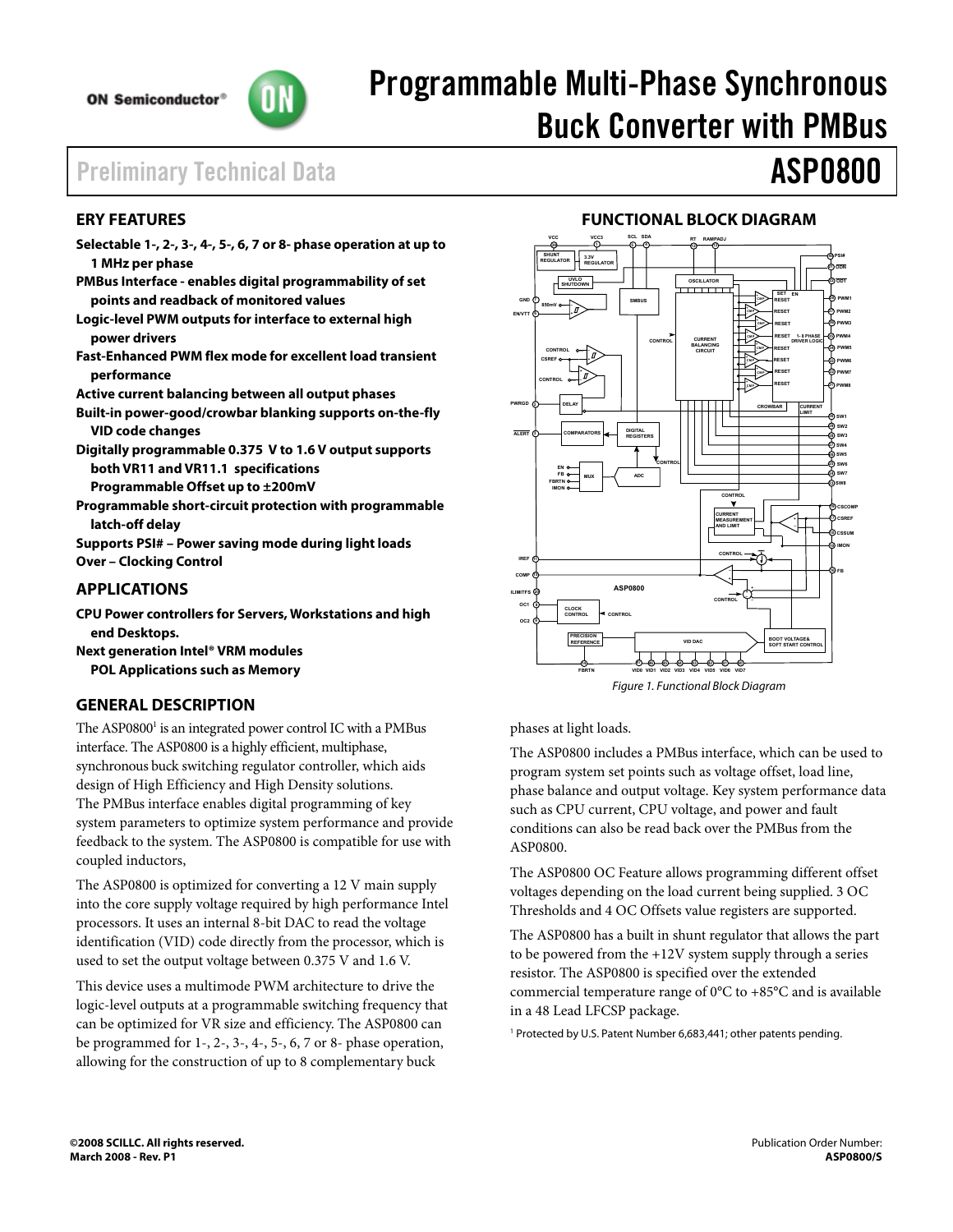# **ASP0800**

# **TABLE OF CONTENTS**

| Current-Limit, Short-Circuit, and Latch-Off Protection 16 |  |
|-----------------------------------------------------------|--|
|                                                           |  |
|                                                           |  |
|                                                           |  |
|                                                           |  |
| OVERCLOCKING (OC) LIMITS AND OFFSETS  18                  |  |
|                                                           |  |
|                                                           |  |
|                                                           |  |
|                                                           |  |
|                                                           |  |

## **REVISION HISTORY**

03/08-Rev P1: Conversion to ON Semiconductor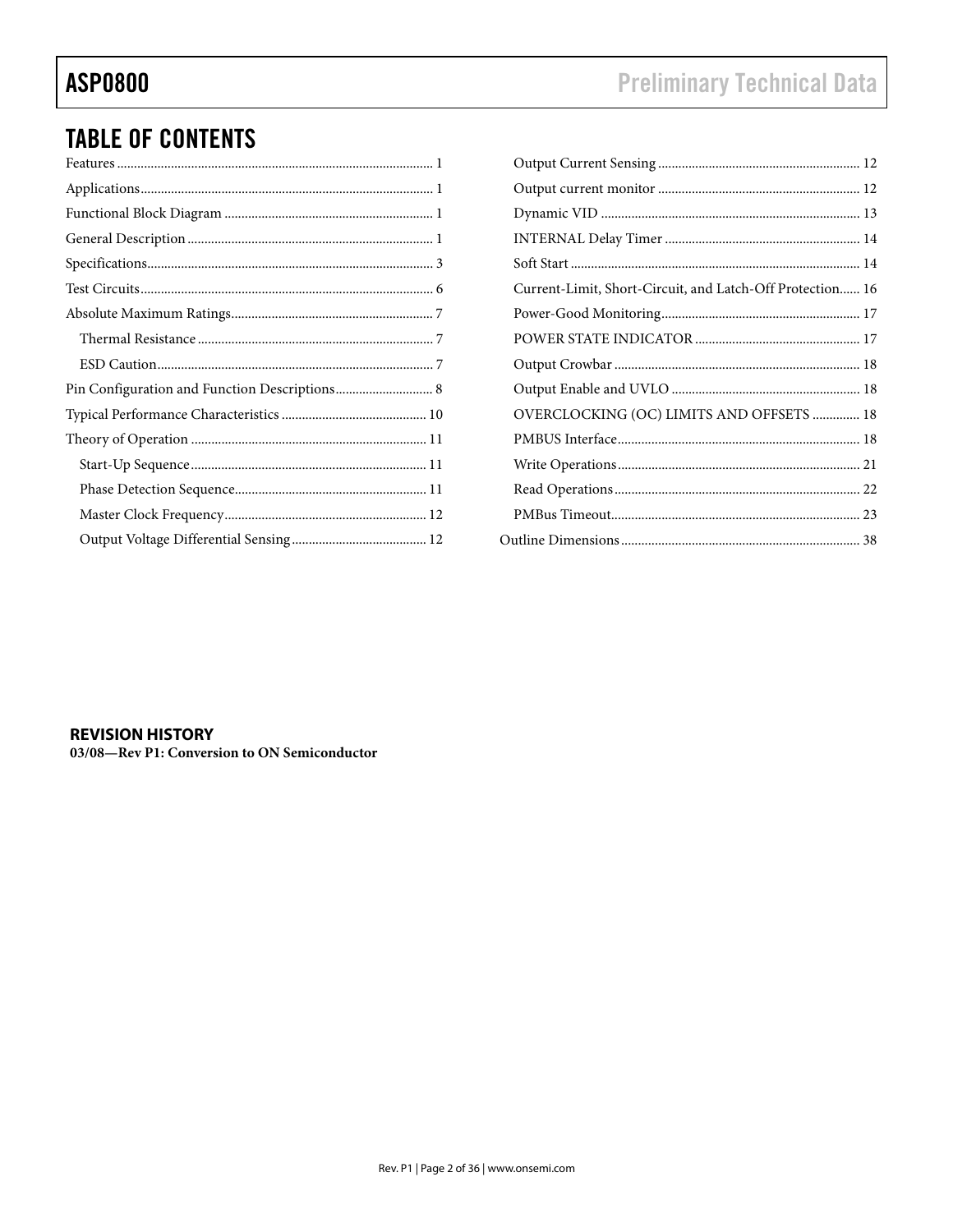# **SPECIFICATIONS**

VCC = 5 V, FBRTN = GND,  $T_A = 0$ °C to 85°C, unless otherwise noted.<sup>1</sup>

## **Table 1**

| <b>Parameter</b>                       | Symbol                      | <b>Conditions</b>                                                     | Min         | <b>Typ</b>     | <b>Max</b> | Unit       |
|----------------------------------------|-----------------------------|-----------------------------------------------------------------------|-------------|----------------|------------|------------|
| <b>REFERENCE CURRENT</b>               |                             |                                                                       |             |                |            |            |
| Reference Bias Voltage                 | <b>VIREF</b>                |                                                                       | 1.75        | 1.8            | 1.85       | V          |
| Reference Bias Current                 | <b>I</b> IREF               | $R_{IREF} = 121 k\Omega$                                              |             | 15             |            | uA         |
| <b>ERROR AMPLIFIER</b>                 |                             |                                                                       |             |                |            |            |
| Output Voltage Range <sup>2</sup>      | $V_{COMP}$                  |                                                                       | $\mathbf 0$ |                | 4.4        | v          |
| Accuracy                               | $V_{FB}$                    | Relative to nominal DAC output,<br>referenced to FBRTN (see Figure 3) | $-10$       |                | $+10$      | mV         |
|                                        | $V_{FB(BOOT)}$              | In startup                                                            | 1.09        | 1.1            | 1.11       | $\vee$     |
| Load Line Positioning Accuracy         |                             |                                                                       | $-77$       | $-80$          | $-83$      | mV         |
| Load Line Range                        |                             |                                                                       | $-350$      |                | 0          | mV         |
| <b>Load Line Attenuation</b>           |                             |                                                                       | 0           |                | 100        | $\%$       |
| <b>Differential Nonlinearity</b>       |                             |                                                                       | $-1$        |                | $+1$       | <b>LSB</b> |
| Input Bias Current                     | <b>IFB</b>                  | $I_{FB}$ = $I_{IREF}$                                                 | 13.5        | 15             | 16.5       | μA         |
| <b>Offset Accuracy</b>                 |                             | VR Offset Register = TBD, $VID = 1.0V$                                |             | $-200$         |            | mV         |
|                                        |                             | VR Offset Register = TBD, $VID = 1.0V$                                |             | 200            |            | mV         |
| <b>FBRTN Current</b>                   | <b>FBRTN</b>                |                                                                       |             | 70             | 200        | μA         |
| <b>Output Current</b>                  | <b>COMP</b>                 | FB forced to $V_{\text{OUT}} - 3\%$                                   |             | 500            |            | μA         |
| <b>Gain Bandwidth Product</b>          | <b>GBW</b> (ERR)            | $COMP = FB$                                                           |             | 20             |            | MHz        |
| Slew Rate                              |                             | $COMP = FR$                                                           |             | 25             |            | $V/\mu s$  |
| <b>BOOT Voltage Hold Time</b>          | <b>t</b> boot               | <b>Internal Timer</b>                                                 |             | $\overline{2}$ |            | ms         |
| <b>VID INPUTS</b>                      |                             |                                                                       |             |                |            |            |
| Input Low Voltage                      | $V_{IL(VID)}$               | VID(X)                                                                |             |                | 0.3        | v          |
| Input High Voltage                     | V <sub>IH(VID)</sub>        | VID(X)                                                                | 0.8         |                |            | $\vee$     |
| <b>Input Current</b>                   | $I_{IN(VID)}$               |                                                                       |             | $-5$           |            | μA         |
| VID Transition Delay Time <sup>2</sup> |                             | VID code change to FB change                                          | 400         |                |            | ns         |
| No CPU Detection Turn-Off              |                             | VID code change to PWM going low                                      | 5           |                |            | μs         |
| Delay Time <sup>2</sup>                |                             |                                                                       |             |                |            |            |
| <b>OSCILLATOR</b>                      |                             |                                                                       |             |                |            |            |
| Frequency Range <sup>2</sup>           | fosc                        |                                                                       | 0.25        |                | 9          | <b>MHz</b> |
| <b>Frequency Variation</b>             | f <sub>PHASE</sub>          | T <sub>A</sub> = 25°C, R <sub>T</sub> = 500 k $\Omega$ , 4-phase      | 170         | 195            | 225        | kHz        |
|                                        |                             | T <sub>A</sub> = 25°C, R <sub>T</sub> = 250 k $\Omega$ , 4-phase      |             | 375            |            | kHz        |
|                                        |                             | $T_A = 25^{\circ}C$ , R <sub>T</sub> = 121 kΩ, 4-phase                |             | 750            |            | kHz        |
| Output Voltage                         | <b>V<sub>RT</sub></b>       | $R_T = 500 \text{ k}\Omega$ to GND                                    | 1.9         | 2.0            | 2.1        | $\vee$     |
| RAMPADJ Output Voltage                 | <b>VRAMPADJ</b>             | $RAMPADJ - FB, V_{FB} = 1V,$                                          | $-50$       |                | $+50$      | mV         |
| RAMPADJ Input Current Range            | RAMPADJ                     |                                                                       | 5           |                | 125        | μA         |
| <b>CURRENT SENSE AMPLIFIER</b>         |                             |                                                                       |             |                |            |            |
| Offset Voltage                         | VOS(CSA)                    | CSSUM - CSREF (see Figure 3)                                          | $-1.0$      |                | $+1.0$     | mV         |
| Input Bias Current, CSREF              | BIAS(CSREF)                 | $CSREF = 1V$                                                          | $-20$       |                | $+20$      | μA         |
| Input Bias Current, CSSUM              | BIAS(CSSUM)                 | $CSREF = 1V$                                                          | $-10$       |                | $+10$      | nA         |
| Gain Bandwidth Product                 | <b>GBW</b> <sub>(CSA)</sub> | CSSUM = CSCOMP                                                        |             | $10$           |            | MHz        |
| Slew Rate                              |                             | $C_{CSCOMP} = 10 pF$                                                  |             | $10$           |            | $V/\mu s$  |
| Input Common-Mode Range                |                             | <b>CSSUM and CSREF</b>                                                | $\mathbf 0$ |                | 3.0        | ٧          |
| Output Voltage Range                   |                             |                                                                       | 0.05        |                | 3.0        | V          |
| <b>Output Current</b>                  | <b>ICSCOMP</b>              |                                                                       |             | 500            |            | μA         |
| Current Limit Latch off Delay Time     |                             | <b>Internal Timer</b>                                                 |             | 8              |            | ms         |

<sup>1</sup> All limits at temperature extremes are guaranteed via correlation using standard statistical quality control (SQC).<br><sup>2</sup> Guaranteed by design or bench characterization, not tested in production.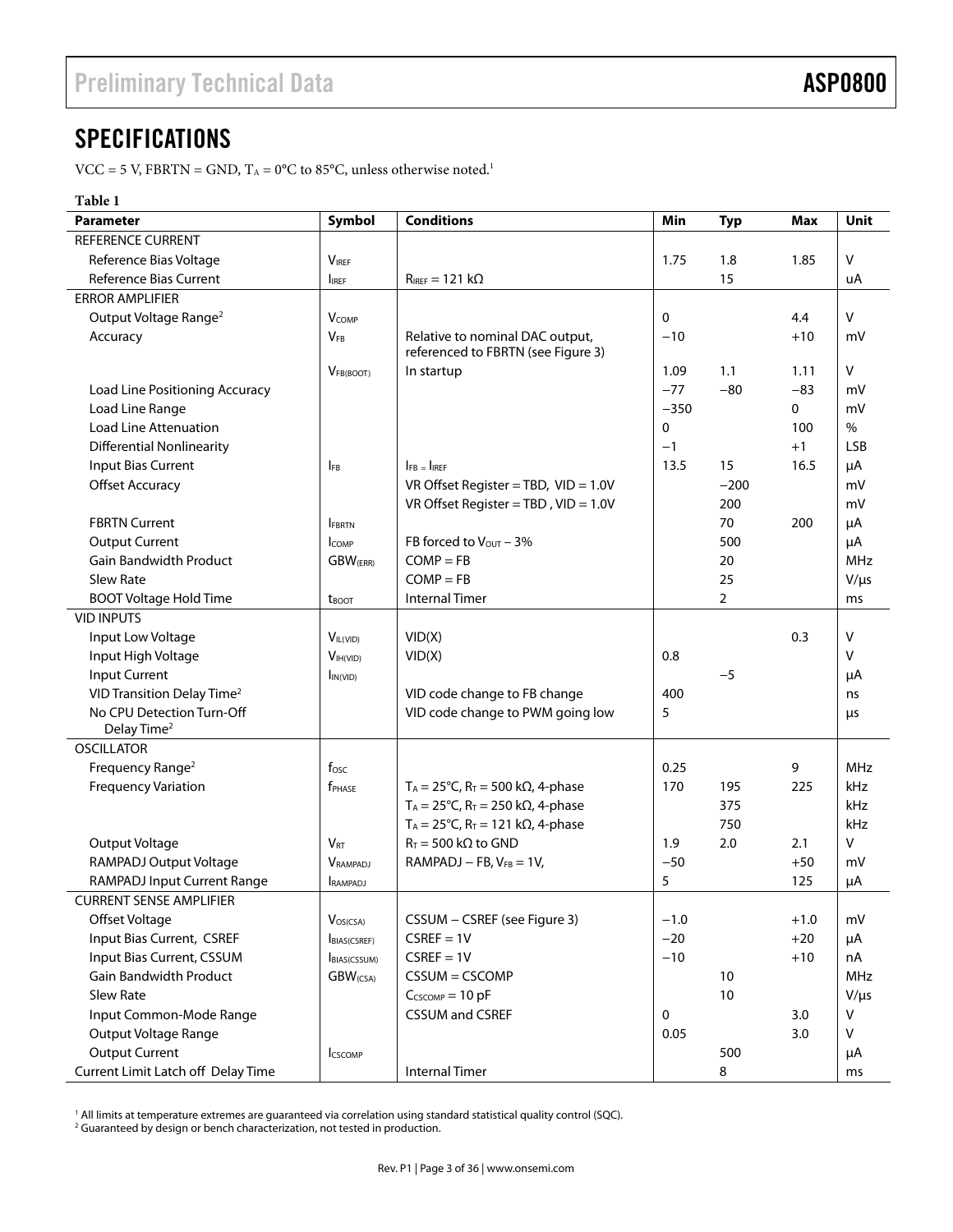ASP0800 Preliminary Technical Data

| <b>Parameter</b>                       | Symbol                         | <b>Conditions</b>                     | Min    | <b>Typ</b> | Max    | Unit         |
|----------------------------------------|--------------------------------|---------------------------------------|--------|------------|--------|--------------|
| PSI#                                   |                                |                                       |        |            |        |              |
| Input Low Voltage                      |                                |                                       |        |            | 0.3    | $\vee$       |
| Input High Voltage                     |                                |                                       | 0.8    |            |        | $\vee$       |
| <b>Input Current</b>                   |                                |                                       |        | $-5$       |        | μA           |
| <b>Assertion Timing</b>                |                                | $Fsw = 300kHz$                        |        | 3.3        |        | μs           |
| <b>Deassertion Timing</b>              |                                | $Fsw = 300kHz$                        |        | 825        |        | ns           |
| <b>IMON OUTPUT</b>                     |                                |                                       |        |            |        |              |
| Clamp Voltage                          |                                |                                       | 1.0    |            | 1.15   | V            |
| Accuracy                               |                                | $10 \times (CSREF - CSCOMP)/R_{ILIM}$ | $-3$   |            | 3      | $\%$         |
| <b>Output Current</b>                  |                                |                                       |        |            | 800    | μA           |
| Offset                                 |                                |                                       | $-3$   |            | 3      | mV           |
| <b>CURRENT LIMIT COMPARITOR</b>        |                                |                                       |        |            |        |              |
| <b>ILIM Bias Current</b>               | <b>ILIM</b>                    | CSREF - CSCOMP)/RILIM, (CSREF -       |        | 20         |        | μA           |
|                                        |                                | CSCOMP)=150 mV, RILIMC=7.5 k $\Omega$ |        |            |        |              |
| <b>Current Limit Threshold Current</b> | IcL                            | $4/3 \times I_{IREF}$                 |        | 20         |        | μA           |
| <b>CURRENT BALANCE AMPLIFIER</b>       |                                |                                       |        |            |        |              |
| Common-Mode Range                      | <b>V</b> sw(X)CM               |                                       | $-600$ |            | $+200$ | mV           |
| <b>Input Resistance</b>                | R <sub>SW(X)</sub>             | $SW(X) = 0 V$                         | 14     | 19         | 25     | kΩ           |
| Input Current                          | $I_{SW(X)}$                    | $SW(X) = 0 V$                         | 7      | 12         | 20     | μA           |
| <b>Input Current Matching</b>          | $\Delta$ <sub>sw(x)</sub>      | $SW(X) = 0 V$                         | $-6$   |            | $+6$   | %            |
| Phase Balance Adjustment Range Low     |                                | Phase Bal Registers = 00000           |        | $-25$      |        | $\%$         |
| Phase Balance Adjustment Range         |                                | Phase Bal Registers = 11111           |        | $+25$      |        | $\%$         |
| High                                   |                                |                                       |        |            |        |              |
| <b>DELAY TIMER</b>                     |                                |                                       |        |            |        |              |
| <b>Internal Timer</b>                  |                                | Delay Time Register = 011             |        | 2          |        | ms           |
| <b>Timer Range Low</b>                 |                                | Delay Time Register = 000             |        | 0.5        |        | ms           |
| <b>Timer Range High</b>                |                                | Delay Time Register = 111             |        | 4          |        | ms           |
| <b>SOFT START</b>                      |                                |                                       |        |            |        |              |
| <b>Internal Timer</b>                  |                                | Soft Start Slope Register = 010       |        | 0.5        |        | V/ms         |
| <b>Timer Range Low</b>                 |                                | Soft Start Slope Register = 000       |        | 0.1        |        | V/ms         |
| <b>Timer Range High</b>                |                                | Soft Start Slope Register = 111       |        | 1.5        |        | V/ms         |
| <b>ENABLE INPUT</b>                    |                                |                                       |        |            |        |              |
|                                        |                                |                                       |        |            |        |              |
| Input Low Voltage                      | $V_{IL(EN)}$                   |                                       |        |            | 0.3    | V<br>$\vee$  |
| Input High Voltage                     | $V_{\mathsf{IH}(\mathsf{EN})}$ |                                       | 0.8    |            |        |              |
| <b>Input Current</b>                   | $\mathsf{In}(EN)$              |                                       |        | $-1$       |        | μA           |
| Delay Time                             | <b><i>LDELAY(EN)</i></b>       | EN > 0.8V, Internal Delay             |        | 2          |        | ms           |
| ODN / OD1 OUTPUTS                      |                                |                                       |        |            |        |              |
| Output Low Voltage                     | $Vol(_{ODN/1}$                 | $I_{OD(SINK)} = -400 \mu A$           |        | 160        | 500    | mV           |
| Output High Voltage                    | $V_{OH(ODN/1)}$                | $I_{OD(SOURCE)} = 400 \mu A$          | 4      | 5          |        | $\mathsf{V}$ |
| ODN / OD1 Pull-Down Resistor           |                                |                                       |        | 60         |        | kΩ           |
| OVER-CLOCKING OUTPUTS (OC1, OC2)       |                                |                                       |        |            |        |              |
| Output Low Voltage                     | $V_{OL}$                       | $I_{OC(SINK)} = -1$ mA                |        | 160        | 500    | mV           |
| POWER GOOD COMPARATOR                  |                                |                                       |        |            |        |              |
| Undervoltage Threshold                 | VPWRGD(UV)                     | Relative to nominal DAC output        | $-600$ | $-500$     | $-400$ | mV           |
| Undervoltage Adjustment Range Low      |                                | PWRGD_LO Register = 000               |        | $-500$     |        | mV           |
| Undervoltage Adjustment Range          |                                | PWRGD_LO Register = 111               |        | $-150$     |        | mV           |
| High                                   |                                |                                       |        |            |        |              |
| Overvoltage Threshold                  | $V_{PWRGD(OV)}$                | Relative to DAC output, PWRGD_Hi = 00 | 200    | 300        | 400    | mV           |
| Overvoltage Adjustment Range Low       |                                | PWRGD_Hi Register = 11                |        | 150        |        | mV           |
| Overvoltage Adjustment Range High      |                                | PWRGD_Hi Register = 00                |        | 300        |        | mV           |
| Output Low Voltage                     | VOL(PWRGD)                     | $I_{PWRGD(SINK)} = -4 mA$             |        | 150        | 300    | mV           |
| Power Good Delay Time                  |                                |                                       |        |            |        |              |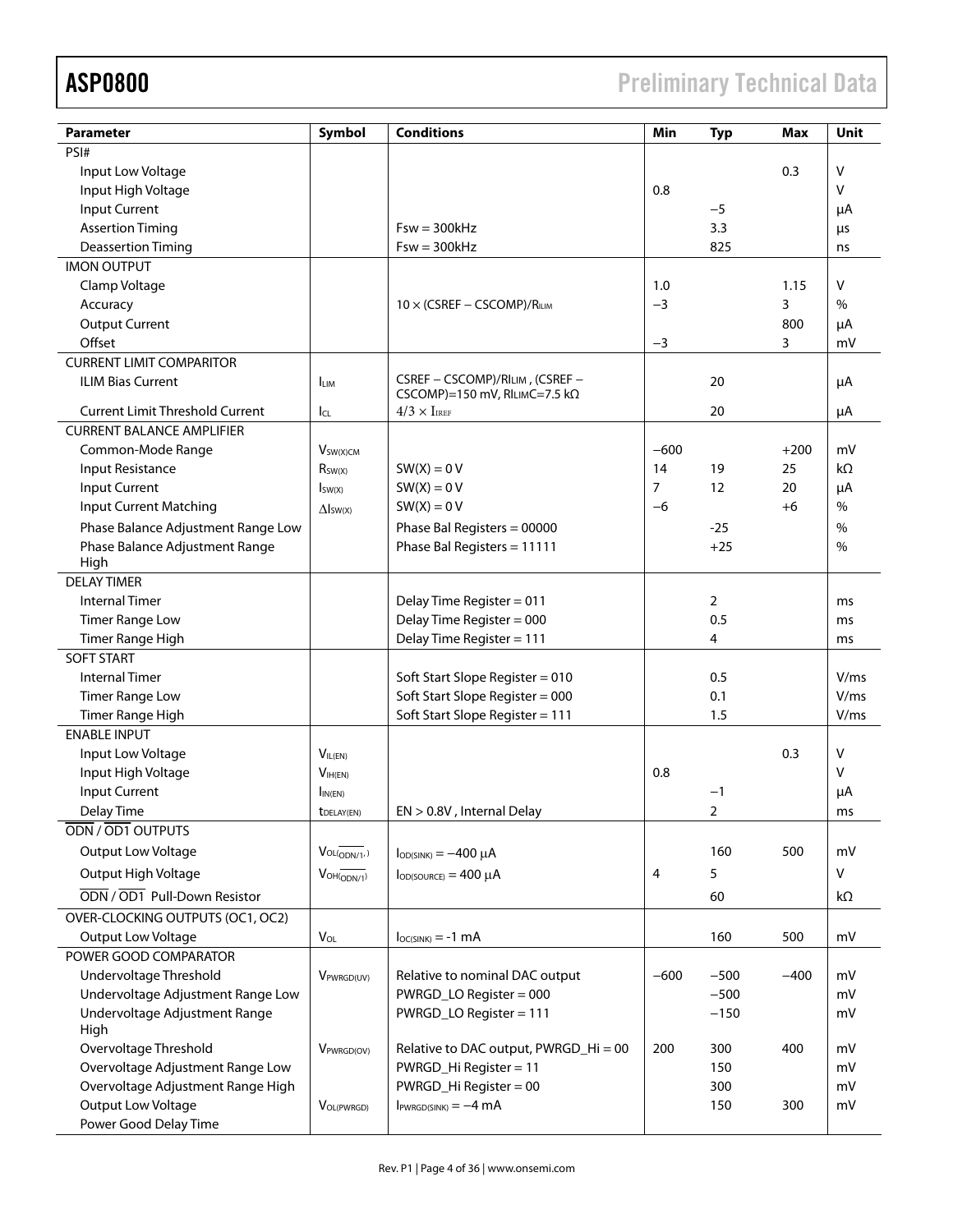# Preliminary Technical Data **ASP0800**

| <b>Parameter</b>                    | Symbol                | <b>Conditions</b>                                                      | Min  | <b>Typ</b>   | <b>Max</b>   | Unit         |
|-------------------------------------|-----------------------|------------------------------------------------------------------------|------|--------------|--------------|--------------|
| During Soft Start <sup>2</sup>      |                       | <b>Internal Timer</b>                                                  |      | 2            |              | ms           |
| <b>VID Code Changing</b>            |                       |                                                                        | 100  | 250          |              | μs           |
| <b>VID Code Static</b>              |                       |                                                                        |      | 200          |              | ns           |
| Crowbar Trip Point                  | <b>VCROWBAR</b>       | Relative to DAC output, PWRGD_Hi = 00                                  | 200  | 300          | 400          | mV           |
| Overvoltage Adjustment Range Low    |                       | PWRGD_Hi Register = 11                                                 |      | 150          |              | mV           |
| Overvoltage Adjustment Range High   |                       | PWRGD_Hi Register = 00                                                 |      | 300          |              | mV           |
| <b>Crowbar Reset Point</b>          |                       | <b>Relative to FBRTN</b>                                               | 250  | 300          | 350          | mV           |
| Crowbar Delay Time                  | <b>t</b> CROWBAR      | Overvoltage to PWM going low                                           |      |              |              |              |
| <b>VID Code Changing</b>            |                       |                                                                        | 100  | 250          |              | μs           |
| <b>VID Code Static</b>              |                       |                                                                        |      | 400          |              | ns           |
| <b>PWM OUTPUTS</b>                  |                       |                                                                        |      |              |              |              |
| <b>Output Low Voltage</b>           | VOL(PWM)              | $I_{\text{PWM(SINK)}} = -400 \mu A$                                    |      | 160          | 500          | mV           |
| Output High Voltage                 | VOH(PWM)              | $I_{\text{PWM(SOURCE)}} = 400 \mu A$                                   | 4    | 5            |              | V            |
| PMBus Interface                     |                       |                                                                        |      |              |              |              |
| Logic High Input Voltage            | VIH(SDA, SCL)         |                                                                        | 2.1  |              |              | $\vee$       |
| Logic Input Low Voltage             | VIL(SDA, SCL)         |                                                                        |      |              | 0.8          | $\vee$       |
| Hysteresis                          |                       |                                                                        |      | 500          |              | mV           |
| <b>SDA Output Low Voltage</b>       | $V_{OL}$              | $I_{SDA} = -6mA$                                                       |      |              | 0.4          | V            |
| <b>Input Current</b>                | $IIH$ ; $IIL$         |                                                                        | $-1$ |              | 1            | μA           |
| Input Capacitance                   | $C_{SCL, SDA}$        |                                                                        |      | 5            |              | pF           |
| Clock Frequency                     | $f_{\text{SCL}}$      |                                                                        |      |              | 400          | kHz          |
| SCL Falling Edge to SDA Valid Time  |                       |                                                                        |      |              | $\mathbf{1}$ | μs           |
| <b>ALERT FAULT OUTPUTS</b>          |                       |                                                                        |      |              |              |              |
| Output Low Voltage                  | <b>V<sub>OL</sub></b> | $I_{\text{OUT}} = -6mA$                                                |      |              | 0.4          | $\mathsf{V}$ |
| Output High Leakage Current         | Iон                   | $V_{OH} = 5V$                                                          |      |              | 1            | uA           |
| ANALOG/DIGITAL CONVERTER            |                       |                                                                        |      |              |              |              |
| <b>Total Unadjusted Error (TUE)</b> |                       |                                                                        |      | ±2           |              | $\%$         |
| Differential Non linearity (DNL)    |                       | <b>TBD Bits</b>                                                        |      | $\mathbf{1}$ |              | <b>LSB</b>   |
| <b>Conversion Time</b>              |                       | Averaging Enabled (32 averages)                                        |      | 80           |              | ms           |
| <b>SUPPLY</b>                       |                       | $V_{\text{SYSTEM}} = 12 \text{ V}$ , $R_{\text{SHUNT}} = 340 \Omega$   |      |              |              |              |
| VCC <sup>2</sup>                    | <b>VCC</b>            |                                                                        | 4.70 | 5            | 5.45         | $\vee$       |
| DC Supply Current                   | <b>I</b> vcc          | $V_{\text{SYSTEM}} = 13.2 \text{ V}$ , $R_{\text{SHUNT}} = 340 \Omega$ |      | 21           | 26           | mA           |
| <b>UVLO Turn-On Current</b>         |                       |                                                                        |      | 6.5          | 11           | mA           |
| <b>UVLO Threshold Voltage</b>       | VUVLO                 | VCC rising                                                             | 9    |              |              | $\vee$       |
| <b>UVLO Turn-Off Voltage</b>        |                       | <b>VCC falling</b>                                                     |      | 4.1          |              | $\vee$       |
| <b>VCC3 Output Voltage</b>          | VCC <sub>3</sub>      | $I_{VCC3} = 1mA$                                                       | 3.0  | 3.3          | 3.6          | v            |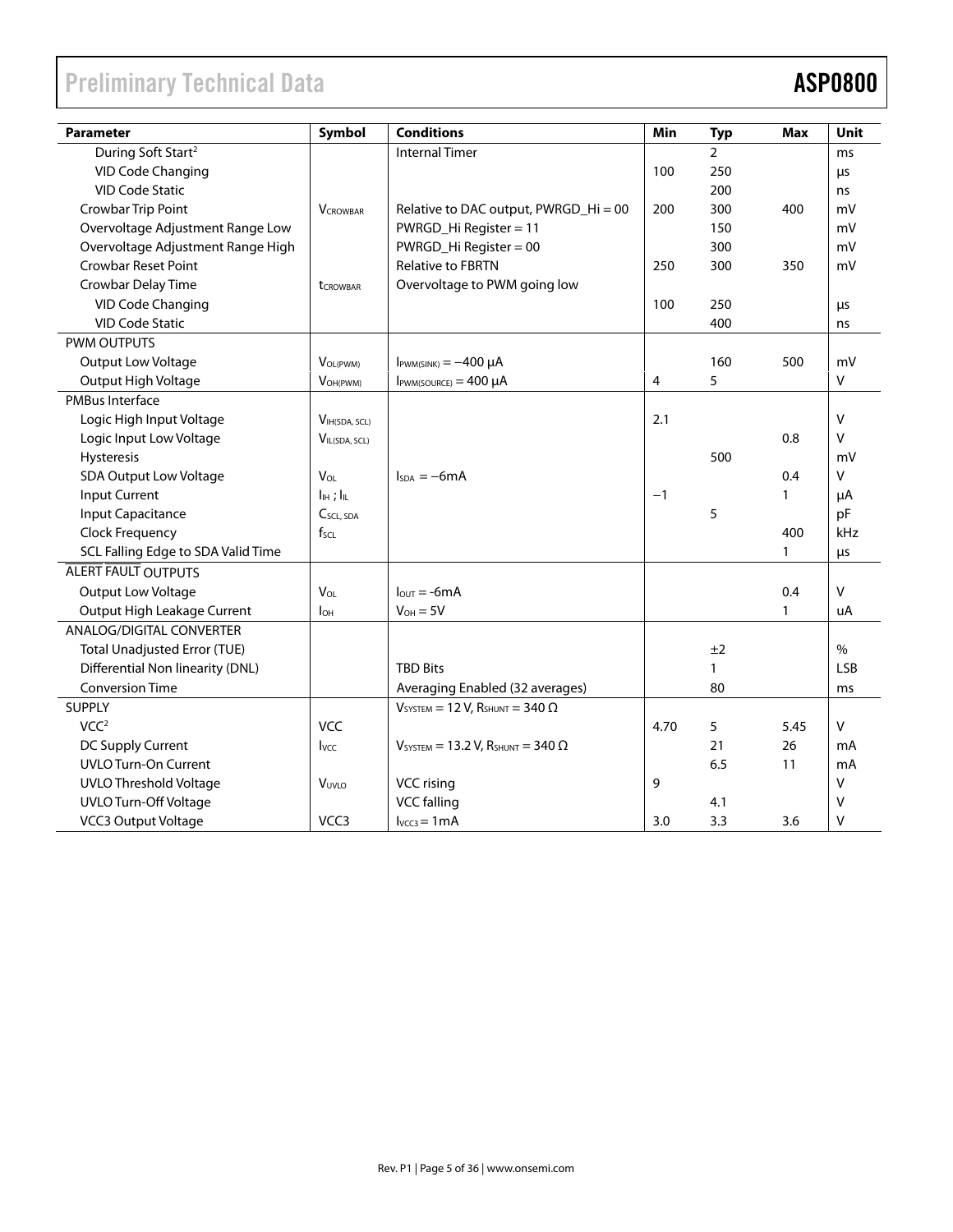# ASP0800 **ASP0800 Preliminary Technical Data**



**ASP0800 12V**



*Figure 2. Closed-Loop Output Voltage Accuracy* 



**Figure 3. Current Sense Amplifier Vos**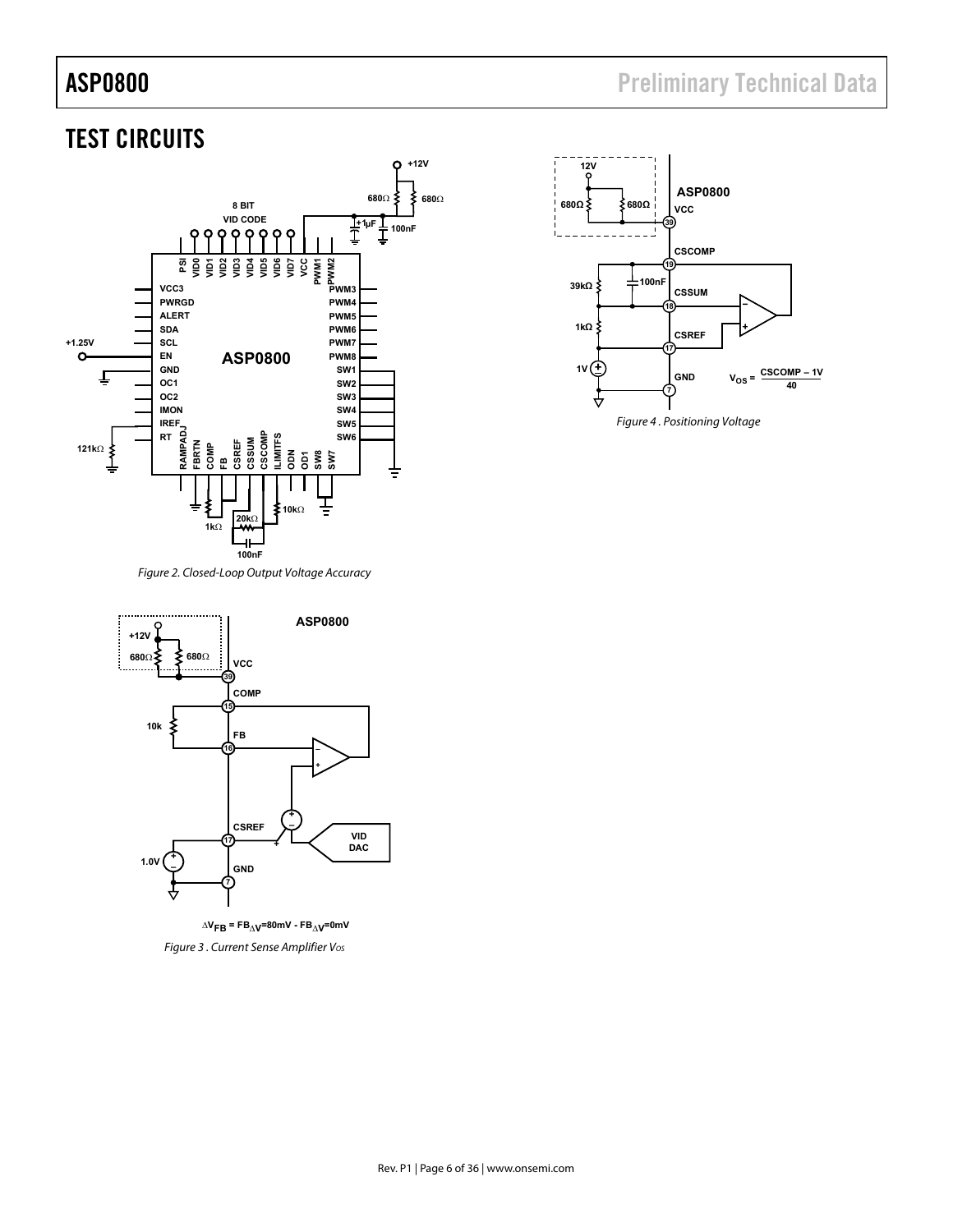# ABSOLUTE MAXIMUM RATINGS

### **Table 2.**

| <b>Parameter</b>                    | Rating                              |
|-------------------------------------|-------------------------------------|
| VCC                                 | $-0.3 V$ to $+6V$                   |
| <b>FRRTN</b>                        | $-0.3$ V to $+0.3$ V                |
| PWM2 to PWM8, RAMPADJ               | $-0.3$ V to VCC + 0.3 V             |
| SW1 to SW8                          | $-5$ V to $+25$ V                   |
| $<$ 200 ns                          | $-10V$ to $+25V$                    |
| All Other Inputs and Outputs        | $-0.3$ V to VCC + 0.3 V             |
| Storage Temperature Range           | $-65^{\circ}$ C to $+150^{\circ}$ C |
| Operating Ambient Temperature Range | $0^{\circ}$ C to 85 $^{\circ}$ C    |
| Operating Junction Temperature      | $125^{\circ}$ C                     |
| Lead Temperature                    |                                     |
| Soldering (10 sec)                  | $300^{\circ}$ C                     |
| Infrared (15 sec)                   | $260^{\circ}$ C                     |

Stresses above those listed under Absolute Maximum Ratings may cause permanent damage to the device. This is a stress rating only; functional operation of the device at these or any other conditions above those indicated in the operational

section of this specification is not implied. Exposure to absolute maximum rating conditions for extended periods may affect device reliability.

# **THERMAL RESISTANCE**

θJA is specified for the worst-case conditions, that is, a device soldered in a circuit board for surface-mount packages.

### **Table 3. Thermal Resistance**

| Package Type                      | UJA              | $\theta$ JC | Unit |
|-----------------------------------|------------------|-------------|------|
| Thermal Impedance $(\theta_{JA})$ | $27^{\circ}$ C/W |             |      |

# **ESD CAUTION**



ESD (electrostatic discharge) sensitive device. Charged devices and circuit boards can discharge without detection. Although this product features patented or proprietary protection circuitry, damage may occur on devices subjected to high energy ESD. Therefore, proper ESD precautions should be taken to avoid performance degradation or loss of functionality.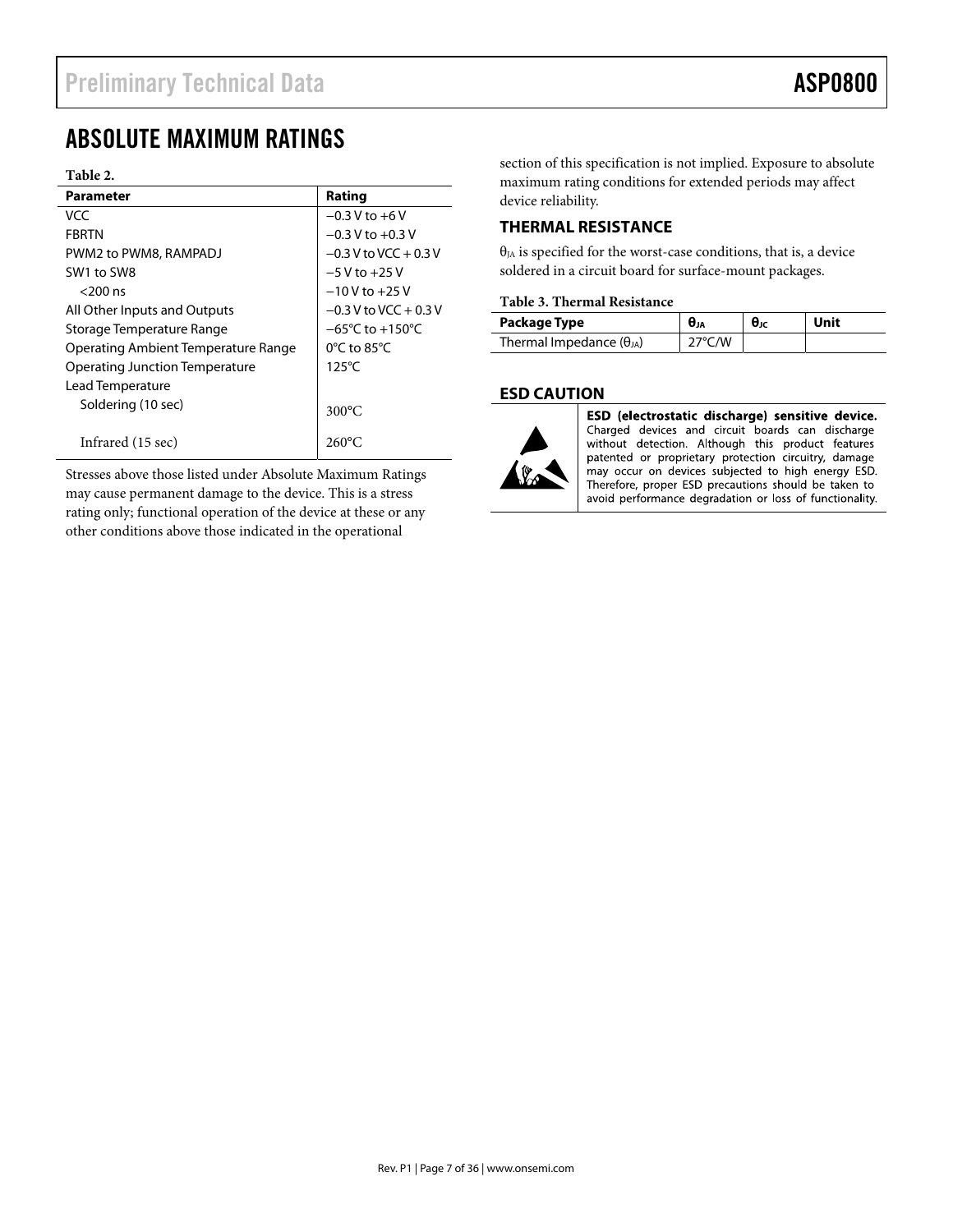# PIN CONFIGURATION AND FUNCTION DESCRIPTIONS



### *Figure 5. Pin Configuration*

# **Table 4. Pin Function Descriptions**

| Pin No. | <b>Mnemonic</b>  | <b>Description</b>                                                                                                                                                                                                                                |
|---------|------------------|---------------------------------------------------------------------------------------------------------------------------------------------------------------------------------------------------------------------------------------------------|
| 1       | VCC <sub>3</sub> | 3.3V Power Supply Output. A capacitor from this pin to ground provided decoupling for the interval 3.3V LDO.                                                                                                                                      |
| 2       | <b>PWRGD</b>     | Power-Good Output: Open-drain output that signals when the output voltage is outside of the proper operating<br>range.                                                                                                                            |
| 3       | <b>ALERT</b>     | ALERT Output: Open drain output that asserts low when the VR exceeds a programmable limit. Can be<br>configured for Comparator Mode or Interrupt Mode.                                                                                            |
| 4       | <b>SDA</b>       | Digital Input / Output. PMBus serial data bidirectional pin. Requires PMBus pull up.                                                                                                                                                              |
| 5       | <b>SCL</b>       | Digital Input. PMBus serial bus clock open drain input. Requires PMBus pull up.                                                                                                                                                                   |
| 6       | <b>EN</b>        | Power Supply Enable Input. Pulling this pin to GND disables the PWM outputs and pulls the PWRGD output low.                                                                                                                                       |
| 7       | <b>GND</b>       | Ground. All internal biasing and the logic output signals of the device are referenced to this ground                                                                                                                                             |
| 8       | OC <sub>1</sub>  | Over Clocking Bit 1 Output. The pin is connected to the clock control chip to set the over-clocking state.                                                                                                                                        |
| 9       | OC <sub>2</sub>  | Over Clocking Bit 2 Output. The pin is connected to the clock control chip to set the over-clocking state.                                                                                                                                        |
| 10      | <b>IMON</b>      | Total Current Output Pin.                                                                                                                                                                                                                         |
| 11      | <b>IREF</b>      | Current Reference Input. An external resistor from this pin to ground sets the reference current for IFB, and ILLIMFS.                                                                                                                            |
| 12      | <b>RT</b>        | Frequency Setting Resistor Input. An external resistor connected between this pin and GND sets the oscillator<br>frequency of the device.                                                                                                         |
| 13      | <b>RAMPADJ</b>   | PWM Ramp Current Input. An external resistor from the converter input voltage to this pin sets the internal PWM ramp.                                                                                                                             |
| 14      | <b>FBRTN</b>     | Feedback Return. VID DAC and error amplifier reference for remote sensing of the output voltage.                                                                                                                                                  |
| 15      | COMP             | Error Amplifier Output and Compensation Point.                                                                                                                                                                                                    |
| 16      | <b>FB</b>        | Feedback Input. Error amplifier input for remote sensing of the output voltage. An external resistor between this<br>pin and the output voltage sets the no load offset point.                                                                    |
| 17      | <b>CSREF</b>     | Current Sense Reference Voltage Input. The voltage on this pin is used as the reference for the current sense<br>amplifier and the power-good and crowbar functions. This pin should be connected to the common point of the<br>output inductors. |
| 18      | <b>CSSUM</b>     | Current Sense Summing Node. External resistors from each switch node to this pin sum the average inductor<br>currents together to measure the total output current.                                                                               |
| 19      | <b>CSCOMP</b>    | Current Sense Compensation Point. A resistor and capacitor from this pin to CSSUM determines the gain of the<br>current sense amplifier and the positioning loop response time.                                                                   |
| 20      | <b>ILIMFS</b>    | Current Sense and Limit Scaling Pin. An external resistor from this pin to CSCOMP sets the internal current<br>sensing signal for current-limit and IMON. This value can be over-written using the PMBus interface.                               |
| 21      | <b>ODN</b>       | Output Disable Logic Output for PSI# operation. This pin is actively pulled low when PSI# is low, otherwise it<br>functions in the same way as OD1.                                                                                               |
| 22      | OD1              | Output Disable Logic Output. This pin is actively pulled low when the EN input is low or when VCC is below its<br>UVLO threshold to signal to the Driver IC that the driver high-side and low-side outputs should go low.                         |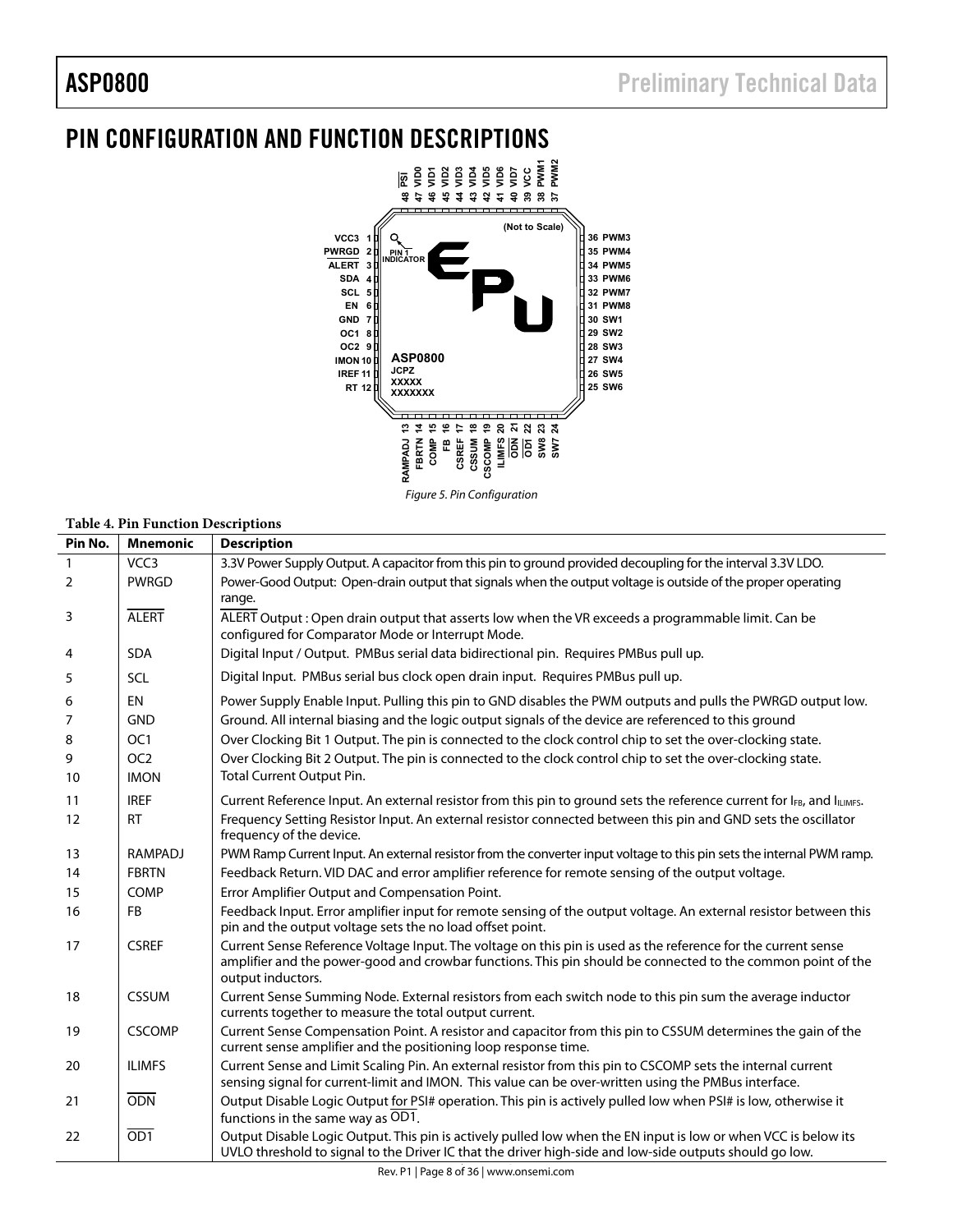# Preliminary Technical Data **ASP0800**

| Pin No.                | Mnemonic        | <b>Description</b>                                                                                                                                                                                                                                                                                                  |
|------------------------|-----------------|---------------------------------------------------------------------------------------------------------------------------------------------------------------------------------------------------------------------------------------------------------------------------------------------------------------------|
| 23 <sub>to</sub><br>30 | SW8 to SW1      | Current Balance Inputs. Inputs for measuring the current level in each phase. The SW pins of unused phases<br>should be left open.                                                                                                                                                                                  |
| $31$ to<br>38          | PWM8 to<br>PWM1 | Logic-Level PWM Outputs. Each output is connected to the input of an external MOSFET driver such as the<br>ADP3121. Connecting the PWM8, PWM7, PWM6, PWM5, PWM4, PWM3 and PWM2 outputs to VCC causes that<br>phase to turn off, allowing the ASP0800 to operate as a 1, 2-, 3-, 4-, 5-, 6, 7 or 8-phase controller. |
| 39                     | <b>VCC</b>      | Supply Voltage for the Device. A 340 $\Omega$ resistor should be placed between the 12 V system supply and the VCC<br>pin. The internal shunt regulator maintains VCC = $5$ V.                                                                                                                                      |
| 40 to<br>47            | VID7 to VID0    | Voltage Identification DAC Inputs. These eight pins are pulled down to GND, providing a logic zero if left open. When<br>in normal operation mode, the DAC output programs the FB regulation voltage from 0.375 V to 1.6                                                                                            |
| 48                     | PSI             | Power State Indicator. Pulling this pin low places the controller in lower power state operation.                                                                                                                                                                                                                   |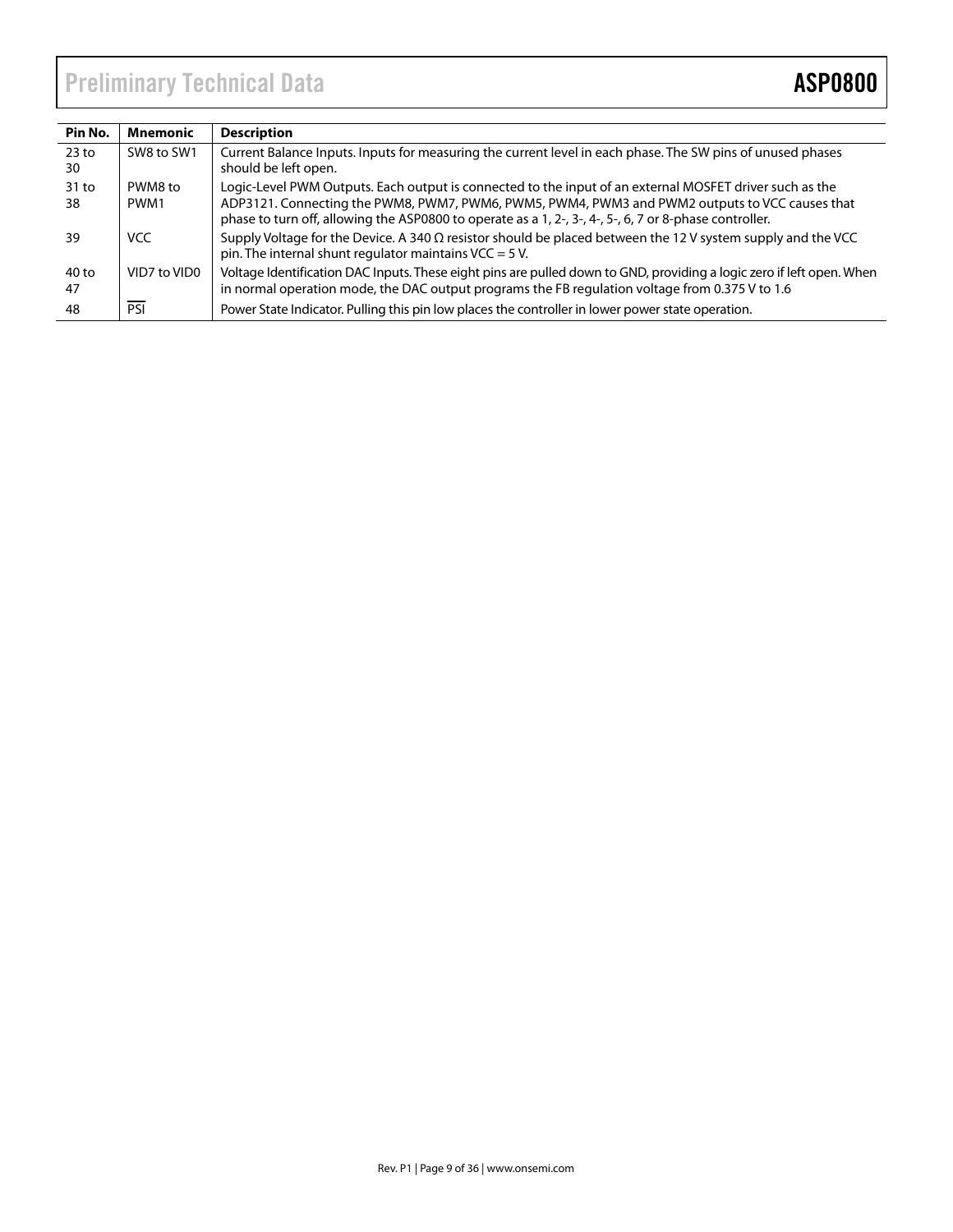# TYPICAL PERFORMANCE CHARACTERISTICS

# **TBD**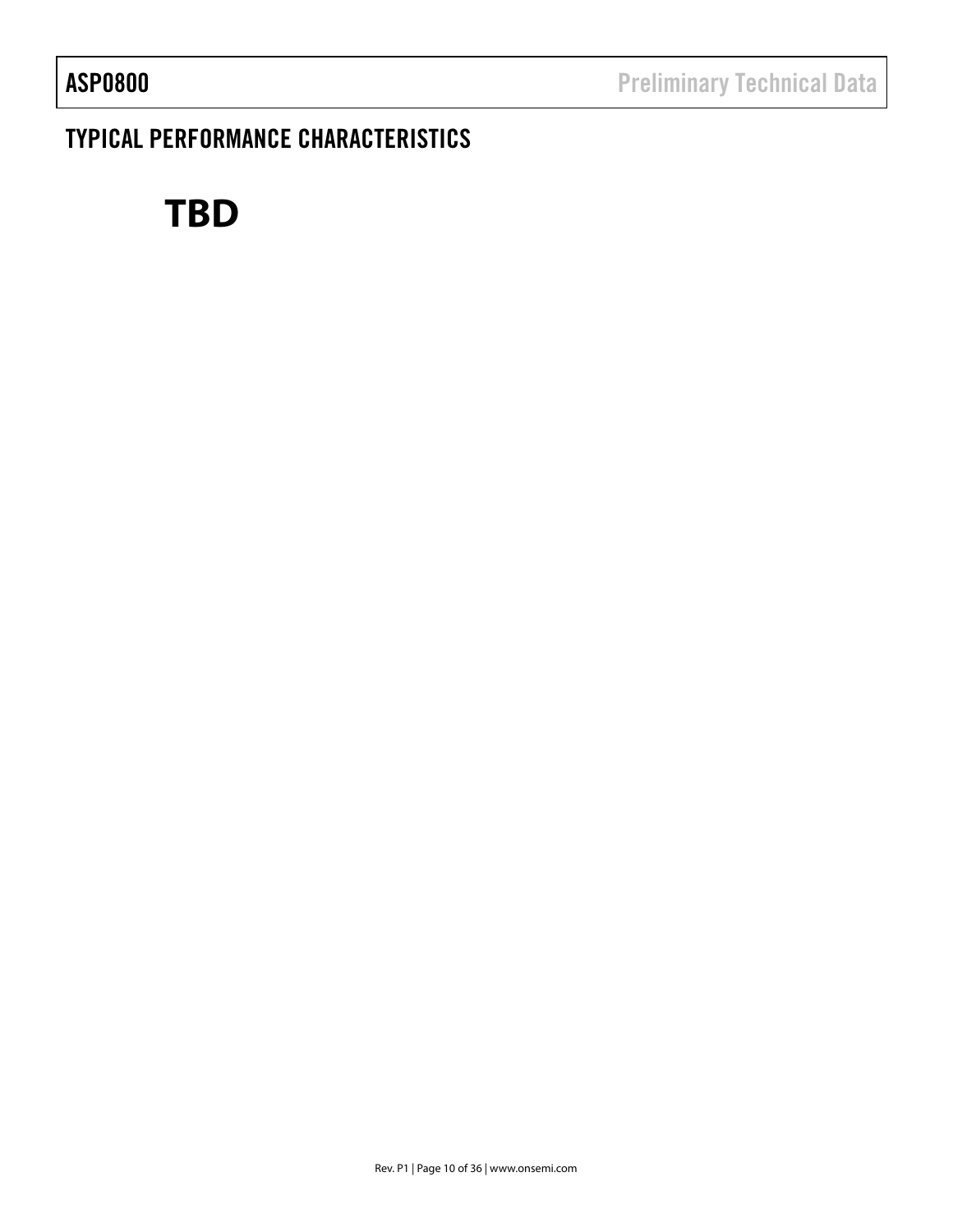# THEORY OF OPERATION

The ASP0800 combines a multi-mode, fixed frequency PWM control with multi-phase logic outputs for use in multi-phase synchronous buck CPU core supply power converters. The internal VID DAC is designed to interface with the Intel 8-bit VR 11 and VR 11.1 compatible CPUs .

In addition, the ASP0800 incorporates a serial interface to allow the programming of key system performance specifications and read back CPU data such as voltage, current and power.

Multiphase operation is important for producing the high currents and low voltages demanded by today's microprocessors. Handling the high currents in a single-phase converter would place high thermal demands on the components in the system such as the inductors and MOSFETs.

The multimode control of the ASP0800 ensures a stable, high performance topology for:

- Balancing currents and thermals between phases for both static and dynamic operation.
- High speed response at the lowest possible switching frequency and output decoupling
- FEPWM improves load step response.
- Minimizing thermal switching losses by utilizing lower frequency operation
- High current output due to 8 phase operation
- Tight load line regulation and accuracy
- Reduced output ripple due to multiphase cancellation
- PC board layout noise immunity
- Ease of use and design due to independent component selection
- Flexibility in operation for tailoring design to low cost or high performance

# **START-UP SEQUENCE**

The ASP0800 follows the VR11 start-up sequence shown in Figure 7. After both the EN and UVLO conditions are met, a programmable internal timer goes through one cycle TD1. This delay cycle is programmed using Delay Command, default delay = 2ms). The first eight clock cycles of TD2 are blanked from the PWM outputs and used for phase detection as explained in the following section. Then the programmable internal soft-start ramp is enabled (TD2) and the output comes up to the boot voltage of 1.1V. The boot hold time is also set by the Delay Command. This second delay cycle is called TD3. During TD3 the processor VID pins settle to the required VID code. When TD3 is over, the ASP0800 reads the VID inputs and soft starts either up or down to the final VID voltage (TD4). After TD4 has been completed and the PWRGD masking time (equal to VID on the fly masking) is finished, a

third cycle of the internal timer sets the PWRGD blanking (TD5).

The internal delay and soft start times are programmable using the serial interface and the Delay Command and Soft Start Command.



# **PHASE DETECTION SEQUENCE**

During startup, the number of operational phases and their phase relationship is determined by the internal circuitry that monitors the PWM outputs. Normally, the ASP0800 operates as a 8-phase PWM controller.

To operate as a 7-phase controller connect PWM8 to VCC.

To operate as a 6-phase controller connect PWM7 and PWM8 to VCC.

To operate as a 5-phase controller connect PWM6, PWM7 and PWM8 to VCC.

To operate as a 4-phaase controller connect PWM5, PWM6, PWM7 and PWM8 to VCC.

To operate as a 3-phase controller connect PWM4, PWM5, PWM6, PWM7 and PWM8 to VCC.

To operate as a 2-phase controller connect PWM3, PWM4, PWM5, PWM6, PWM7 and PWM8 to VCC.

To operate as a 1-phase controller connect PWM2, PWM3, PWM4, PWM5, PWM6, PWM7 and PWM8 to VCC.

Prior to soft start, while EN is low, the PWM8, PWM7, PWM6, PWM5, PWM4, PWM3 and PWM2 pins sink approximately 100 µA each. An internal comparator checks each pin's voltage vs. a threshold of 3 V. If the pin is tied to VCC, it is above the threshold. Otherwise, an internal current sink pulls the pin to GND, which is below the threshold. PWM1 is low during the phase detection interval that occurs during the first eight clock cycles of TD2. After this time, if the remaining PWM outputs are not pulled to VCC, the 100 µA current sink is removed, and they function as normal PWM outputs. If they are pulled to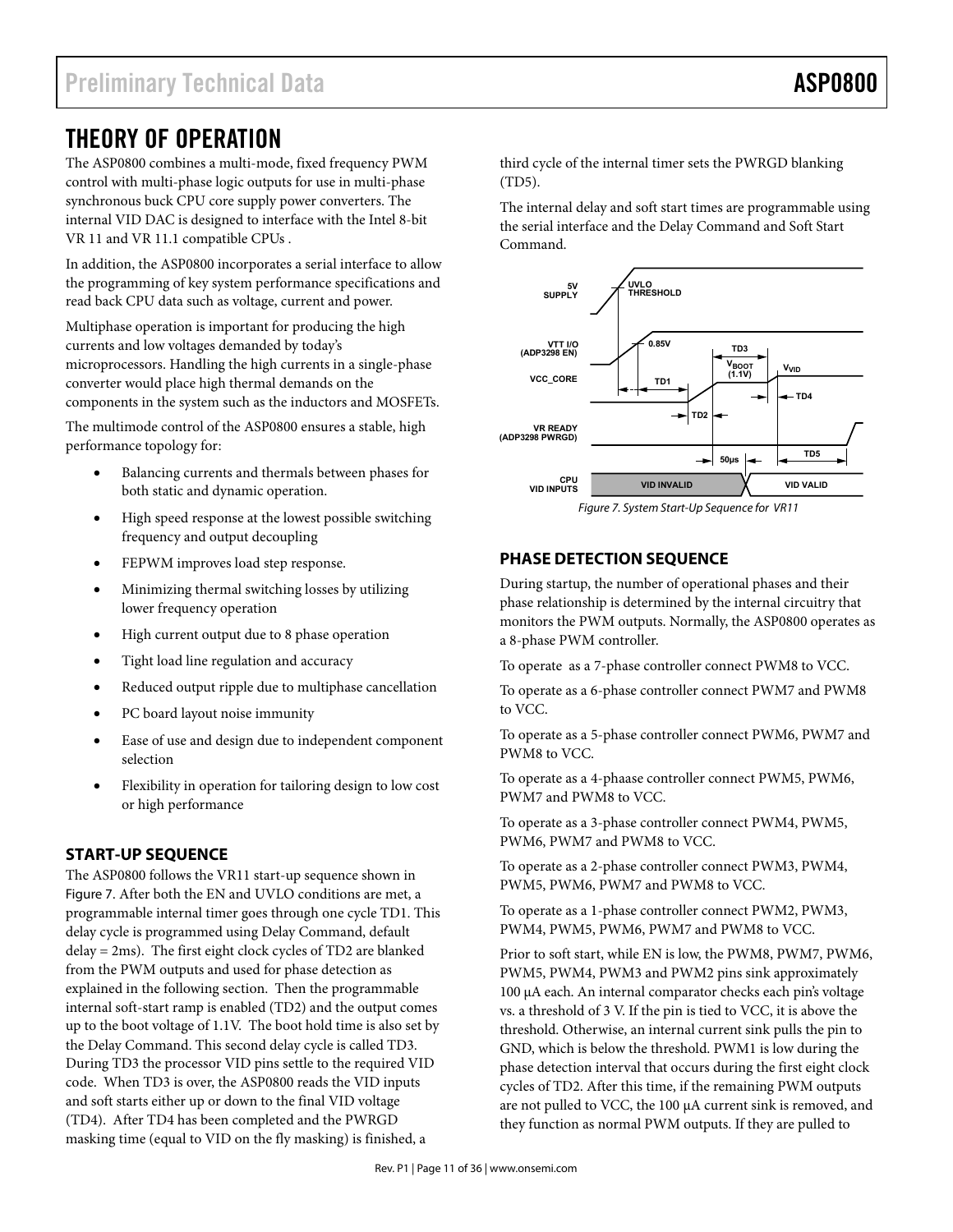VCC, the 100 µA current source is removed, and the outputs are put into a high impedance state.

The PWM outputs are logic-level devices intended for driving fast response external gate drivers such as the ADP3121 and ADP3122. Because each phase is monitored independently, operation approaching 100% duty cycle is possible. In addition, more than one output can be on at the same time to allow overlapping phases.

# **MASTER CLOCK FREQUENCY**

The clock frequency of the ASP0800 is set with an external resistor connected from the RT pin to ground. The frequency follows the graph in Figure 6. To determine the frequency per phase, the clock is divided by the number of phases in use. If all phases are in use, divide by 6. If 4 phases are in use divide by 4.

# **OUTPUT VOLTAGE DIFFERENTIAL SENSING**

The ASP0800 combines differential sensing with a high accuracy VID DAC and reference, and a low offset error amplifier. This maintains a worst-case specification of  $\pm 10$  mV differential sensing error over its full operating output voltage and temperature range. The output voltage is sensed between the FB pin and FBRTN pin. FB is connected through a resistor, R<sub>B</sub>, to the regulation point, usually the remote sense pin of the microprocessor. FBRTN is connected directly to the remote sense ground point. The internal VID DAC and precision reference are referenced to FBRTN, which has a minimal current of 70 µA to allow accurate remote sensing. The internal error amplifier compares the output of the DAC to the FB pin to regulate the output voltage.

# **OUTPUT CURRENT SENSING**

The ASP0800 provides a dedicated current-sense amplifier (CSA) to monitor the total output current for proper voltage positioning vs. load current, for the IMON output and for current-limit detection. Sensing the load current at the output gives the total real time current being delivered to the load, which is an inherently more accurate method than peak current detection or sampling the current across a sense element such as the low-side MOSFET. This amplifier can be configured several ways, depending on the objectives of the system, as follows:

- Output inductor DCR sensing without a thermistor for lowest cost.
- Output inductor DCR sensing with a thermistor for improved accuracy with tracking of inductor temperature.
- Sense resistors for highest accuracy measurements.

The positive input of the CSA is connected to the CSREF pin, which is connected to the average output voltage. The inputs to the amplifier are summed together through resistors from the sensing element, such as the switch node side of the output inductors, to the inverting input CSSUM. The feedback resistor between CSCOMP and CSSUM sets the gain of the amplifier and a filter capacitor is placed in parallel with this resistor. The gain of the amplifier is programmable by adjusting the feedback resistor. This difference signal is used internally to offset the VID DAC for voltage positioning. This different signal can be adjusted between 50%-150% of the external value using the PMBus Loadline Calibration (0xDE) and Loadline Set (0xDF) commands.

The difference between CSREF and CSCOMP is then used as a differential input for the current-limit comparator.

To provide the best accuracy for sensing current, the CSA is designed to have a low offset input voltage. Also, the sensing gain is determined by external resistors to make it extremely accurate.

The CPU current can also be monitored over the PMBus. The current limit and the load line can be programmed over PMBus.

# **OUTPUT CURRENT MONITOR**

IMON is an analog output from the ASP0800 representing the total current being delivered to the load. It outputs an accurate current that is directly proportional to the current set by the ILIMFS resistor. The current is then run through a parallel RC connected from the IMON pin to the FBRTN pin to generate an accurately scaled and filtered voltage as per the VR11.1 specification. The size of the resistor is used to set the IMON scaling.

If the IMON and the OCP need to be changed based on the TDC of the CPU, then the ILIMFS resistor is the only component that needs to be changed. If the IMON scaling is the only change needed then changing the IMON resistor accomplishes this.

The IMON pin also includes an active clamp to limit the IMON voltage to 1.15V MAX while maintaining 900mV MIN full scale accurate reporting.

# **ACTIVE IMPEDANCE CONTROL MODE**

For controlling the dynamic output voltage droop as a function of output current, the CSA gain and load line programming can be scaled to be equal to the droop impedance of the regulator times the output current. This droop voltage is then used to set the input control voltage to the system. The droop voltage is subtracted from the DAC reference input voltage directly to tell the error amplifier where the output voltage should be. This allows enhanced feed-forward response.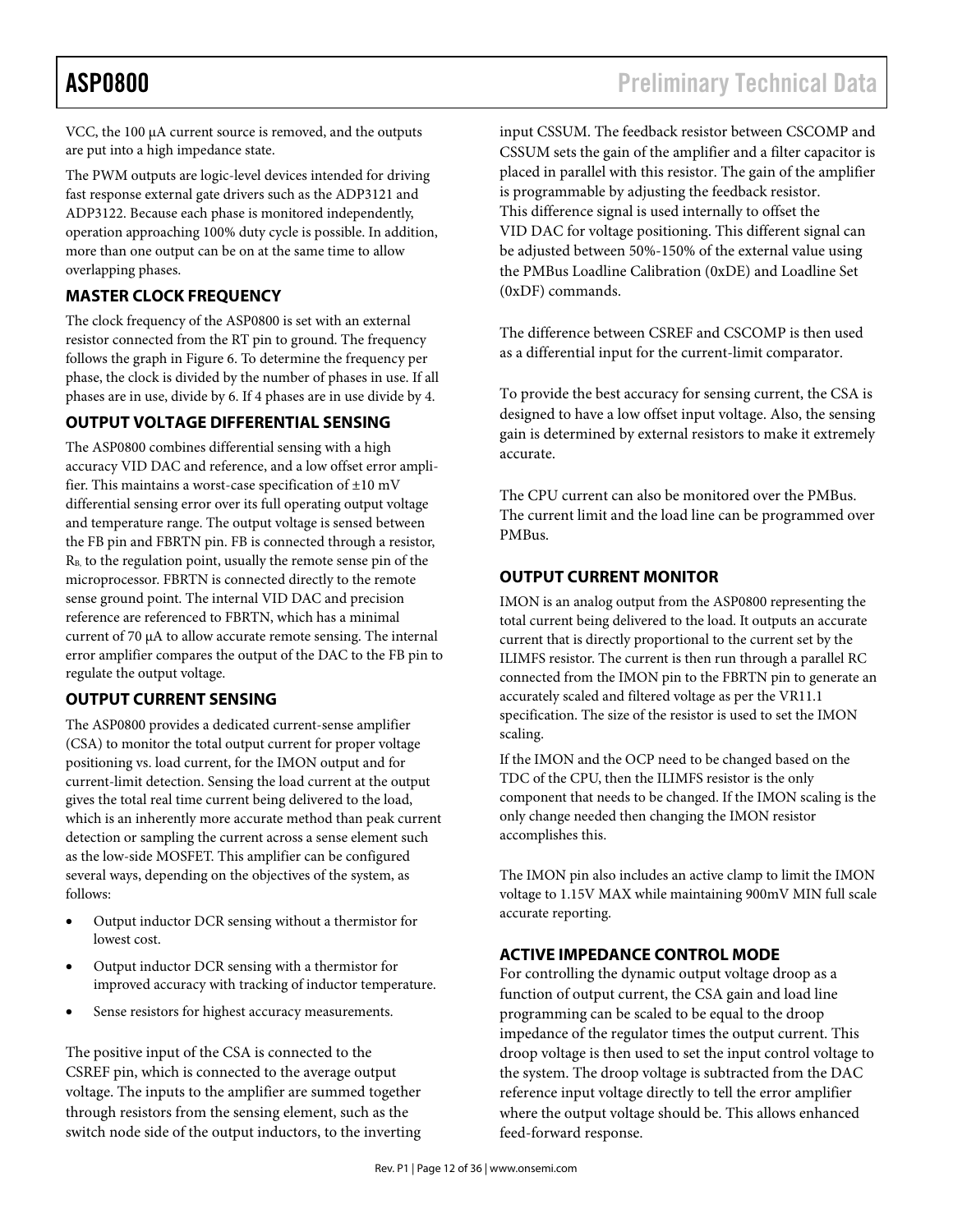# **CURRENT CONTROL MODE AND THERMAL BALANCE**

The ASP0800 has individual inputs (SW1 to SW8) for each phase that are used for monitoring the current of each phase. This information is combined with an internal ramp to create a current balancing feedback system that has been optimized for initial current balance accuracy and dynamic thermal balancing during operation. This current balance information is independent of the average output current information used for positioning as described in the Output Current Sensing section.

The magnitude of the internal ramp can be set to optimize the transient response of the system. It also monitors the supply voltage for feed-forward control for changes in the supply. A resistor connected from the power input voltage to the RAMPADJ pin determines the slope of the internal PWM ramp.

The balance between the phases can be programmed using the PMBus Phase Bal SW(x) commands (TBD to TBD). This allows each phase to be adjusted if there is a difference in temperature due to layout and airflow considerations. The phase balance can be adjusted from a default gain of 5 (Bits  $4:0 = 10000$ ). The minimum gain programmable is 3.75 (Bits  $4:0 = 00000$ ) and the max gain is 6.25 (Bits  $4:0 =$ 11111).

# **VOLTAGE CONTROL MODE**

A high gain, high bandwidth, voltage mode error amplifier is used for the voltage mode control loop. The control input voltage to the positive input is set via the VID logic according to the voltages listed in Table 5. The VID code is set using the VID Input pins or it can be programmed over the PMBus using the VOUT\_Command. By default, the ASP0800 outputs a voltage corresponding to the VID Inputs. To output a voltage following the VOUT\_Command the user first needs to program the required VID Code. Then the VID\_EN Bits need to be enabled. The following is the sequence

1. Program the required VID Code to the VOUT\_Command code (0x21) 2. Set the VID\_EN bit (Bit 3) in the VR Config 1A (0xD2) and on the VR Config 1B (0xD3).

This voltage is also offset by the droop voltage for active positioning of the output voltage as a function of current, commonly known as active voltage positioning. The output of the amplifier is the COMP pin, which sets the termination voltage for the internal PWM ramps.

The negative input (FB) is tied to the output sense location with Resistor  $R_B$  and is used for sensing and controlling the output voltage at this point. A current source (equal to IREF) from the FB pin flowing through  $R_B$  is used for setting the no load offset voltage from the VID voltage. The no load voltage is negative with respect to the VID DAC for Intel CPU's. The main loop compensation is incorporated into the feedback network between FB and COMP.

An offset voltage can be added to the control voltage over the serial interface. This is done using Bits <5:0> of the VOUT\_TRIM (0xDB) and VOUT\_CAL (0xDC) Commands. The max offset that can be applied is +/- 200mV (even if the sum of the offsets > 200mV). The LSB size id 6.25mV. A positive offset is applied when Bit  $4 = 0$ . A negative offset is applied when Bit  $4 = 1$ .

### **Table 5. Offset Codes**

| <b>VOUT TRI</b><br><b>M CODE</b> | TRIM<br><b>OFFSET</b><br><b>VOLTAG</b><br>E. | <b>VOUT CA</b><br><b>L CODE</b> | <b>CAL</b><br><b>OFFSET</b><br><b>VOLTAG</b><br>Е | <b>TOTAL</b><br><b>OFFSET</b><br><b>VOLTAG</b><br>Е |
|----------------------------------|----------------------------------------------|---------------------------------|---------------------------------------------------|-----------------------------------------------------|
| <b>TBD</b>                       | TBD                                          | TBD                             | TBD                                               | <b>TBD</b>                                          |
| TBD                              | TBD                                          | <b>TBD</b>                      | TBD                                               | <b>TBD</b>                                          |
| TBD                              | TBD                                          | TBD                             | TBD                                               | <b>TBD</b>                                          |

# **DYNAMIC VID**

The ASP0800 has the ability to dynamically change the VID inputs while the controller is running. This allows the output voltage to change while the supply is running and supplying current to the load. This is commonly referred to as Dynamic VID (DVID). A DVID can occur under either light or heavy load conditions. The processor signals the controller by changing the VID inputs (or by programming a new VOUT\_Command) in a single or multiple steps from the start code to the finish code. This change can be positive or negative.

When a VID bit changes state, the ASP0800 detects the change and ignores the DAC inputs for a minimum of 200 ns. This time prevents a false code due to logic skew while the VID inputs are changing. Additionally, the first VID change initiates the PWRGD and CROWBAR blanking functions for a minimum of 100 µs to prevent a false PWRGD or CROWBAR event. Each VID change resets the internal timer.

If a VID off code is detected the ASP0800 will wait for 5usec to ensure that the code is correct before initiating a shutdown of the controller.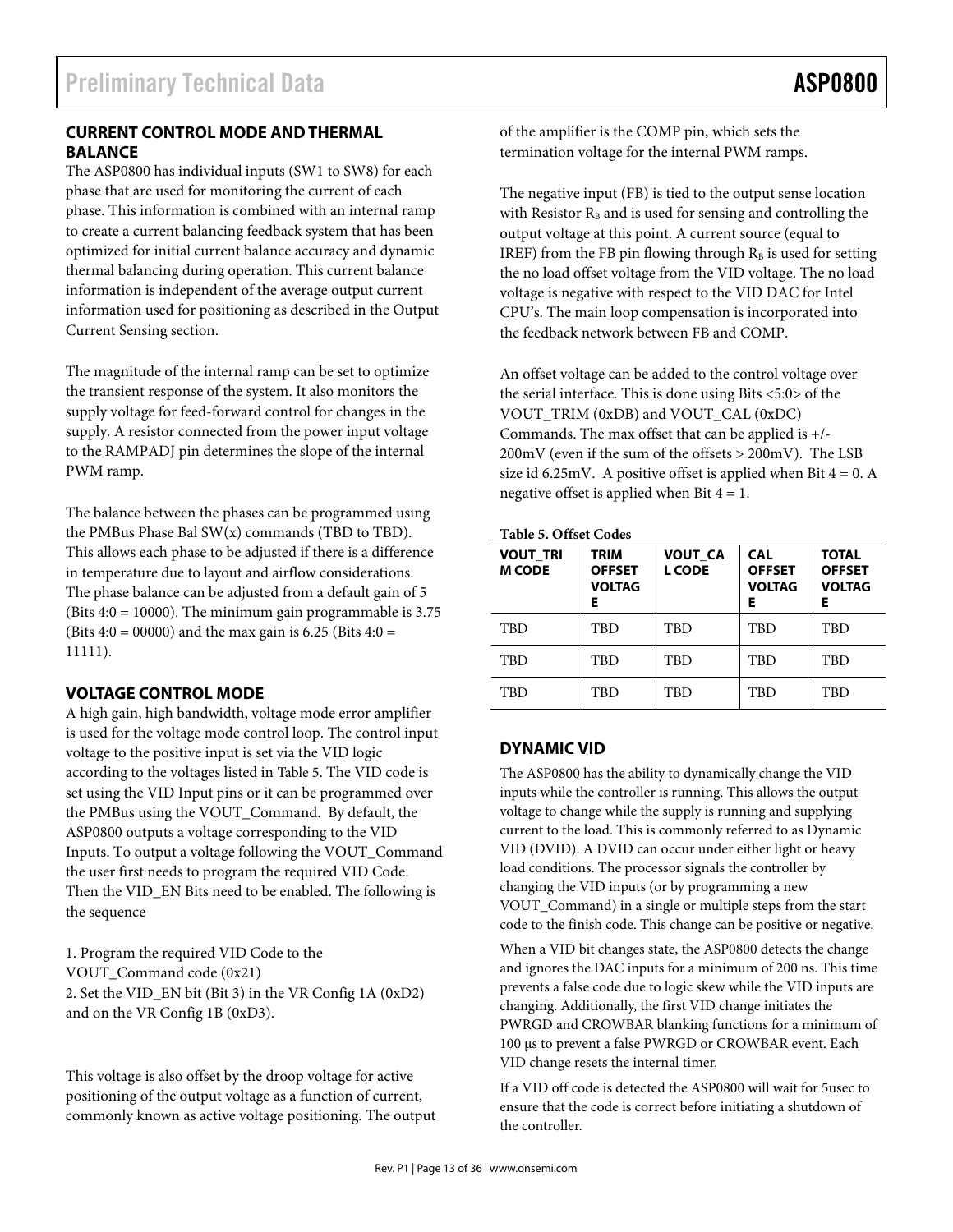The ASP0800 also uses the TON\_Transition (0xD6) to limit the DVID slew rates. These can be encountered when the system does a large single VID step for power state changes, thus the DVID slew rate needs to be limited to prevent large inrush currents.

The transition slew rate is programmed using Bits <2:0> of the Ton Transition (0xD6) command code. Table 6 provides the transition rate values.

|  | <b>Table 6. Transition Rate Codes</b> |  |  |
|--|---------------------------------------|--|--|
|--|---------------------------------------|--|--|

| Code | <b>Transition Rate (V/msec)</b> |
|------|---------------------------------|
| 000  | 1                               |
| 001  | 3                               |
| 010  | $5 =$ default                   |
| 011  | 7                               |
| 100  | 9                               |
| 101  | 11                              |
| 110  | 13                              |
| 111  | 15                              |

## **ENHANCED TRANSIENTS MODE**

The ASP0800 incorporates enhanced transient response for both load step up and load release. For load step up it senses the output of the error amp to determine if a load step up has occurred and then sequences on the appropriate number of phases to ramp up the output current.

# **CURRENT REFERENCE**

The IREF pin is used to set an internal current reference. This reference current sets  $I_{FB}$ . A resistor to ground programs the current based on the 1.8 V output.

$$
IREF=\frac{1.8\,\mathrm{V}}{R_{BBF}}
$$

Typically,  $R_{IREF}$  is set to 121 k $\Omega$  to program *IREF* = 15 µA. The following currents are then equal to

$$
I_{FB} = IREF = 15 \ \mu A
$$

# **INTERNAL DELAY TIMER**

The delay times for the start up timing sequence are set by an internal timer. The default time is 2msec which can be changed through the PMBus interface. This timer is used for multiple

delay timings (TD1, TD3, and TD5) during the start-up sequence. Also, it is used for timing the current limit latch off as explained in the CURRENT LIMIT section. The current limit timer is set to 4 times the delay timer.

The delay timer is programmed using Bits <2:0> of the Ton Delay command (0xD4). The delay can be programmed between 0.5msec and 4msec. Table 7 provides the programmable delay values

| <b>Table 7. Delay Codes</b> |  |
|-----------------------------|--|
|                             |  |

| Code | Delay (msec)  |
|------|---------------|
| 000  | 0.5           |
| 001  | 1             |
| 010  | 1.5           |
| 011  | $2 =$ default |
| 100  | 2.5           |
| 101  | 3             |
| 110  | 3.5           |
| 111  | 4             |

## **SOFT START**

The Soft Start slope for the output voltage is set by an internal timer. The default value is 0.5V/msec., which can be programmed through the PMBus interface. After TD1 and the phase detection cycle have been completed, the SS time (TD2 in Figure 7) starts. The SS circuit uses the internal VID DAC to increase the output voltage in 6.25mV steps up to the 1.1 V boot voltage.

Once the SS circuit has reached the boot voltage, the boot voltage delay time (TD3) is started. The end of the boot voltage delay time signals the beginning of the second soft start time (TD4). The SS voltage changes from the boot voltage to the programmed VID DAC voltage (either higher or lower) using 6.25mV steps.

The soft start slew rate is programmed using Bits <2:0> of the Ton Rise (0xD5) command code.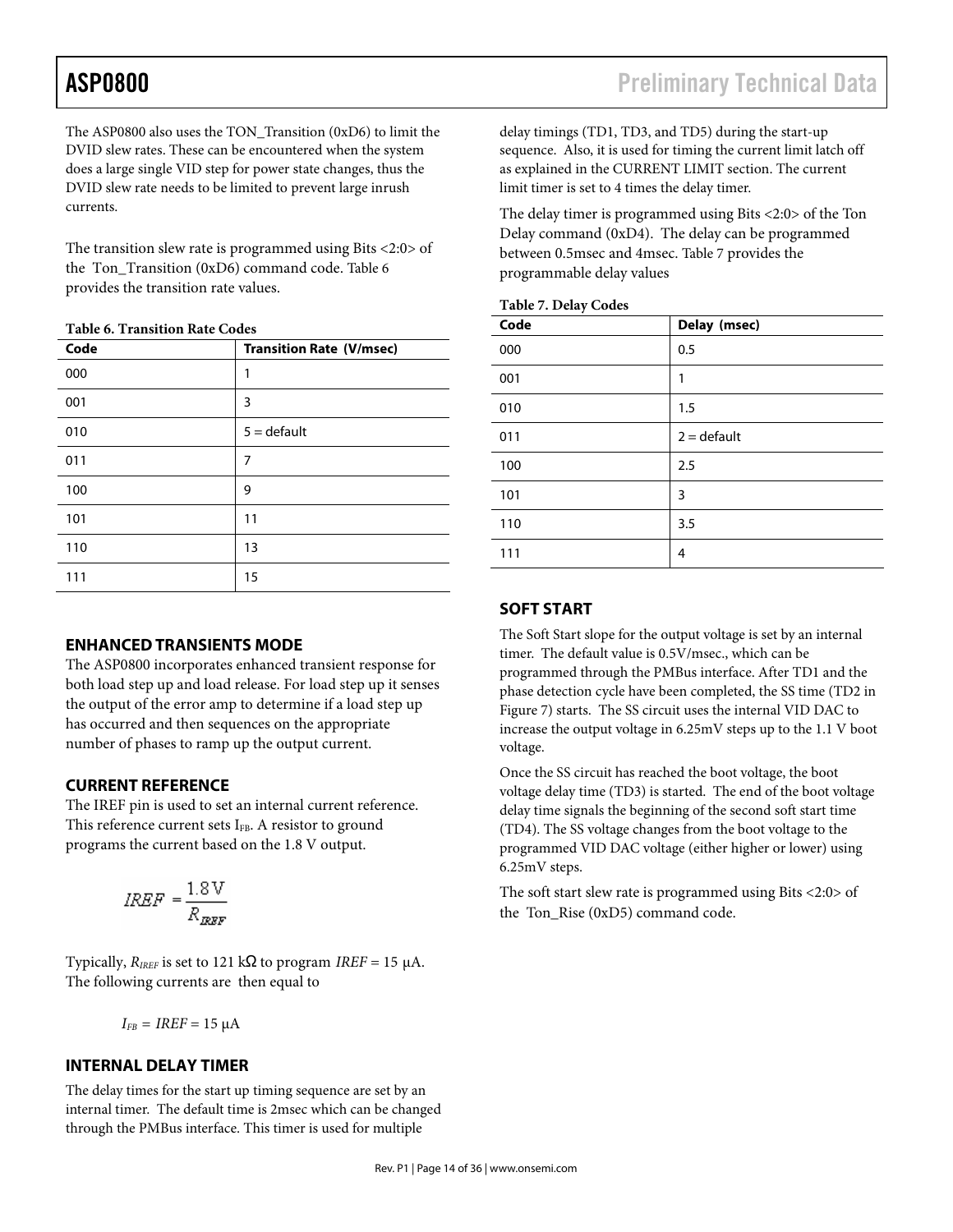Table 8. Soft Start Codes provides the soft start values. Figure Table 9 gives some examples codes 8 shows typical start-up waveforms for the ASP0800. 8 shows typical start-up waveforms for the ASP0800. **Code Soft Start (V/msec)** 

# **Table 8. Soft Start Codes**

| Code | Soft Start (V/msec) |
|------|---------------------|
| 000  | 0.3                 |
| 001  | 0.3                 |
| 010  | $0.5 =$ default     |
| 011  | 0.7                 |
| 100  | 0.9                 |
| 101  | 1.1                 |
| 110  | 1.3                 |
| 111  | 1.5                 |

Figure 8 shows typical start up waveforms for the ASP0800.



*Figure 8. Typical Start up waveforms Channel 3: PWM1 Channel 1: CSREF*  **Channel 1: CSREF**<br>Channel 2: EN *Channel 3: PWM1* 

# **CURRENT-LIMIT, SHORT-CIRCUIT, AND LATCH-OFF PROTECTION**

The ASP0800 compares a programmable current limit set point ILE TIST 0000 Compares a programmatic current mini set point to the voltage from the output of the current sense amplifier. The level of current limit is set with the resistor from the ILIMFS pin to CSCOMP, and can be adjusted using the PMBus interface. The PMBus interface by using the PMBus interface by using the PMBus interface by using the PMBus interface  $\alpha$ 

The current limit threshold can be modified from the resistor programmed value by using the PMBus interface using Bits  $\langle 4:0 \rangle$  of the Current Limit Threshold command  $\int$  (0xE2). The limit is programmable between 50% of the external limit and 146.7% of the external limit. The resolution is 3.3%.

Table 9 gives some examples codes Preliminary Technical Data Asponsor Technical Data Asponsor Technical Data A

|  | <b>Table 9. Current Limit</b> |  |
|--|-------------------------------|--|
|--|-------------------------------|--|

| Code      | <b>Current Limit (% of external</b><br>limit) |
|-----------|-----------------------------------------------|
| 0 0 0 0 0 | 50%                                           |
| 0 0 0 0 1 | 53.3%                                         |
| 1 0000    | $100% =$ default                              |
| 1 0001    | 103.3%                                        |
| 1 1 1 1 0 | 143.3%                                        |
| 1 1 1 1 1 | 146.7%                                        |

The current limit threshold can be modified from the resistor programmed value by using the serial interface.

If the limit is reached and TD5 has completed, an internal latchoff delay time will start, and the controller will shut down if the fault is not removed. This delay is four times longer than the delay time during the start-up sequence. The current limit delay time only starts after the TD5 has completed. If there is a current limit during start-up, the ASP0800 will go through TD1 to TD5, and then start the latch-off time. Because the controller continues to cycle the phases during the latch-off delay time, if the short is removed before the timer is complete, the controller can return to normal operation.

The latch-off function can be reset by either removing and reapplying the supply voltage to the ASP0800, or by toggling the EN pin low for a short time.

The OCP latch-off function can be disabled by using the PMBus interface. Setting the CLIM\_EN bit (bit 1) of the VR Config 1A (0xD2) and VR Config 1B (0xD3) registers to 0 disables the current limit latch off function. The ASP0800 can continue to operate in current limit indefinitely.

During start-up when the output voltage is below 200 mV, a secondary current limit is active. This is necessary because the voltage swing of CSCOMP cannot go below ground. This secondary current limit limits controls the internal COMP voltage to the PWM comparators to 1.5 V. This limits the voltage drop across the low-side MOSFETs through the current balance circuitry. Typical over-current latch-off waveforms are shown in Figure 9.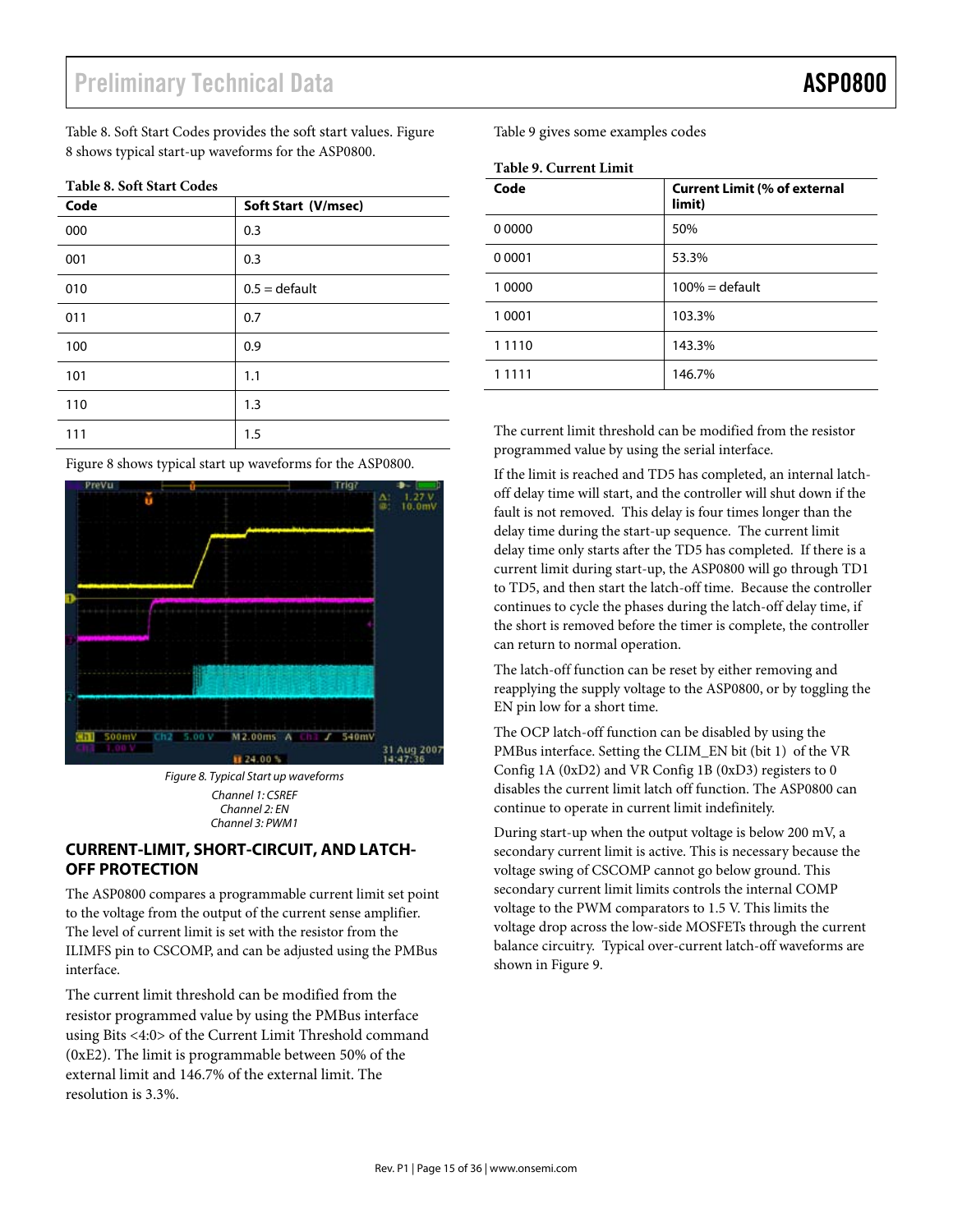# Pressure Technical Data Assembly Technical Data Assembly Technical Data Assembly Technical Data Assembly Technical Data Assembly Technical Data Assembly Technical Data Assembly Technical Data Assembly Technical Data Assemb



*Figure 9. Overcurrent Latch-off Waveforms*<br>Channel 1. CSPEE *Channel 1: CSREF,*  Channel 2: COMP, Channel 3: PWM1

An inherent per phase current limit protects individual phases if one or more phases stops functioning because of a faulty component. This limit is based on the maximum normal mode COMP voltage.

## **POWER-GOOD MONITORING** OD1 signals low.

The power good comparator monitors the output voltage via the CSREF pin. The PWRGD pin is an open-drain output whose high level (when connected to a pull-up resistor) indicates that the output voltage is within the nominal limits specified in the specifications above based on the VID voltage setting. PWRGD goes low if the output voltage is outside of this specified range, if the VID DAC inputs are in no CPU mode, or whenever the EN pin is pulled low. PWRGD is blanked during a DVID event for a period of 100  $\mu$ s to prevent false signals during the time the output is changing.

The PWRGD circuitry also incorporates an initial turn-on delay time (TD5). Prior to the SS voltage reaching the programmed VID DAC voltage and the PWRGD masking time finishing, the PWRGD pin is held low. Once the SS circuit reaches the programmed DAC voltage, the internal timer operates.

The value for the PWRGD high limit and low limit can be programmed using the serial interface.

### **POWER STATE INDICATOR** PUWER STATE INDICATURE

The PSI# pin is an input used to determine the operating state of the load. If this input is pulled low, the load is in a low power state and the controller asserts the ODN pin low, which can be used to disable phases and maintain better efficiency at lighter loads. loads.

The sequencing into and out of low power operation is maintained to minimize output deviations as well as providing full power load transients immediately after exiting a low power state.  $t_{\text{max}}$  then then the system is in OC1  $t_{\text{max}}$  and  $t_{\text{max}}$ 

# **OUTPUT CROWBAR**  The offset voltage for each state is each state is each state is each state is each state in

As part of the protection for the load and output components of the supply, the PWM outputs are driven low (turning on the crowbar threshold. This crowbar action stops once the output voltage falls below the release threshold of approximately  $0 \text{ mV}$ low-side MOSFETs) when the output voltage exceeds the upper 300 mV.

 $\sim 1$  and  $\sim 0.000$ The value for the crowbar limit follows the programmable<br>PMBCD high limit PWRGD high limit.

Turning on the low-side MOSFETs pulls down the output as the reverse current builds up in the inductors. If the output action current-limits the input supply or blows its fuse, control of the ASP0800 is carried out using the PMBus of the PMBus of the PMBus of the PMBus of the PMBus of the PMBus of the PMBus of the PMBus of the PMBus of the PMBus of the PMBus of the PMBus of the PMBus of the PMBus overvoltage is due to a short in the high-side MOSFET, this protecting the microprocessor from being destroyed.

# **OUTPUT ENABLE AND UVLO**

For the ASP0800 to begin switching, the input supply current to the controller must be higher than the UVLO threshold and the EN pin must be higher than its  $0.8$  V threshold. This initiates a their respective thresholds, the ASP0800 is disabled. This holds the PWM outputs at ground and forces PWRGD,  $\overline{\mathrm{ODN}}$  and  $\overline{OD1}$  signals low.  $\frac{1}{\sqrt{1-\frac{1}{\sqrt{1-\frac{1}{\sqrt{1-\frac{1}{\sqrt{1-\frac{1}{\sqrt{1-\frac{1}{\sqrt{1-\frac{1}{\sqrt{1-\frac{1}{\sqrt{1-\frac{1}{\sqrt{1-\frac{1}{\sqrt{1-\frac{1}{\sqrt{1-\frac{1}{\sqrt{1-\frac{1}{\sqrt{1-\frac{1}{\sqrt{1-\frac{1}{\sqrt{1-\frac{1}{\sqrt{1-\frac{1}{\sqrt{1-\frac{1}{\sqrt{1-\frac{1}{\sqrt{1-\frac{1}{\sqrt{1-\frac{1}{\sqrt{1-\frac{1}{\sqrt{1-\frac{1}{\sqrt{1-\frac{1}{\sqrt{1-\frac{1$ system start-up sequence. If either UVLO or EN is less than

In the application circuit (see Figure TBD), the OD1 pin should phases that are always on. The  $\overline{\rm ODN}$  pin should be connected to the OD inputs of the external drivers on the phases that are shut down during low power operation. Grounding the driver  $\overline{\mathrm{OD}}$ mputs disables the dirvers such that both DNV11 and DNV12 are<br>grounded. This feature is important in preventing the discharge of the output capacitors when the controller is shut off. If the discussed capacitors when the discrete seconds  $\epsilon$ generated during output due to the high current discharge of the output capacitors through the inductors.<br> be connected to the  $\overline{OD}$  inputs of the external drivers for the inputs disables the drivers such that both DRVH and DRVL are driver outputs are not disabled, a negative voltage can be

# **OVERCLOCKING (OC) LIMITS AND OFFSETS**

output current is monitored by the ASP0800 using the  $\rm I_{MON}$  $\alpha$ The ASP0800 includes an overclocking function. The total output.

Read\_IOUT Command gives the total current in Amps Command TBD = OC Threshold 1, Default = TBD<br>Command TBD = OC Threshold 2; Default = TBD Command TBD = OC Threshold 2, Default = TBD<br>Command TBD = OC Threshold 3; Default = TBD  $\frac{d}{dt}$  and  $\frac{d}{dt}$  are deviced must occur during the data line must occur during the lower during the lower during the lower during the lower during the lower during the lower during the lower during the lower during  $I_{\text{OUT}}$  is first compared with OC3, If  $I_{\text{OUT}}$  is greater than OC3  $\epsilon$  is the contracted of the clock is the clock is the clock is the clock is higher than the clock is higher than the clock is higher than the clock is higher than the clock is higher than the clock is higher than the cl If  $I_{\text{OUT}}$  is less than OC3 but greater than OC2 then the system is  $\frac{1}{2}$ in OC State TBD. If  $I_{\text{OUT}}$  is less than OC2 but greater than OC1 The IOUT value is compared with the Over Clocking or OC Thresholds. There are three OC thresholds  $Command TBD = OC Threshold 1: Default = TBD$ then the system is in OC State TBD and Offset TBD is applied. then the system is in OC State TBD. If  $I_{\text{OUT}}$  is less than OC1 then the system is in OC State TBD. Each offset state has a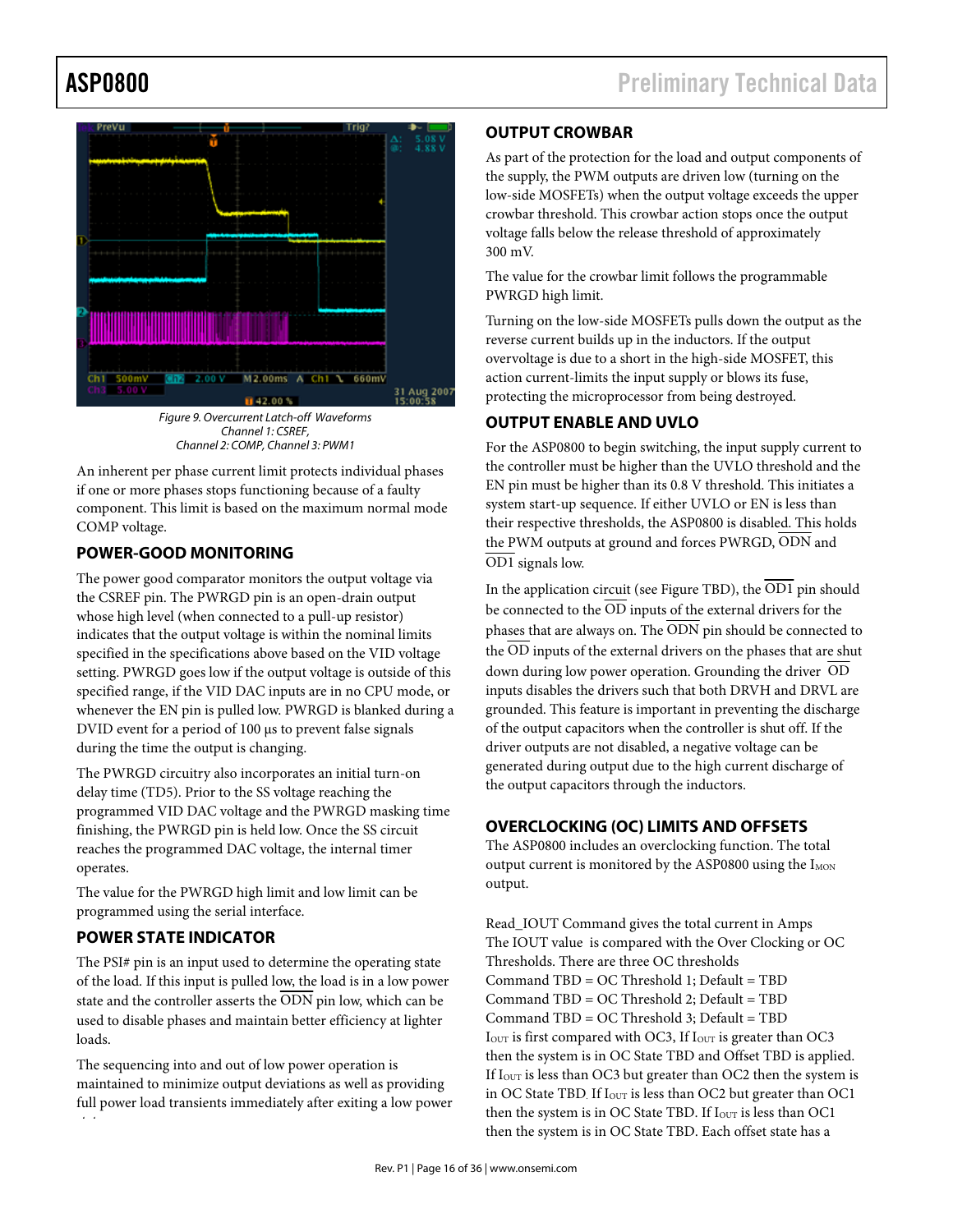corresponding Offset voltage. The offset voltage for each state is programmable in TBD mV steps up to a max value of  $\pm 200$ mV.  $\ln v$ .

Register TBD VR Offset  $1 =$  Offset voltage for State 1, default  $value = 0x00$  $value = 0x00$ 

Register TBD VR Offset 2 = Offset voltage for State 2, default  $value = 0x00$ Register TBD VR Offset  $2 =$  Offset voltage for State 2, defau

Register TBD VR Offset  $3 =$  Offset voltage for State 3, default  $value = 0x00$ 

Register TBD VR Offset  $4 =$  Offset voltage for State 4, default  $value = 0x00$ 

### **PMBUS INTERFACE** in one operation because the type of operation is determined

Control of the ASP0800 is carried out using the PMBus Interface. The physical protocol for PMBus closely matches that of SMBus.  $\overline{\phantom{a}}$  or the ASP0800, write operations contained one, two or three or three or three or three or three or three or three or three or three or three or three or three or three or three or three or three or three or t

The ASP0800 is connected to this bus as a slave device, under the control of a master controller.

To setup the PMBus Address the ASP0800 sources a 10uA current from the ADD pin through an external resistor. The voltage is then measured by the  $ADC$  and user to set the  $PMBus$ address. The table below gives the thresholds for each possible PMBus address and also a suitable resistor value.

| Address<br>$(8 \text{ bits})$ | ruole roi oetting up the randuo riutress<br>High<br>Threshold | Low<br>Threshold | <b>Suggested Resistor</b><br>Value |
|-------------------------------|---------------------------------------------------------------|------------------|------------------------------------|
| 0xC0                          | 0.1                                                           |                  |                                    |
| 0xC2                          | 0.25                                                          | 0.15             |                                    |
| 0xC4                          | 0.5                                                           | 0.3              |                                    |
| 0xC6                          | 0.75                                                          | 0.55             |                                    |
| 0xC8                          | 1.0                                                           | 0.8              |                                    |
| 0xCA                          | 1.4                                                           | 1.1              |                                    |
| 0xCC                          | 1.9                                                           | 1.5              |                                    |
| 0xCE                          |                                                               | 2.0              |                                    |

# Table 10: Setting up the PMBus Address

Data is sent over the serial bus in sequences of nine clock pulses: eight bits of data followed by an acknowledge bit from the slave device. Transitions on the data line must occur during the low period of the clock signal and remain stable during the high period, because a low-to-high transition when the clock is high might be interpreted as a stop signal. The number of data bytes that can be transmitted over the serial bus in a single read or

write operation is limited only by what the master and slave devices can handle.

1. When all data bytes have been read or written, stop conditions are established. In write mode, the master pulls the data line high during the tenth clock pulse to assert a stop condition. In read mode, the master device overrides the acknowledge bit by pulling the data line high during the low period before the ninth clock pulse; this is known as No Acknowledge. The master takes the data line low during the low period before the tenth clock pulse, and then high during the tenth clock pulse to assert a stop condition.

Any number of bytes of data can be transferred over the serial bus in one operation, but it is not possible to mix read and write in one operation because the type of operation is determined at the beginning and cannot subsequently be changed without starting a new operation.

In the ASP0800, write operations contain one, two or three bytes, and read operations contain one or two bytes. The command code or register address determines the number of bytes to be read or written, See the register map for more information.

To write data to one of the device data registers or read data from it, the address pointer register must be set so that the correct data register is addressed (i.e. command code), and then data can be written to that register or read from it. The first byte of a read or write operation always contains an address that is stored in the address pointer register. If data is to be written to the device, the write operation contains a second data byte that is written to the register selected by the address pointer register.

This write byte operation is shown in Figure 11. The device address is sent over the bus, and then  $R/\overline{W}$  is set to 0. This is followed by two data bytes. The first data byte is the address of the internal data register to be written to, which is stored in the address pointer register. The second data byte is the data to be written to the internal data register.

2. The read byte operation is shown in Figure 12. First the command code needs to be written to the ASP0800 so that the required data is sent back. This is done by performing a write to the ASP0800 as before, but only the data byte containing the register address is sent, because no data is written to the register. A repeated start is then issued and a read operation is then performed consisting of the serial bus address;  $R/\overline{W}$  bit set to 1, followed by the data byte read from the data register.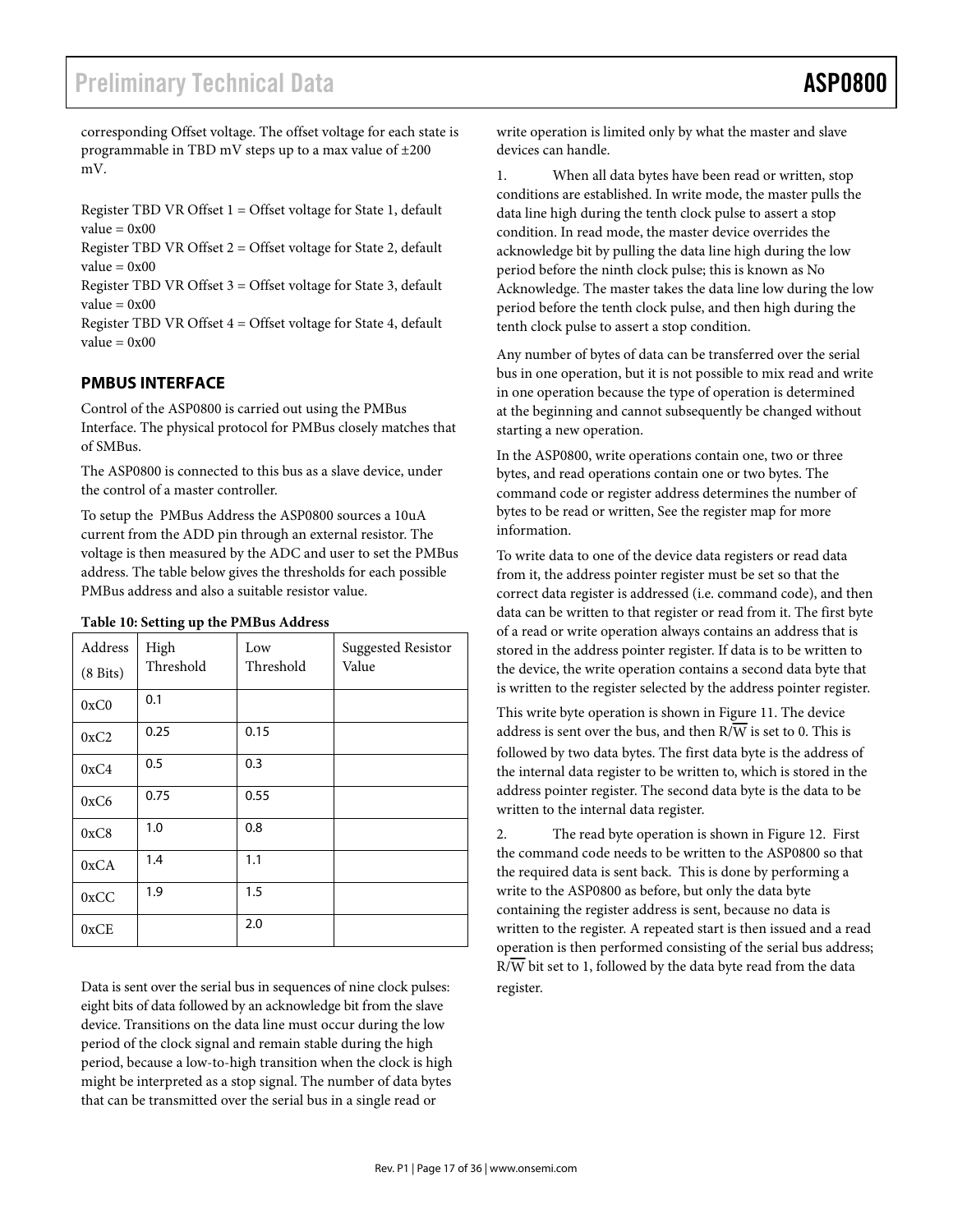# ASP0800 **ASP0800 Preliminary Technical Data**



Rev. P1 | Page 18 of 36 | www.onsemi.com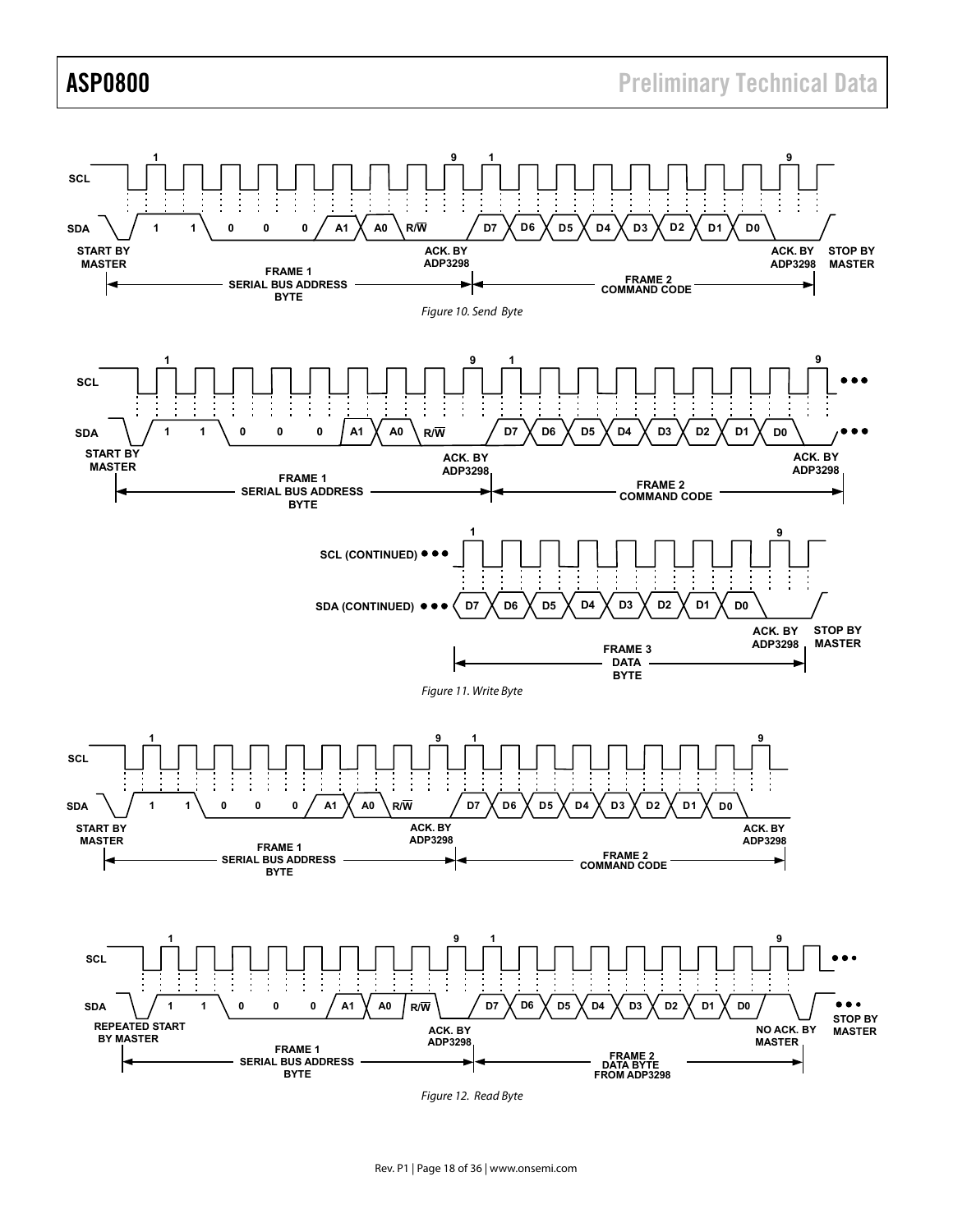3. It is not possible to read or write a data byte from a data register without first writing to the address pointer register, even if the address pointer register is already at the correct value.

4. In addition to supporting the send byte, the ASP0800 also supports the read byte, write byte, read word and write word protocols. (See *System Management Bus Specifications Rev. 2.0* and the *PMBus Specification Rev 1.1 Part I and Part II* for more information.)

# **WRITE OPERATIONS**

The PMBus specification defines several protocols for different types of read and write operations. The ones used in the ASP0800 are discussed in this section. The following abbreviations are used in the diagrams:

S—START P—STOP R—READ W—WRITE A—ACKNOWLEDGE A—NO ACKNOWLEDGE

The ASP0800 uses the following PMBus write protocols.

## *Send Byte*

In this operation, the master device sends a single command byte to a slave device as follows:

- 1. The master device asserts a start condition on SDA.
- 2. The master sends the 7-bit slave address followed by the write bit (low).
- 3. The addressed slave device asserts ACK on SDA.
- 4. The master sends a command code.
- 5. The slave asserts ACK on SDA.
- 6. The master asserts a stop condition on SDA and the transaction ends.

For the ASP0800, the send byte protocol is used to clear Faults. This operation is shown in Figure 13.



If the master is required to read data from the register immediately after setting up the address, it can assert a repeat start condition immediately after the final ACK and carry out a single byte read without asserting an intermediate stop condition.

## *Write Byte*

In this operation, the master device sends a command byte and one data byte to the slave device as follows:

- 5. The master device asserts a start condition on SDA.
- 6. The master sends the 7-bit slave address followed by the write bit (low).
- 7. The addressed slave device asserts ACK on SDA.
- 8. The master sends a command code.
- 9. The slave asserts ACK on SDA.
- 10. The master sends a data byte.
- 11. The slave asserts ACK on SDA.
- 12. The master asserts a stop condition on SDA and the transaction ends.

The byte write operation is shown in Figure 14.



*Figure 14. Single Byte Write to a Register* 

## *Write Word*

In this operation, the master device sends a command byte and two data bytes to the slave device as follows:

- 1. The master device asserts a start condition on SDA.
- 2. The master sends the 7-bit slave address followed by the write bit (low).
- 3. The addressed slave device asserts ACK on SDA.
- 4. The master sends a command code.
- 5. The slave asserts ACK on SDA.
- 6. The master sends the first data byte.
- 7. The slave asserts ACK on SDA.
- 8. The master sends the second data byte.
- 9. The slave asserts ACK on SDA.
- 10. The master asserts a stop condition on SDA and the transaction ends.

The word write operation is shown in Figure 15.

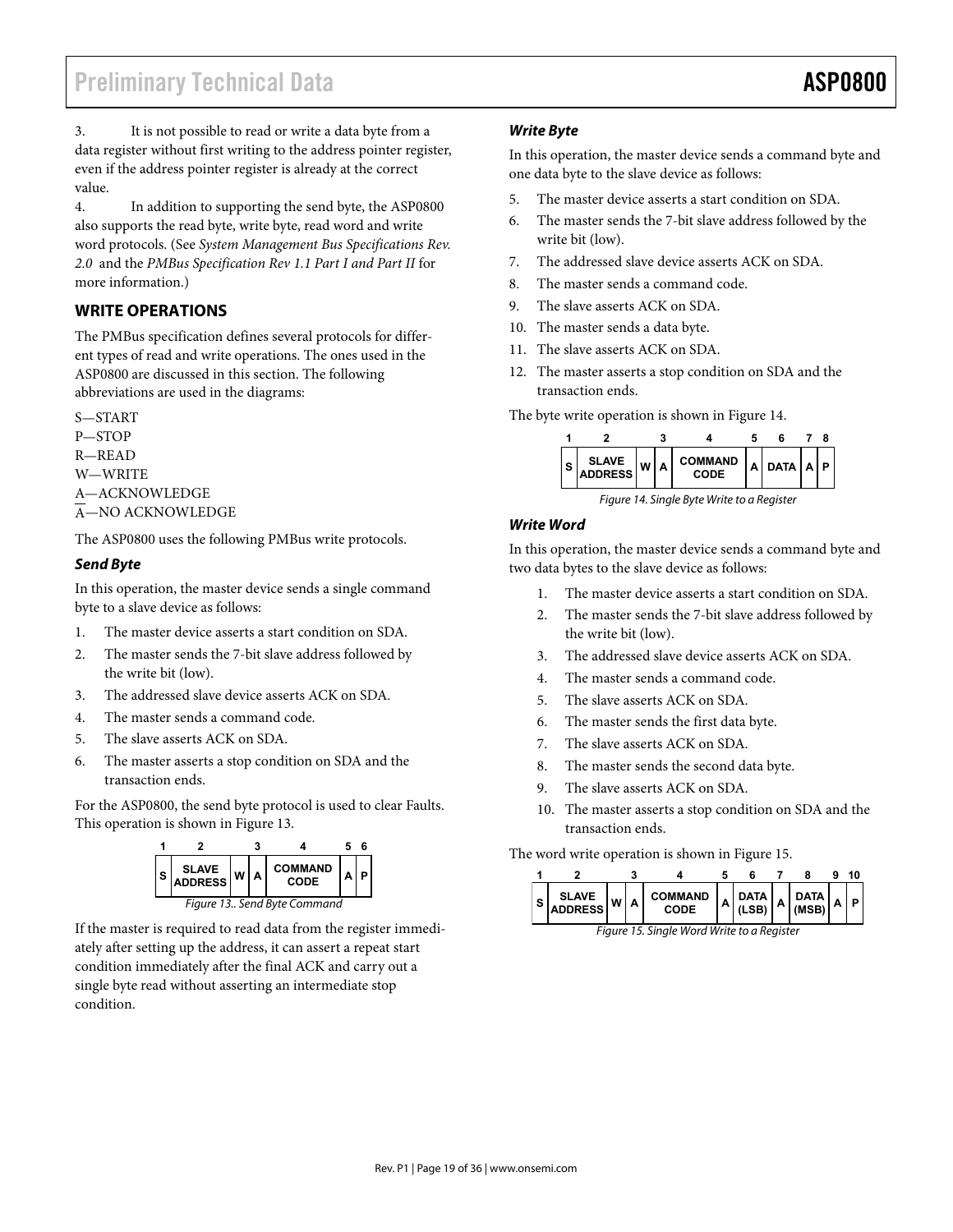# *Block Write*

In this operation, the master device sends a command byte and a byte count followed by the stated number of data bytes to the slave device as follows:

- 1. The master device asserts a START condition on SDA.
- 2. The master sends the 7-bit slave address followed by the write bit (low).
- 3. The addressed slave device asserts ACK on SDA.
- 4. The master sends a command code
- 5. The slave asserts ACK on SDA
- 6. The master sends the byte count N
- 7. The slave asserts ACK on SDA
- 8. The master sends the first data byte
- 9. The slave asserts ACK on SDA
- 10. The master sends the second data byte.
- 11. The slave asserts ACK on SDA
- 12. The master sends the remainder of the data byes
- 13. The slave asserts an ACK on SDA after each data byte.
- 14. After the last data byte the master asserts a STOP condition on SDA



# **READ OPERATIONS**

The ASP0800 uses the following PMBus read protocols.

## *Read Byte*

13.

In this operation, the master device receives a single byte from a slave device as follows:

- 1. The master device asserts a start condition on SDA.
- 2. The master sends the 7-bit slave address followed by the write bit (low).
- 3. The addressed slave device asserts ACK on SDA.
- 4. The master sends a command code.
- 5. The slave asserted ACK on SDA.
- 6. The master sends a repeated start condition on SDA
- 7. The master sends the 7 bit slave address followed by the read bit (high)
- 8. The slave asserts ACK on SDA
- 9. The slave sends the Data Byte
- 10. The master asserts NO ACK on SDA.
- 11. The master asserts a stop condition on SDA and the transaction ends.

|                                             |  |  |                        |   |     |                  |  |  |                                   |  | - 11 |
|---------------------------------------------|--|--|------------------------|---|-----|------------------|--|--|-----------------------------------|--|------|
| <b>SLAVE</b><br>$-$ IADDRESS $ W $ A I      |  |  | <b>COMMAND</b><br>CODE | А | IS. | SLAVE<br>ADDRESS |  |  | $R   A   DATA   \overline{A}   P$ |  |      |
| Figure 17. Single Byte Read from a Register |  |  |                        |   |     |                  |  |  |                                   |  |      |

### *Read Word*

In this operation, the master device receives two data bytes from a slave device as follows:

- The master device asserts a start condition on SDA.
- 2. The master sends the 7-bit slave address followed by the write bit (low).
- 3. The addressed slave device asserts ACK on SDA.
- 4. The master sends a command code.
- 5. The slave asserted ACK on SDA.
- 6. The master sends a repeated start condition on SDA
- 7. The master sends the 7 bit slave address followed by the read bit (high)
- 8. The slave asserts ACK on SDA
- 9. The slave sends the first Data Byte (low Data Byte)
- 10. The master asserts ACK on SDA.
- 11. The slave sends the second Data Byte (high Data Byte)
- 12. The masters asserts a No ACK on SDA
- 13. The master asserts a stop condition on SDA and the transaction ends.



## *Block Read*

In this operation, the master device sends a command byte, the slave sends a byte count followed by the stated number of data bytes to the master device as follows:

- 1. The master device asserts a START condition on SDA.
- 2. The master sends the 7-bit slave address followed by the write bit (low).
- 3. The addressed slave device asserts ACK on SDA.
- 4. The master sends a REPEATED START condition on SDA
- 5. The master sends the 7-bit slave address followed by the read bit (high).
- 6. The slave asserts ACK on SDA
- 7. The slave sends the byte count N
- 8. The master asserts ACK on SDA
- 9. The slave sends the first data byte
- 10. The master asserts ACK on SDA
- 11. The slave sends the remainder of the data byes, the master asserts an ACK on SDA after each data byte.

# ASP0800 **ASP0800 Preliminary Technical Data**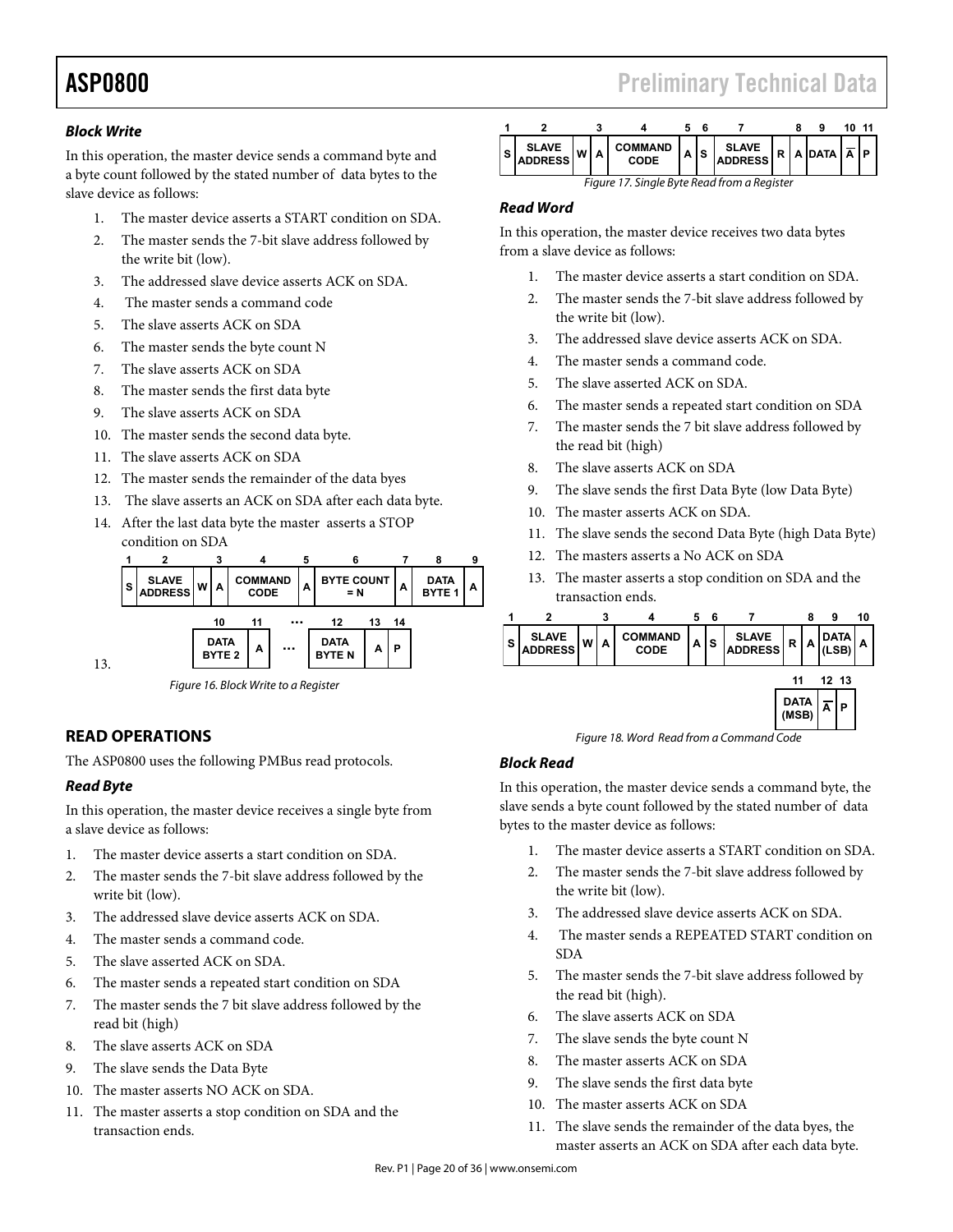- 12. After the last data byte the master asserts a No ACK on SDA.
- 13. The master asserts a STOP condition on SDA



14.

*Figure 19. Block Write to a Command Coder* 

# **PMBus TIMEOUT**

The ASP0800 includes an PMBus timeout feature. If there is no PMBus activity for 35 ms, the ASP0800 assumes that the bus is locked and releases the bus. This prevents the device from locking or holding the PMBus expecting data. Some PMBus controllers cannot handle the PMBus timeout feature, so it can be disabled.

# *Configuration Register 1 (0xTBD)*

Bit 3 SMB\_TO\_EN = 1; PMBus timeout enabled.

*Bit 3 TODIS = 0; PMBus timeout disabled (default).*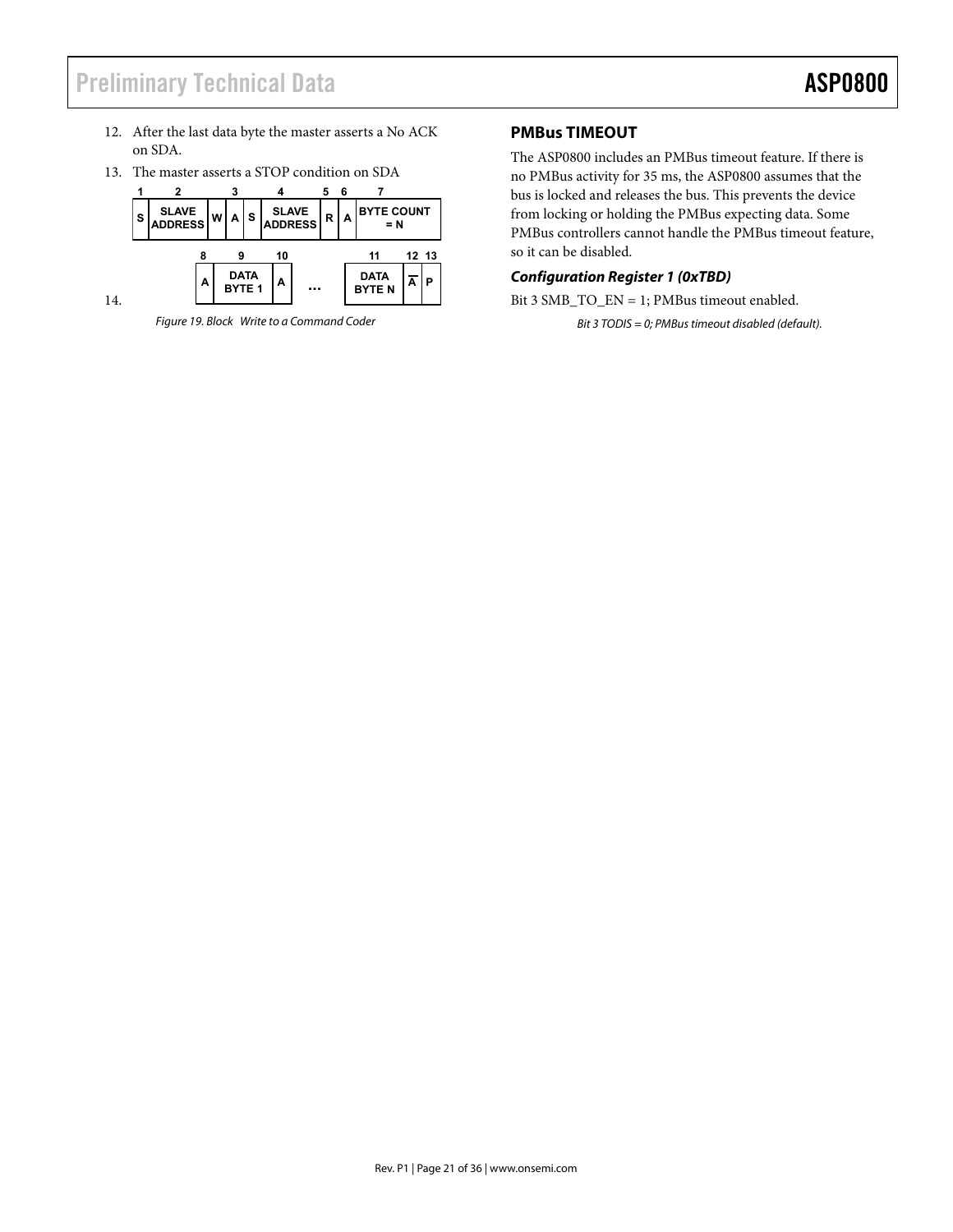|               | $\frac{1}{2}$ and $\frac{1}{2}$ and $\frac{1}{2}$ and $\frac{1}{2}$ and $\frac{1}{2}$ and $\frac{1}{2}$<br>VR11 DAC CODES: VIDSEL = HIGH |                  |                  |              |                  |                   |                   |              |  |
|---------------|------------------------------------------------------------------------------------------------------------------------------------------|------------------|------------------|--------------|------------------|-------------------|-------------------|--------------|--|
| <b>OUTPUT</b> | VID7                                                                                                                                     | VID <sub>6</sub> | VID <sub>5</sub> | VID4         | VID <sub>3</sub> | VID <sub>2</sub>  | VID <sub>1</sub>  | <b>VIDO</b>  |  |
| OFF           | 0                                                                                                                                        | 0                | 0                | 0            | 0                | 0                 | 0                 | 0            |  |
| OFF           | 0                                                                                                                                        | 0                | 0                | 0            | 0                | 0                 | 0                 | 1            |  |
| 1.60000       | 0                                                                                                                                        | 0                | 0                | 0            | 0                | 0                 | 1                 | 0            |  |
|               |                                                                                                                                          |                  |                  |              |                  |                   | 1                 | 1            |  |
| 1.59375       | 0                                                                                                                                        | 0                | 0                | 0            | 0                | 0<br>1            |                   |              |  |
| 1.58750       | 0                                                                                                                                        | 0                | 0                | 0            | 0                |                   | 0                 | 0            |  |
| 1.58125       | 0                                                                                                                                        | 0                | 0                | 0            | 0                | 1                 | 0                 | $\mathbf{1}$ |  |
| 1.57500       | 0                                                                                                                                        | 0                | $\mathbf 0$      | 0            | 0                | 1<br>$\mathbf{1}$ | 1<br>$\mathbf{1}$ | 0            |  |
| 1.56875       | 0                                                                                                                                        | 0                | 0                | 0            | 0                |                   |                   | 1            |  |
| 1.56250       | 0                                                                                                                                        | 0                | 0                | 0            | 1                | 0                 | 0                 | 0            |  |
| 1.55625       | 0                                                                                                                                        | 0                | 0                | 0            | $\mathbf{1}$     | 0                 | 0                 | 1            |  |
| 1.55000       | 0                                                                                                                                        | 0                | 0                | 0            | $\mathbf{1}$     | 0                 | 1                 | 0            |  |
| 1.54375       | 0                                                                                                                                        | 0                | 0                | 0            | $\mathbf{1}$     | 0                 | 1                 | 1            |  |
| 1.53750       | 0                                                                                                                                        | 0                | 0                | 0            | $\mathbf{1}$     | 1                 | 0                 | 0            |  |
| 1.53125       | 0                                                                                                                                        | 0                | 0                | 0            | $\mathbf{1}$     | 1                 | 0                 | 1            |  |
| 1.52500       | 0                                                                                                                                        | 0                | 0                | 0            | 1                | 1                 | 1                 | 0            |  |
| 1.51875       | 0                                                                                                                                        | 0                | 0                | 0            | $\mathbf{1}$     | 1                 | 1                 | 1            |  |
| 1.51250       | 0                                                                                                                                        | 0                | 0                | 1            | 0                | 0                 | 0                 | 0            |  |
| 1.50625       | 0                                                                                                                                        | 0                | 0                | 1            | 0                | 0                 | 0                 | 1            |  |
| 1.50000       | 0                                                                                                                                        | 0                | 0                | $\mathbf{1}$ | 0                | 0                 | 1                 | 0            |  |
| 1.49375       | 0                                                                                                                                        | 0                | 0                | 1            | 0                | 0                 | 1                 | 1            |  |
| 1.48750       | 0                                                                                                                                        | 0                | 0                | 1            | 0                | 1                 | 0                 | 0            |  |
| 1.48125       | 0                                                                                                                                        | 0                | 0                | $\mathbf{1}$ | 0                | $\mathbf{1}$      | 0                 | 1            |  |
| 1.47500       | 0                                                                                                                                        | 0                | $\mathbf 0$      | $\mathbf{1}$ | 0                | 1                 | $\mathbf{1}$      | 0            |  |
| 1.46875       | 0                                                                                                                                        | 0                | 0                | 1            | 0                | 1                 | 1                 | 1            |  |
| 1.46250       | 0                                                                                                                                        | 0                | 0                | 1            | 1                | 0                 | 0                 | 0            |  |
| 1.45625       | 0                                                                                                                                        | 0                | 0                | $\mathbf{1}$ | $\mathbf{1}$     | 0                 | 0                 | 1            |  |
| 1.45000       | 0                                                                                                                                        | 0                | 0                | 1            | 1                | 0                 | 1                 | 0            |  |
| 1.44375       | 0                                                                                                                                        | 0                | 0                | 1            | 1                | 0                 | 1                 | 1            |  |
| 1.43750       | 0                                                                                                                                        | 0                | 0                | 1            | $\mathbf{1}$     | 1                 | 0                 | 0            |  |
| 1.43125       | 0                                                                                                                                        | 0                | 0                | $\mathbf{1}$ | $\mathbf{1}$     | 1                 | 0                 | 1            |  |
| 1.42500       | 0                                                                                                                                        | 0                | 0                | $\mathbf{1}$ | $\mathbf{1}$     | 1                 | 1                 | 0            |  |
| 1.41875       | 0                                                                                                                                        | 0                | 0                | $\mathbf{1}$ | 1                | 1                 | 1                 | 1            |  |
| 1.41250       | 0                                                                                                                                        | 0                | $\mathbf 1$      | 0            | 0                | 0                 | 0                 | 0            |  |
| 1.40625       | 0                                                                                                                                        | 0                | 1                | 0            | 0                | 0                 | 0                 | 1            |  |
| 1.40000       | 0                                                                                                                                        | 0                | 1                | 0            | 0                | 0                 | 1                 | 0            |  |
| 1.39375       | 0                                                                                                                                        | 0                | $\mathbf 1$      | 0            | 0                | 0                 | 1                 | 1            |  |
| 1.38750       | 0                                                                                                                                        | 0                | 1                | 0            | 0                | 1                 | 0                 | 0            |  |
| 1.38125       | 0                                                                                                                                        | 0                | 1                | 0            | 0                | 1                 | 0                 | 1            |  |
| 1.37500       | 0                                                                                                                                        | 0                | $\mathbf 1$      | 0            | 0                | 1                 | 1                 | 0            |  |
| 1.36875       | 0                                                                                                                                        | 0                | $\mathbf 1$      | 0            | 0                | 1                 | 1                 | 1            |  |
| 1.36250       | 0                                                                                                                                        | 0                | $\mathbf{1}$     | 0            | $\mathbf{1}$     | $\pmb{0}$         | 0                 | 0            |  |
| 1.35625       | 0                                                                                                                                        | 0                | 1                | 0            | $\mathbf{1}$     | 0                 | 0                 | $\mathbf{1}$ |  |
| 1.35000       | 0                                                                                                                                        | 0                | $\mathbf{1}$     | 0            | $\mathbf{1}$     | 0                 | $\mathbf{1}$      | 0            |  |
| 1.34375       | 0                                                                                                                                        | 0                | 1                | 0            | 1                | 0                 | 1                 | 1            |  |
| 1.33750       | 0                                                                                                                                        | 0                | 1                | 0            | 1                | 1                 | 0                 | 0            |  |
| 1.33125       | 0                                                                                                                                        | 0                | 1                | 0            | 1                | 1                 | 0                 | 1            |  |
| 1.32500       | 0                                                                                                                                        | 0                | 1                | 0            | 1                | 1                 | 1                 | 0            |  |
| 1.31875       | 0                                                                                                                                        | 0                | 1                | 0            | 1                | 1                 | 1                 | 1            |  |
| 1.31250       | 0                                                                                                                                        | 0                | 1                | 1            | 0                | 0                 | 0                 | 0            |  |

## **Table 11. VR11 and VR10.x VID Codes for the ASP0800**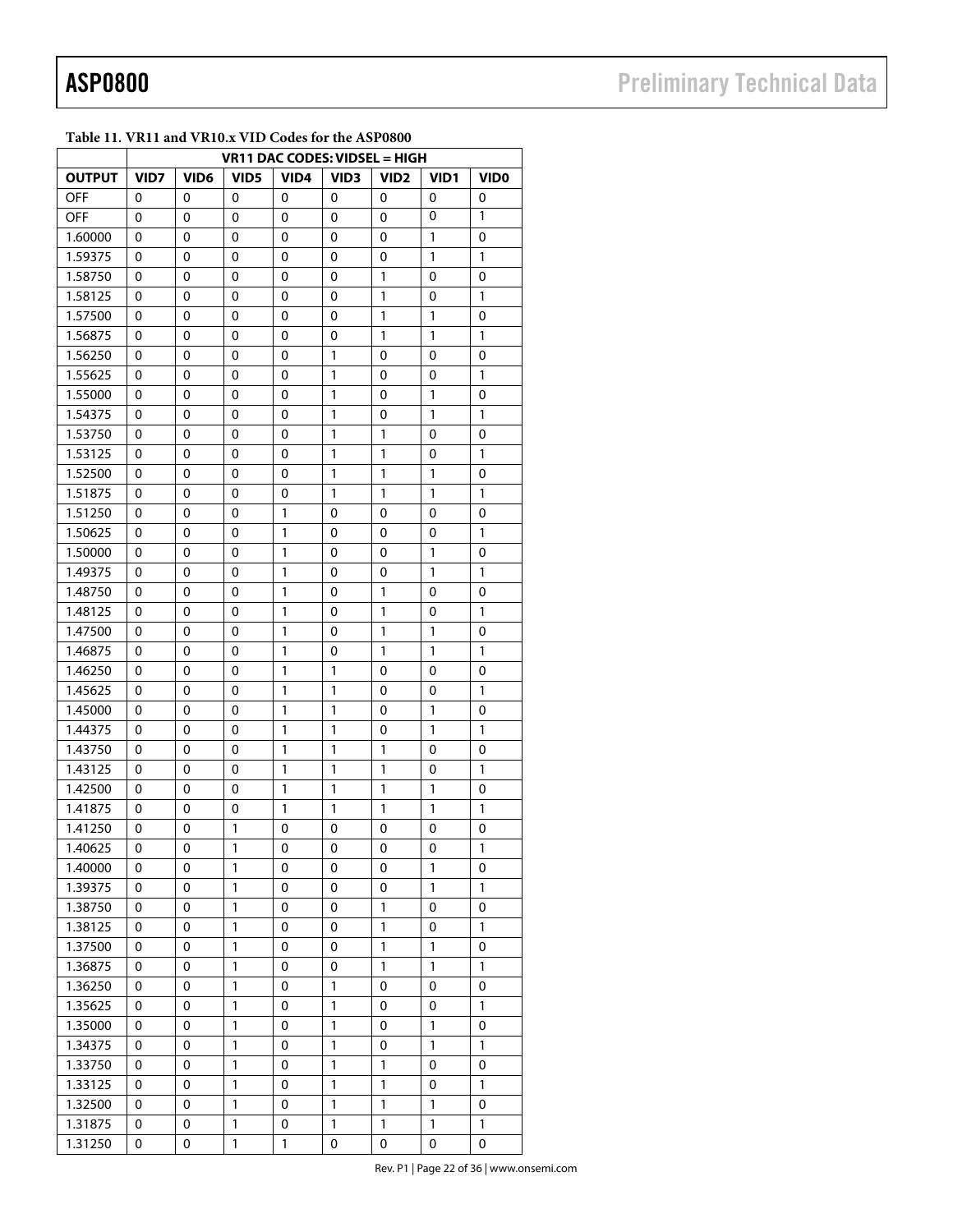# **Preliminary Technical Data**

|               | VR11 DAC CODES: VIDSEL = HIGH |                  |                  |              |                  |                  |                  |                  |  |  |
|---------------|-------------------------------|------------------|------------------|--------------|------------------|------------------|------------------|------------------|--|--|
| <b>OUTPUT</b> | VID7                          | VID <sub>6</sub> | VID <sub>5</sub> | VID4         | VID <sub>3</sub> | VID <sub>2</sub> | VID <sub>1</sub> | VID <sub>0</sub> |  |  |
| 1.30625       | 0                             | 0                | 1                | $\mathbf{1}$ | 0                | 0                | 0                | 1                |  |  |
| 1.30000       | 0                             | 0                | 1                | 1            | 0                | 0                | 1                | 0                |  |  |
| 1.29375       | 0                             | 0                | 1                | $\mathbf{1}$ | 0                | 0                | 1                | 1                |  |  |
| 1.28750       | 0                             | 0                | 1                | 1            | 0                | 1                | 0                | 0                |  |  |
| 1.28125       | 0                             | 0                | 1                | 1            | 0                | 1                | 0                | 1                |  |  |
| 1.27500       | 0                             | 0                | 1                | 1            | 0                | 1                | 1                | 0                |  |  |
| 1.26875       | 0                             | 0                | 1                | 1            | 0                | $\mathbf{1}$     | 1                | 1                |  |  |
| 1.26250       | 0                             | 0                | 1                | 1            | 1                | 0                | $\mathbf{0}$     | 0                |  |  |
| 1.25625       | 0                             | 0                | 1                | 1            | 1                | 0                | 0                | 1                |  |  |
| 1.25000       | 0                             | 0                | 1                | 1            | 1                | 0                | 1                | 0                |  |  |
| 1.24375       | 0                             | 0                | 1                | 1            | 1                | 0                | 1                | $\mathbf{1}$     |  |  |
| 1.23750       | 0                             | 0                | 1                | $\mathbf{1}$ | 1                | $\mathbf{1}$     | $\mathbf{0}$     | $\mathbf 0$      |  |  |
| 1.23125       | 0                             | 0                | 1                | 1            | 1                | 1                | 0                | 1                |  |  |
| 1.22500       | 0                             | 0                | 1                | 1            | 1                | 1                | 1                | 0                |  |  |
| 1.21875       | 0                             | 0                | 1                | 1            | 1                | 1                | 1                | 1                |  |  |
| 1.21250       | 0                             | 1                | 0                | 0            | 0                | 0                | 0                | 0                |  |  |
| 1.20625       | 0                             | 1                | 0                | 0            | 0                | 0                | 0                | 1                |  |  |
| 1.20000       | 0                             | 1                | 0                | 0            | 0                | 0                | 1                | 0                |  |  |
| 1.19375       | 0                             | 1                | 0                | 0            | 0                | 0                | 1                | 1                |  |  |
| 1.18750       | 0                             | 1                | 0                | 0            | 0                | 1                | 0                | 0                |  |  |
| 1.18125       | 0                             | 1                | 0                | 0            | $\Omega$         | $\mathbf{1}$     | 0                | $\mathbf{1}$     |  |  |
| 1.17500       | 0                             | 1                | 0                | 0            | 0                | 1                | $\mathbf{1}$     | 0                |  |  |
| 1.16875       | 0                             | 1                | 0                | 0            | 0                | 1                | 1                | 1                |  |  |
| 1.16250       | 0                             | 1                | 0                | 0            | 1                | 0                | 0                | 0                |  |  |
| 1.15625       | 0                             | 1                | 0                | 0            | 1                | 0                | 0                | 1                |  |  |
| 1.15000       | 0                             | 1                | 0                | 0            | 1                | 0                | 1                | 0                |  |  |
| 1.14375       | 0                             | 1                | 0                | 0            | 1                | 0                | 1                | 1                |  |  |
| 1.13750       | 0                             | 1                | 0                | 0            | 1                | 1                | 0                | 0                |  |  |
| 1.13125       | 0                             | 1                | 0                | 0            | 1                | 1                | 0                | $\mathbf{1}$     |  |  |
| 1.12500       | 0                             | 1                | 0                | 0            | $\mathbf{1}$     | $\mathbf{1}$     | 1                | 0                |  |  |
| 1.11875       | 0                             | 1                | 0                | 0            | $\mathbf{1}$     | 1                | $\mathbf{1}$     | $\mathbf{1}$     |  |  |
| 1.11250       | 0                             | 1                | 0                | 1            | 0                | 0                | 0                | 0                |  |  |
| 1.10625       | 0                             | 1                | 0                | $\mathbf{1}$ | 0                | 0                | 0                | 1                |  |  |
| 1.10000       | 0                             | 1                | 0                | 1            | 0                | 0                | 1                | 0                |  |  |
| 1.09375       | 0                             | 1                | 0                | 1            | 0                | 0                | 1                | 1                |  |  |
| <b>OFF</b>    |                               |                  |                  |              | N/A              |                  |                  |                  |  |  |
| <b>OFF</b>    |                               |                  |                  |              | N/A              |                  |                  |                  |  |  |
| OFF           |                               |                  |                  |              | N/A              |                  |                  |                  |  |  |
| <b>OFF</b>    |                               |                  |                  |              | N/A              |                  |                  |                  |  |  |
| 1.08750       | 0                             | 1                | 0                | 1            | 0                | 1                | 0                | 0                |  |  |
| 1.08125       | 0                             | 1                | 0                | 1            | 0                | 1                | 0                | 1                |  |  |
| 1.07500       | 0                             | 1                | 0                | 1            | 0                | 1                | 1                | 0                |  |  |
| 1.06875       | 0                             | 1                | 0                | 1            | 0                | 1                | 1                | 1                |  |  |
| 1.06250       | 0                             | 1                | 0                | 1            | 1                | 0                | 0                | 0                |  |  |
| 1.05625       | 0                             | 1                | 0                | 1            | 1                | 0                | 0                | 1                |  |  |
| 1.05000       | 0                             | 1                | 0                | 1            | 1                | 0                | 1                | 0                |  |  |
| 1.04375       | 0                             | 1                | 0                | 1            | 1                | 0                | 1                | 1                |  |  |
| 1.03750       | 0                             | 1                | 0                | 1            | 1                | 1                | 0                | 0                |  |  |
| 1.03125       | 0                             | 1                | 0                | 1            | 1                | 1                | 0                | 1                |  |  |
| 1.02500       | 0                             | 1                | 0                | 1            | 1                | 1                | 1                | 0                |  |  |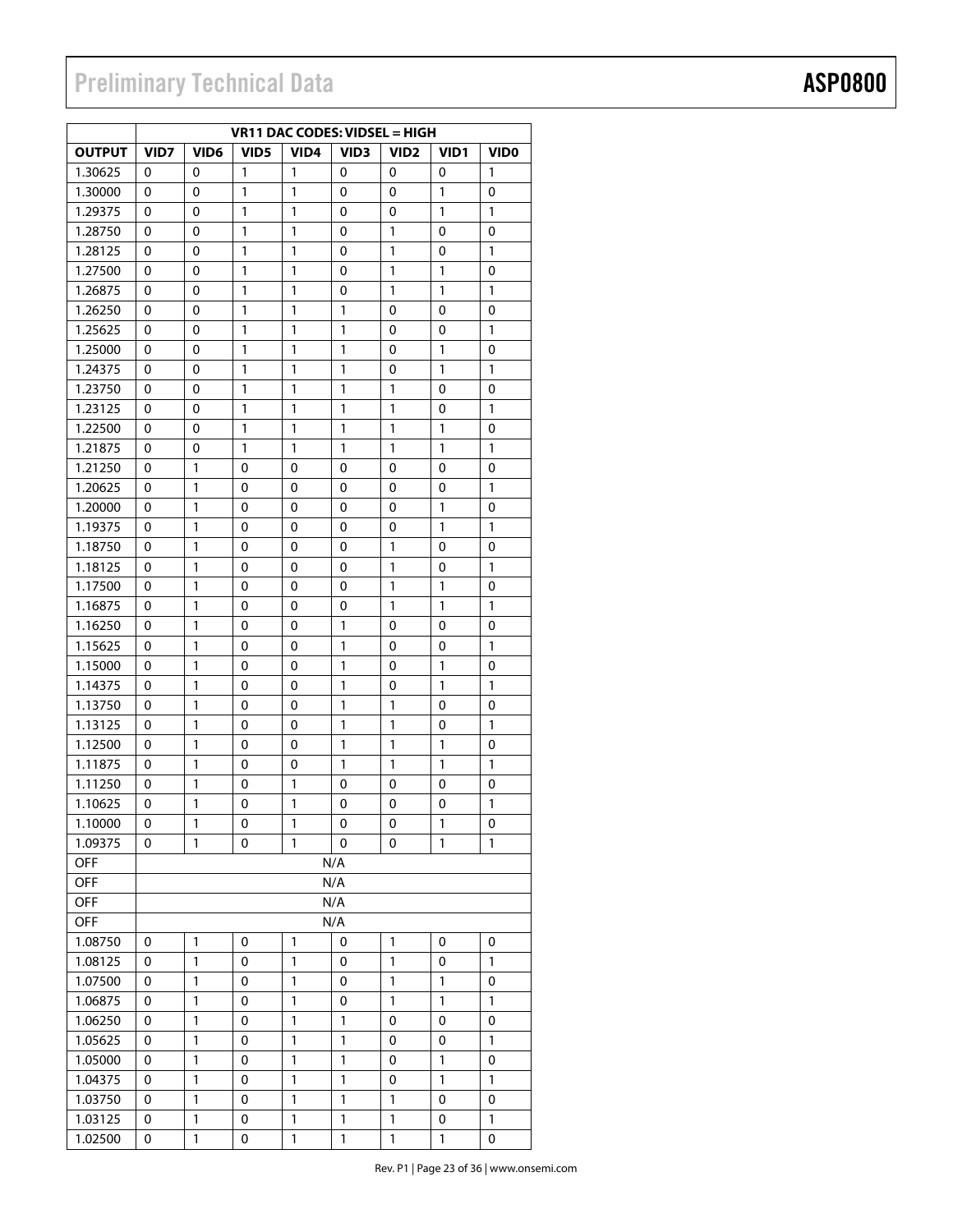|               |              |                  |                  |                  | VR11 DAC CODES: VIDSEL = HIGH |                  |                  |                  |
|---------------|--------------|------------------|------------------|------------------|-------------------------------|------------------|------------------|------------------|
| <b>OUTPUT</b> | VID7         | VID <sub>6</sub> | VID <sub>5</sub> | VID <sub>4</sub> | VID <sub>3</sub>              | VID <sub>2</sub> | VID <sub>1</sub> | VID <sub>0</sub> |
| 1.01875       | 0            | 1                | 0                | 1                | 1                             | 1                | 1                | 1                |
| 1.01250       | 0            | 1                | 1                | 0                | 0                             | 0                | 0                | 0                |
| 1.00625       | 0            | 1                | 1                | 0                | 0                             | 0                | 0                | 1                |
| 1.00000       | 0            | 1                | 1                | 0                | 0                             | 0                | $\mathbf{1}$     | 0                |
| 0.99375       | $\Omega$     | 1                | $\mathbf{1}$     | $\mathbf{0}$     | 0                             | $\mathbf 0$      | 1                | 1                |
| 0.98750       | 0            | 1                | $\mathbf{1}$     | 0                | 0                             | $\mathbf{1}$     | 0                | 0                |
| 0.98125       | 0            | 1                | 1                | 0                | 0                             | $\mathbf{1}$     | 0                | 1                |
| 0.97500       | 0            | 1                | 1                | 0                | 0                             | $\mathbf{1}$     | 1                | 0                |
| 0.96875       | 0            | 1                | 1                | 0                | 0                             | 1                | 1                | 1                |
| 0.96250       | 0            | 1                | 1                | 0                | 1                             | 0                | 0                | 0                |
| 0.95625       | 0            | 1                | 1                | 0                | 1                             | 0                | 0                | 1                |
| 0.95000       | 0            | 1                | 1                | 0                | 1                             | 0                | 1                | 0                |
| 0.94375       | 0            | 1                | 1                | 0                | $\mathbf{1}$                  | 0                | $\mathbf{1}$     | $\mathbf{1}$     |
| 0.93750       | $\Omega$     | 1                | 1                | $\Omega$         | 1                             | 1                | $\mathbf{0}$     | 0                |
| 0.93125       | 0            | 1                | 1                | 0                | 1                             | $\mathbf{1}$     | 0                | 1                |
| 0.92500       | $\mathbf 0$  | 1                | 1                | 0                | 1                             | $\mathbf{1}$     | 1                | 0                |
| 0.91875       | 0            | 1                | 1                | 0                | 1                             | 1                | 1                | 1                |
| 0.91250       | 0            | 1                | 1                | 1                | 0                             | 0                | 0                | 0                |
|               |              | 1                | 1                | 1                | 0                             | 0                |                  | 1                |
| 0.90625       | 0            |                  |                  |                  |                               |                  | 0                |                  |
| 0.90000       | 0            | 1                | 1                | 1                | 0                             | 0                | 1                | 0                |
| 0.89375       | 0            | 1                | 1                | 1                | 0                             | 0                | 1                | 1                |
| 0.88750       | 0            | 1                | $\mathbf{1}$     | $\mathbf{1}$     | 0                             | $\mathbf{1}$     | 0                | 0                |
| 0.88125       | 0            | 1                | 1                | 1                | 0                             | 1                | 0                | $\mathbf{1}$     |
| 0.87500       | 0            | 1                | $\mathbf{1}$     | 1                | 0                             | $\mathbf{1}$     | $\mathbf{1}$     | 0                |
| 0.86875       | 0            | 1                | 1                | 1                | 0                             | 1                | $\mathbf{1}$     | 1                |
| 0.86250       | 0            | 1                | $\mathbf{1}$     | $\mathbf{1}$     | $\mathbf{1}$                  | 0                | 0                | 0                |
| 0.85625       | 0            | 1                | 1                | 1                | $\mathbf{1}$                  | 0                | 0                | 1                |
| 0.85000       | 0            | 1                | 1                | 1                | 1                             | 0                | 1                | 0                |
| 0.84375       | 0            | 1                | 1                | 1                | 1                             | 0                | 1                | 1                |
| 0.83750       | 0            | 1                | 1                | 1                | 1                             | 1                | 0                | 0                |
| 0.83125       | 0            | 1                | 1                | 1                | $\mathbf{1}$                  | $\mathbf{1}$     | 0                | $\mathbf{1}$     |
| 0.82500       | 0            | 1                | 1                | 1                | 1                             | 1                | 1                | 0                |
| 0.81875       | 0            | 1                | 1                | 1                | 1                             | 1                | 1                | 1                |
| 0.81250       | 1            | 0                | 0                | 0                | 0                             | 0                | 0                | 0                |
| 0.80625       | 1            | 0                | 0                | 0                | 0                             | 0                | 0                | 1                |
| 0.80000       | $\mathbf{1}$ | $\pmb{0}$        | 0                | 0                | 0                             | 0                | 1                | 0                |
| 0.79375       | 1            | 0                | 0                | 0                | 0                             | 0                | 1                | 1                |
| 0.78750       | 1            | 0                | 0                | 0                | 0                             | 1                | 0                | 0                |
| 0.78125       | 1            | 0                | 0                | 0                | 0                             | 1                | 0                | 1                |
| 0.77500       | 1            | 0                | 0                | 0                | 0                             | 1                | 1                | 0                |
| 0.76875       | 1            | 0                | 0                | 0                | 0                             | 1                | 1                | 1                |
| 0.76250       | 1            | 0                | 0                | 0                | 1                             | 0                | 0                | 0                |
| 0.75625       | 1            | 0                | 0                | 0                | 1                             | 0                | 0                | 1                |
| 0.75000       | 1            | 0                | 0                | 0                | $\mathbf{1}$                  | 0                | $\mathbf{1}$     | 0                |
| 0.74375       | 1            | 0                | 0                | 0                | $\mathbf 1$                   | 0                | 1                | 1                |
| 0.73750       | 1            | 0                | 0                | 0                | $\mathbf{1}$                  | 1                | 0                | 0                |
| 0.73125       | 1            | 0                | 0                | 0                | $\mathbf{1}$                  | 1                | 0                | 1                |
| 0.72500       | 1            | 0                | 0                | 0                | $\mathbf 1$                   | $\mathbf{1}$     | 1                | 0                |
| 0.71875       | $\mathbf{1}$ | 0                | 0                | 0                | 1                             | 1                | 1                | $\mathbbm{1}$    |
| 0.71250       | 1            | 0                | 0                | 1                | 0                             | 0                | 0                | 0                |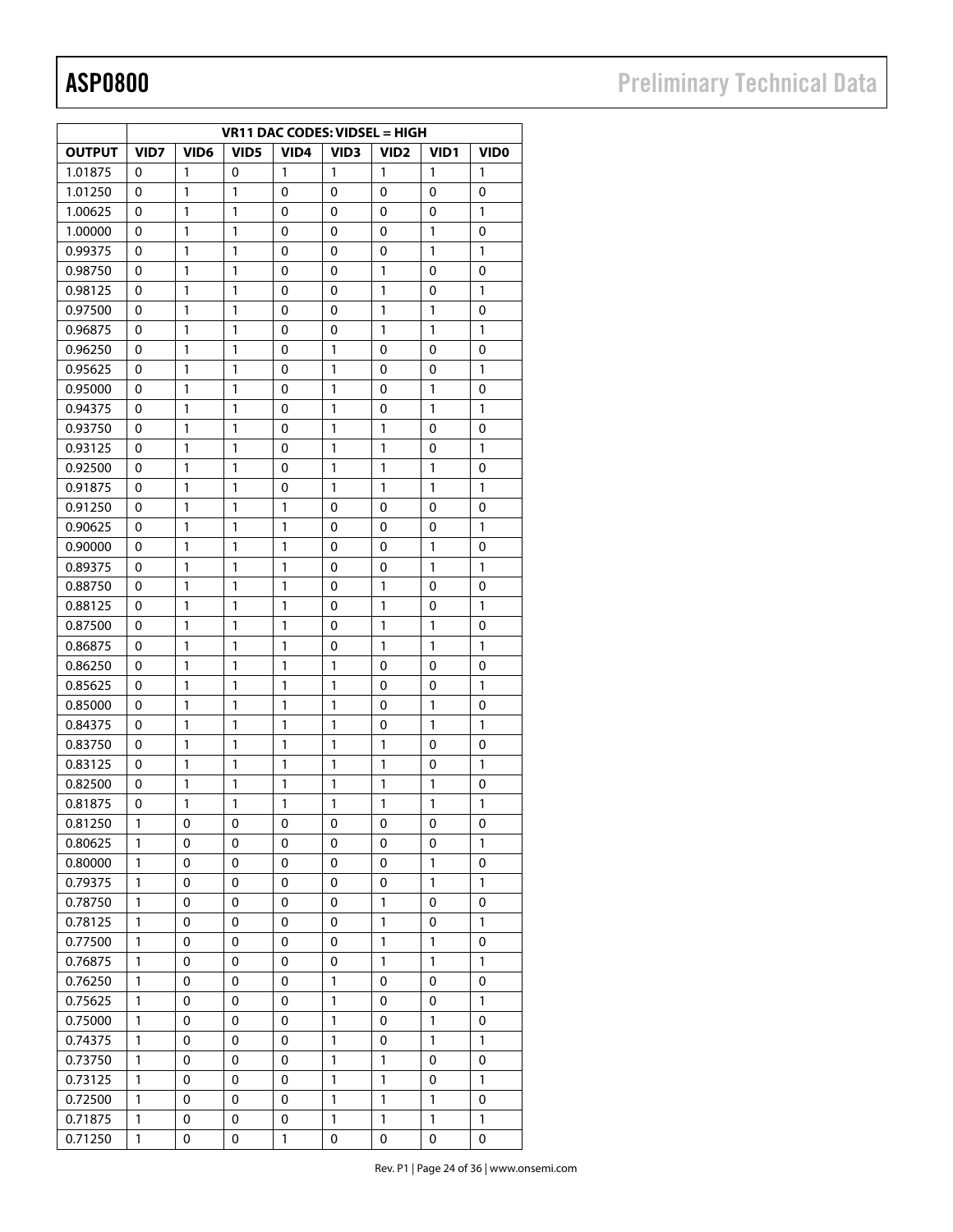# Preliminary Technical Data **ASP0800**

|               | VR11 DAC CODES: VIDSEL = HIGH |                  |                  |              |                  |                  |              |              |  |  |
|---------------|-------------------------------|------------------|------------------|--------------|------------------|------------------|--------------|--------------|--|--|
| <b>OUTPUT</b> | VID7                          | VID <sub>6</sub> | VID <sub>5</sub> | VID4         | VID <sub>3</sub> | VID <sub>2</sub> | VID1         | <b>VIDO</b>  |  |  |
| 0.70625       | 1                             | 0                | 0                | 1            | 0                | 0                | 0            | 1            |  |  |
| 0.70000       | 1                             | 0                | 0                | 1            | 0                | 0                | 1            | 0            |  |  |
| 0.69375       | 1                             | 0                | 0                | 1            | 0                | 0                | 1            | 1            |  |  |
| 0.68750       | 1                             | 0                | 0                | 1            | 0                | 1                | 0            | 0            |  |  |
| 0.68125       | 1                             | 0                | 0                | 1            | 0                | 1                | $\mathbf{0}$ | 1            |  |  |
| 0.67500       | 1                             | 0                | $\mathbf 0$      | 1            | 0                | 1                | 1            | 0            |  |  |
| 0.66875       | 1                             | $\mathbf{0}$     | $\mathbf 0$      | 1            | 0                | 1                | $\mathbf{1}$ | $\mathbf{1}$ |  |  |
| 0.66250       | 1                             | 0                | 0                | $\mathbf{1}$ | 1                | 0                | 0            | 0            |  |  |
| 0.65625       | 1                             | 0                | 0                | 1            | 1                | 0                | 0            | 1            |  |  |
| 0.65000       | 1                             | 0                | 0                | 1            | 1                | 0                | 1            | 0            |  |  |
| 0.64375       | 1                             | 0                | 0                | 1            | 1                | $\mathbf 0$      | 1            | 1            |  |  |
| 0.63750       | 1                             | 0                | $\mathbf 0$      | 1            | 1                | 1                | $\mathbf 0$  | 0            |  |  |
| 0.63125       | 1                             | 0                | $\mathbf 0$      | 1            | $\mathbf{1}$     | 1                | $\mathbf{0}$ | 1            |  |  |
| 0.62500       | 1                             | 0                | 0                | 1            | 1                | 1                | 1            | 0            |  |  |
| 0.61875       | 1                             | 0                | 0                | 1            | 1                | 1                | 1            | $\mathbf{1}$ |  |  |
| 0.61250       | 1                             | 0                | 1                | 0            | 0                | 0                | 0            | 0            |  |  |
| 0.60625       | 1                             | $\mathbf 0$      | 1                | $\mathbf 0$  | 0                | $\mathbf 0$      | $\mathbf{0}$ | $\mathbf{1}$ |  |  |
| 0.60000       | 1                             | 0                | 1                | 0            | 0                | 0                | 1            | 0            |  |  |
| 0.59375       | 1                             | 0                | $\mathbf{1}$     | 0            | 0                | 0                | $\mathbf{1}$ | $\mathbf{1}$ |  |  |
| 0.58750       | 1                             | 0                | 1                | 0            | 0                | 1                | 0            | 0            |  |  |
| 0.58125       | 1                             | 0                | 1                | 0            | 0                | 1                | 0            | 1            |  |  |
| 0.57500       | 1                             | 0                | 1                | 0            | 0                | 1                | 1            | 0            |  |  |
| 0.56875       | 1                             | 0                | 1                | 0            | 0                | 1                | 1            | 1            |  |  |
| 0.56250       | 1                             | 0                | 1                | 0            | 1                | 0                | 0            | 0            |  |  |
| 0.55625       | 1                             | 0                | 1                | 0            | 1                | 0                | 0            | 1            |  |  |
| 0.55000       | 1                             | 0                | 1                | 0            | 1                | 0                | 1            | 0            |  |  |
| 0.54375       | 1                             | 0                | 1                | 0            | 1                | 0                | 1            | 1            |  |  |
| 0.53750       | 1                             | 0                | 1                | 0            | 1                | 1                | 0            | 0            |  |  |
| 0.53125       | 1                             | 0                | 1                | 0            | 1                | 1                | $\mathbf{0}$ | 1            |  |  |
| 0.52500       | 1                             | 0                | 1                | 0            | 1                | 1                | 1            | 0            |  |  |
| 0.51875       | 1                             | 0                | 1                | 0            | 1                | 1                | 1            | 1            |  |  |
| 0.51250       | 1                             | 0                | 1                | 1            | 0                | 0                | 0            | 0            |  |  |
| 0.50625       | 1                             | 0                | 1                | 1            | 0                | 0                | 0            | 1            |  |  |
| 0.50000       | 1                             | 0                | 1                | 1            | 0                | 0                | 1            | 0            |  |  |
| <b>OFF</b>    | 1                             | 1                | 1                | 1            | 1                | 1                | 1            | 0            |  |  |
| <b>OFF</b>    | 1                             | 1                | 1                | 1            | 1                | 1                | 1            | 1            |  |  |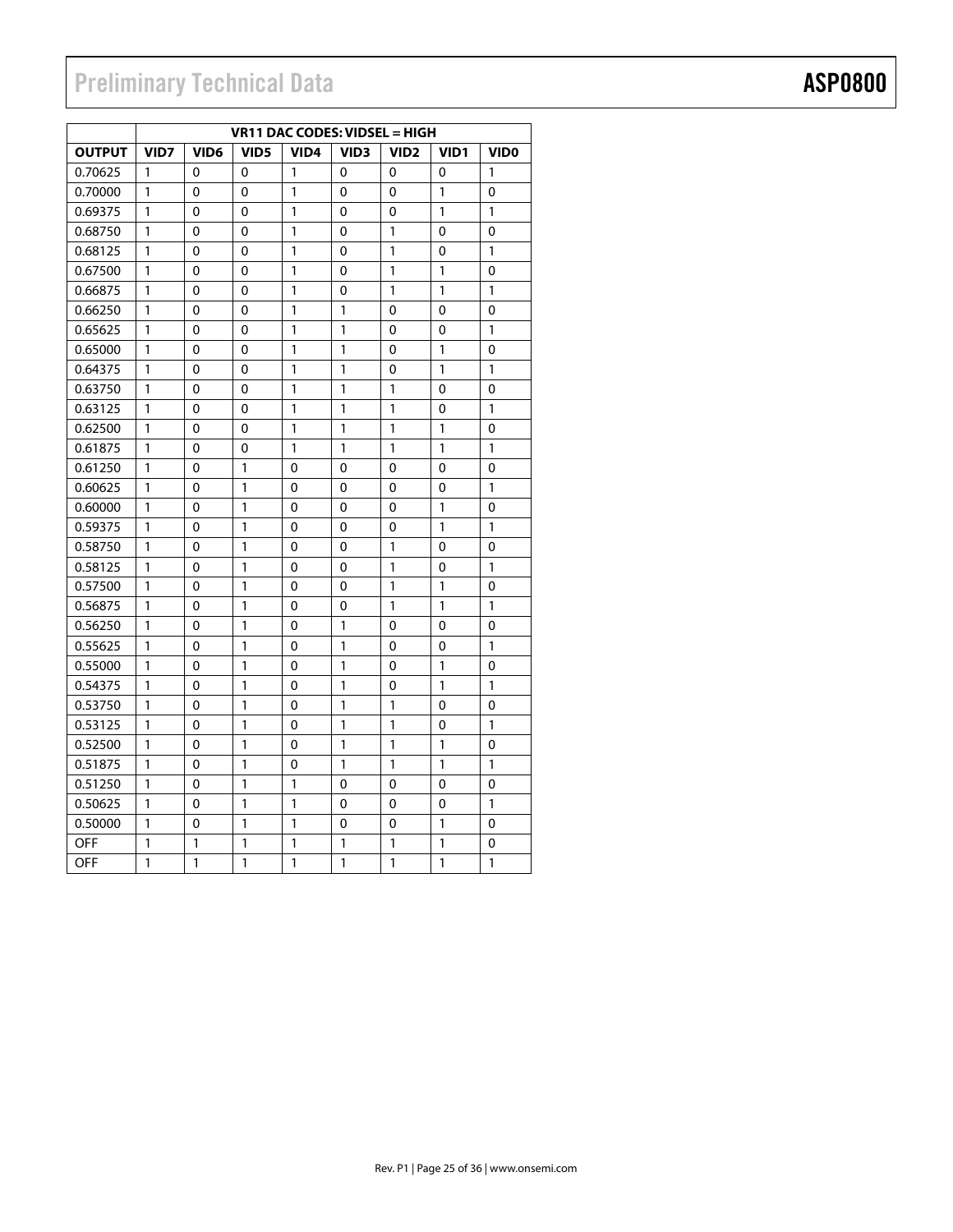| Cmd<br>Code | R/W | <b>Default</b> | <b>Description</b>   | #<br><b>Bytes</b> | <b>Comment</b>                                                                 |                                                                                                                                     |                                                                                                                                          |  |
|-------------|-----|----------------|----------------------|-------------------|--------------------------------------------------------------------------------|-------------------------------------------------------------------------------------------------------------------------------------|------------------------------------------------------------------------------------------------------------------------------------------|--|
| 0x01        | R/W | 0x80           | Operation            |                   | 00xx xxxx - Immediate Off                                                      |                                                                                                                                     |                                                                                                                                          |  |
|             |     |                |                      |                   | 01xx xxxx - Soft Off<br>1000 xxxx - On (slew rate set by soft start) - Default |                                                                                                                                     |                                                                                                                                          |  |
|             |     |                |                      |                   |                                                                                |                                                                                                                                     |                                                                                                                                          |  |
|             |     |                |                      |                   |                                                                                |                                                                                                                                     | 1001 01xx - Margin Low (Ignore Fault)                                                                                                    |  |
|             |     |                |                      |                   |                                                                                |                                                                                                                                     | 1001 10xx - Margin Low (Act on Fault)<br>1010 01xx - Margin High (Ignore Fault)                                                          |  |
|             |     |                |                      |                   |                                                                                |                                                                                                                                     | 1010 10xx - Margin High (Act on Fault)                                                                                                   |  |
| 0x02        | R/W | 0x17           | ON_OFF_Config        | 1                 |                                                                                |                                                                                                                                     | Configures how the controller is turned on and off                                                                                       |  |
|             |     |                |                      |                   | Bit                                                                            | <b>Default</b>                                                                                                                      | <b>Comment</b>                                                                                                                           |  |
|             |     |                |                      |                   | 7:5                                                                            | 000                                                                                                                                 | <b>Reserved for Future Use</b>                                                                                                           |  |
|             |     |                |                      |                   | 4                                                                              | 1                                                                                                                                   | This bit is read only. Switching starts when<br>commanded by the Control Pin and the<br>Operation Command, as set in Bits 3:0            |  |
|             |     |                |                      |                   | 3                                                                              | 0                                                                                                                                   | 0 : Unit ignores OPERATION commands over<br>the PMBus<br>1: Unit responds to OPERATION command,<br>power up may also depend upon Control |  |
|             |     |                |                      |                   |                                                                                |                                                                                                                                     | input, as described in Bit 2                                                                                                             |  |
|             |     |                |                      |                   | $\overline{2}$                                                                 | $\mathbf{1}$                                                                                                                        | 0: Unit ignores EN pin                                                                                                                   |  |
|             |     |                |                      |                   |                                                                                |                                                                                                                                     | 1: Unit responds EN pin, power up may also                                                                                               |  |
|             |     |                |                      |                   |                                                                                |                                                                                                                                     | depend upon the Operation Register, as<br>described for Bit 3                                                                            |  |
|             |     |                |                      |                   | $\mathbf{1}$                                                                   | 1                                                                                                                                   | Control Pin polarity                                                                                                                     |  |
|             |     |                |                      |                   |                                                                                |                                                                                                                                     | $0 =$ Active Low                                                                                                                         |  |
|             |     |                |                      |                   |                                                                                |                                                                                                                                     | $1 =$ Active High                                                                                                                        |  |
|             |     |                |                      |                   | $\mathbf 0$                                                                    | 1                                                                                                                                   | This bit is read only. 1 means that when the<br>controller is disabled it will either                                                    |  |
|             |     |                |                      |                   |                                                                                |                                                                                                                                     | immediately turn off or soft off (as set in the                                                                                          |  |
|             |     |                |                      |                   |                                                                                |                                                                                                                                     | <b>Operation Command)</b>                                                                                                                |  |
| 0x03        | W   | <b>NA</b>      | Clear_Faults         | $\Omega$          |                                                                                | Writing any value to this command code will clear all Status Bits<br>immediately. The SMBus ALERT is deasserted on this command. If |                                                                                                                                          |  |
|             |     |                |                      |                   | again.                                                                         |                                                                                                                                     | the fault is still present the fault bit shall immediately be asserted                                                                   |  |
| 0x10        | R/W | 0x00           | <b>Write Protect</b> | $\mathbf{1}$      |                                                                                |                                                                                                                                     | The Write_Protect command is used to control writing to the                                                                              |  |
|             |     |                |                      |                   |                                                                                |                                                                                                                                     | PMBus device. There is also a lock bit in the Manufacture Specific                                                                       |  |
|             |     |                |                      |                   |                                                                                |                                                                                                                                     | Registers that once set will disable writes to all commands until                                                                        |  |
|             |     |                |                      |                   |                                                                                |                                                                                                                                     | the power to the ASP0800 is cycled.                                                                                                      |  |
|             |     |                |                      |                   | <b>Data Byte</b>                                                               |                                                                                                                                     | <b>Comment</b>                                                                                                                           |  |
|             |     |                |                      |                   | 1000 0000                                                                      |                                                                                                                                     | Disables all writes except to the                                                                                                        |  |
|             |     |                |                      |                   |                                                                                |                                                                                                                                     | Write_Protect Command                                                                                                                    |  |
|             |     |                |                      |                   | 0100 0000                                                                      |                                                                                                                                     | Disables all writes except to the<br>Write_Protect and Operation Commands                                                                |  |
|             |     |                |                      |                   | 0010 0000                                                                      |                                                                                                                                     | Disables all writes except to the                                                                                                        |  |
|             |     |                |                      |                   |                                                                                |                                                                                                                                     | Write_Protect, Operation, ON_OFF_Config<br>and VOUT_COMMAND Commands                                                                     |  |
|             |     |                |                      |                   | 0000 0000                                                                      |                                                                                                                                     | Enables writes to all commands                                                                                                           |  |
|             |     |                |                      |                   | 0001 0000                                                                      |                                                                                                                                     | Disables all writes except to WRITE_PROTECT,                                                                                             |  |
|             |     |                |                      |                   |                                                                                |                                                                                                                                     | PAGE and all MFR-SPECIFIC Commands                                                                                                       |  |

# **Table 1. PMBus Commands for the ASP0800**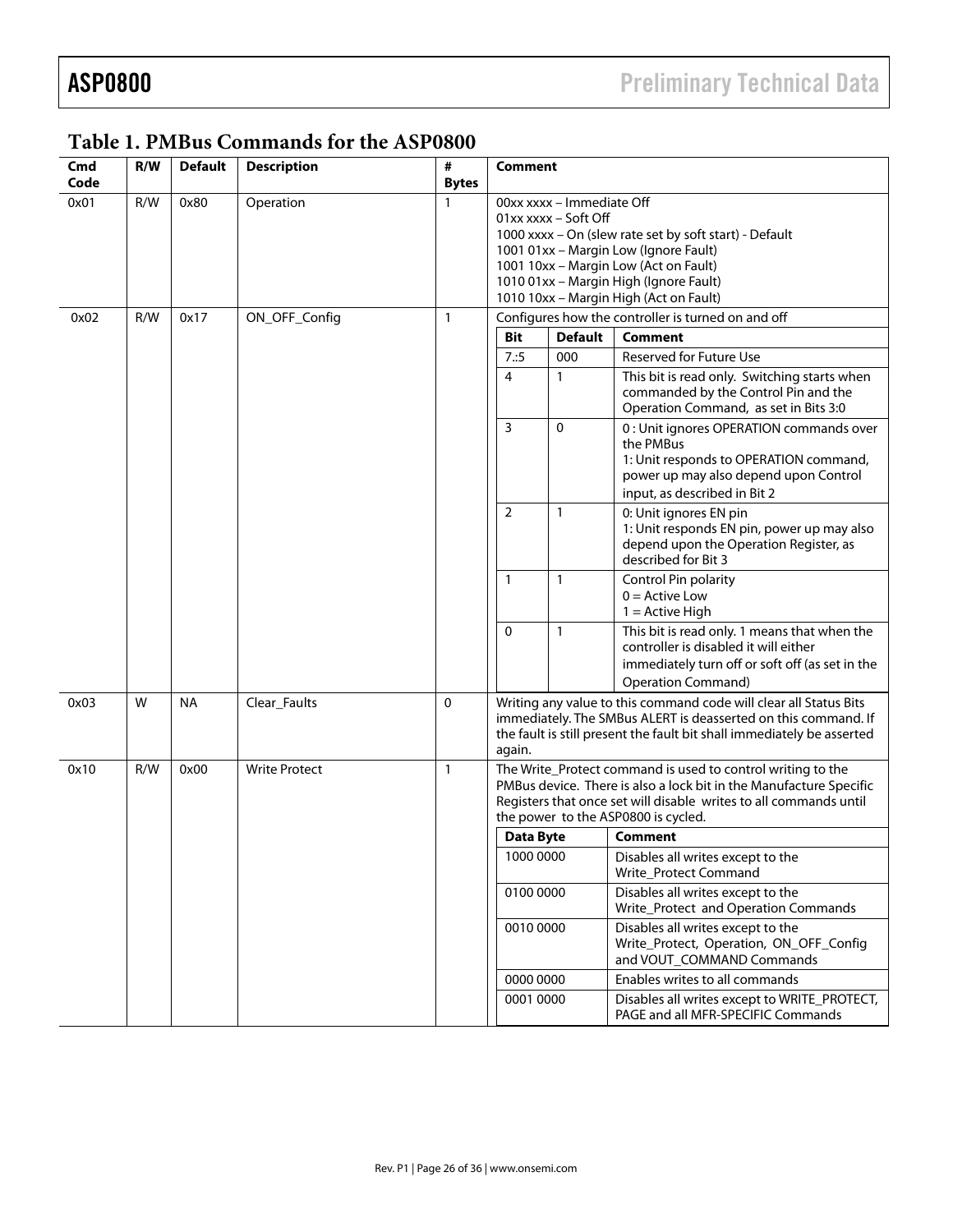# Preliminary Technical Data **ASP0800**

| Cmd<br>Code | R/W          | <b>Default</b> | <b>Description</b> | #<br><b>Bytes</b> | <b>Comment</b>                                                                                                                                                                      |                                                          |                                                                                                                                   |  |
|-------------|--------------|----------------|--------------------|-------------------|-------------------------------------------------------------------------------------------------------------------------------------------------------------------------------------|----------------------------------------------------------|-----------------------------------------------------------------------------------------------------------------------------------|--|
| 0x19        | $\mathsf{R}$ | 0xB0           | Capability         | $\mathbf{1}$      | PMBus device                                                                                                                                                                        |                                                          | This command allows the host to get some information on the                                                                       |  |
|             |              |                |                    |                   | <b>Bit</b>                                                                                                                                                                          | <b>Default</b>                                           | <b>Comment</b>                                                                                                                    |  |
|             |              |                |                    |                   | $\overline{7}$                                                                                                                                                                      | $\mathbf{1}$                                             | PEC (Packet Error Checking is supported)                                                                                          |  |
|             |              |                |                    |                   | 6:5                                                                                                                                                                                 | 01                                                       | Max supported bus speed is 400kHz                                                                                                 |  |
|             |              |                |                    |                   | 4                                                                                                                                                                                   | $\mathbf{1}$                                             | ASP0800 has an SMBus ALERT pin and ARA<br>is supported                                                                            |  |
|             |              |                |                    |                   | 3:0                                                                                                                                                                                 | 000                                                      | Reserved for future use                                                                                                           |  |
| 0x20        | R            | 0x20           | VOUT_MODE          | $\mathbf{1}$      | voltage.                                                                                                                                                                            | The ASP0800 supports VID mode for programming the output |                                                                                                                                   |  |
| 0x21        | R/W          | 0x00           | VOUT_COMMAND       | $\overline{2}$    |                                                                                                                                                                                     |                                                          | Sets the output voltage using VID.                                                                                                |  |
| 0x25        | R/W          | 0x0020         | VOUT_MARGIN_HIGH   | $\overline{2}$    |                                                                                                                                                                                     |                                                          | Sets the output voltage when operation command is set to<br>Margin High. Programmed in VID Mode.                                  |  |
| 0x26        | R/W          | 0x00B2         | VOUT_MARGIN_LOW    | $\overline{2}$    | Sets the output voltage when operation command is set to<br>Margin Low. Programmed in VID Mode.                                                                                     |                                                          |                                                                                                                                   |  |
| 0x38        | R/W          | 0x0001         | IOUT_CAL_GAIN      | $\overline{2}$    | Sets the ratio of voltage sensed to current output. Scale is Linear<br>and is expressed in $1/\Omega$                                                                               |                                                          |                                                                                                                                   |  |
| 0x39        | R/W          | 0x0000         | IOUT CAL OFFSET    | $\overline{2}$    | This offset is used to null out any offsets in the output current<br>sensing circuitry. Units are Amps                                                                              |                                                          |                                                                                                                                   |  |
| 0x4A        | R/W          | 0x0064         | IOUT_OC_WARN_LIMIT | $\overline{2}$    | This sets the high current limit. Once this limit is exceeded<br>IOUT_OC_WARN_LIMIT bit is set in the Status_IOUT register and<br>an ALERT is generated. This limit is set in Amps. |                                                          |                                                                                                                                   |  |
| 0x6A        | R/W          | 0x012C         | POUT_OP_WARN LIMIT | $\overline{2}$    |                                                                                                                                                                                     | gets asserted (if not masked)                            | This sets the output power over power warn limit. Once exceeded<br>Bit 0 of the Status IOUT Command gets set and the ALERT output |  |
| 0x78        | $\mathsf{R}$ | 0x00           | <b>STATUS BYTE</b> | $\mathbf{1}$      | <b>Bit</b>                                                                                                                                                                          | <b>Name</b>                                              | <b>Description</b>                                                                                                                |  |
|             |              |                |                    |                   | $\overline{7}$                                                                                                                                                                      | <b>BUSY</b>                                              | A fault was declared because the ASP0800<br>was busy and unable to respond                                                        |  |
|             |              |                |                    |                   | 6                                                                                                                                                                                   | <b>OFF</b>                                               | This bit is set whenever the ASP0800 is not<br>switching                                                                          |  |
|             |              |                |                    |                   | 5                                                                                                                                                                                   | VOUT<br><b>OV</b>                                        | This bit gets set whenever the ASP0800 goes<br>into OVP mode.                                                                     |  |
|             |              |                |                    |                   | $\overline{4}$                                                                                                                                                                      | IOUT_<br><b>OC</b>                                       | This bit gets set whenever the ASP0800<br>latches off due to an over current event.                                               |  |
|             |              |                |                    |                   | 3                                                                                                                                                                                   | VIN_U<br>v                                               | Not supported                                                                                                                     |  |
|             |              |                |                    |                   | $\overline{2}$                                                                                                                                                                      | <b>TEMP</b>                                              | Not supported                                                                                                                     |  |
|             |              |                |                    |                   | $\mathbf{1}$                                                                                                                                                                        | <b>CML</b>                                               | A Communications, memory or logic fault<br>has occurred                                                                           |  |
|             |              |                |                    |                   | $\mathbf{0}$                                                                                                                                                                        | None<br>of the<br>Above                                  | A fault has occurred which is not one of the<br>above                                                                             |  |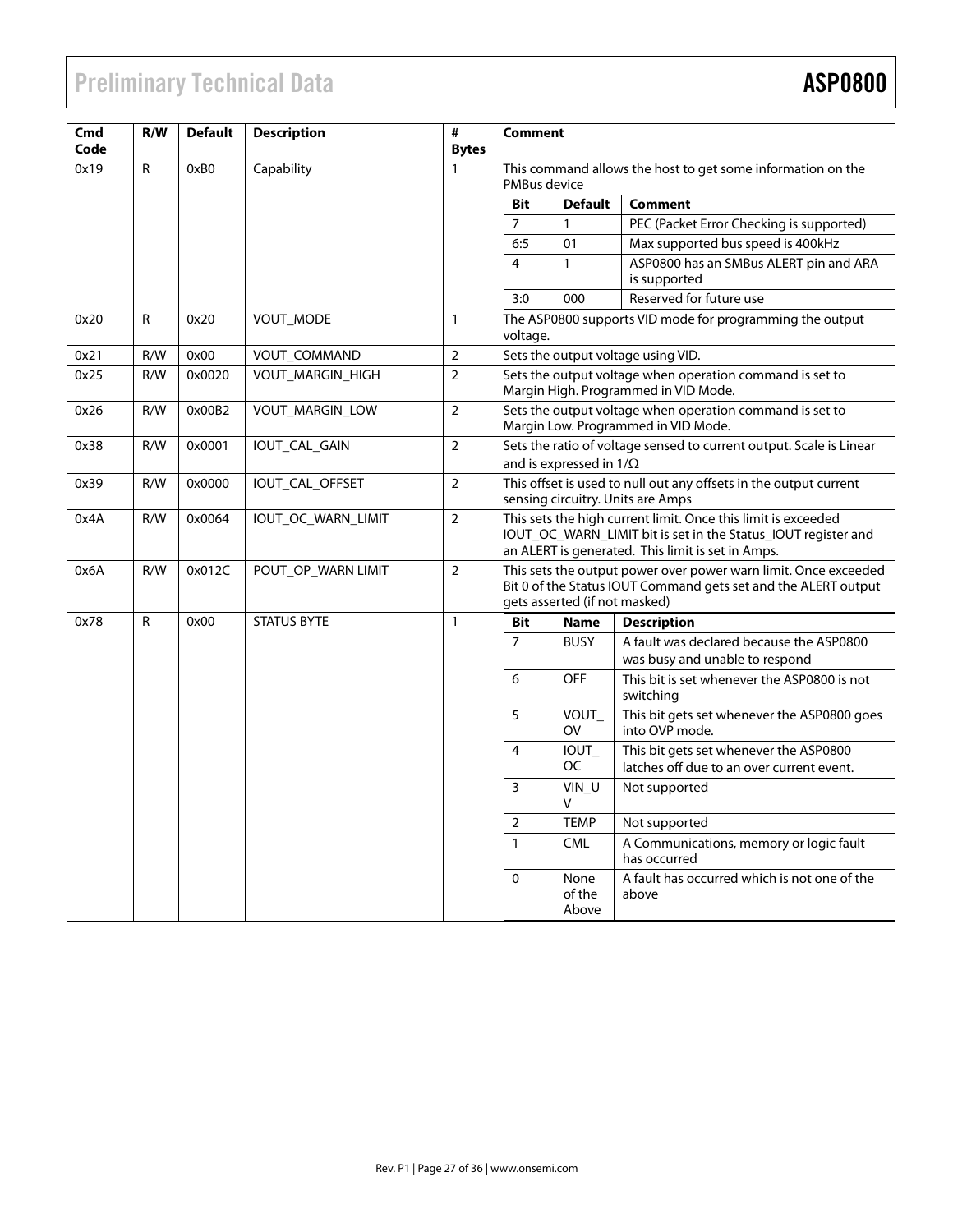# ASP0800 Preliminary Technical Data

| Cmd<br>Code | R/W          | <b>Default</b> | <b>Description</b> | $\#$<br><b>Bytes</b> |             | <b>Comment</b>                                                                        |                         |                                                                                                                                                                           |  |  |
|-------------|--------------|----------------|--------------------|----------------------|-------------|---------------------------------------------------------------------------------------|-------------------------|---------------------------------------------------------------------------------------------------------------------------------------------------------------------------|--|--|
| 0x79        | $\mathsf{R}$ | 0x0000         | <b>STATUS WORD</b> | $\overline{2}$       | <b>Byte</b> | <b>Bit</b>                                                                            | <b>Name</b>             | <b>Description</b>                                                                                                                                                        |  |  |
|             |              |                |                    |                      | Low         | $\overline{7}$                                                                        | Res                     | Reserved for future use                                                                                                                                                   |  |  |
|             |              |                |                    |                      | Low         | 6                                                                                     | OFF                     | This bit is set whenever the<br>ASP0800 is not switching                                                                                                                  |  |  |
|             |              |                |                    |                      | Low         | 5                                                                                     | VOUT_<br><b>OV</b>      | This bit gets set whenever the<br>ASP0800 goes into OVP mode                                                                                                              |  |  |
|             |              |                | Low                | $\overline{4}$       | IOUT_O<br>C | This bit gets set whenever the<br>ASP0800 latches off due to an<br>over current event |                         |                                                                                                                                                                           |  |  |
|             |              |                |                    |                      | Low         | $\overline{3}$                                                                        | Res                     | Reserved for future use                                                                                                                                                   |  |  |
|             |              |                |                    |                      | Low         | $\overline{2}$                                                                        | <b>TEMP</b>             | Not supported                                                                                                                                                             |  |  |
|             |              |                |                    |                      | Low         | $\mathbf{1}$                                                                          | <b>CML</b>              | A Communications, memory or<br>logic fault has occurred                                                                                                                   |  |  |
|             |              |                |                    |                      | Low         | 0                                                                                     | None of<br>the<br>Above | A fault has occurred which is not<br>one of the above                                                                                                                     |  |  |
|             |              |                |                    |                      | High        | $\overline{7}$                                                                        | <b>VOUT</b>             | This bit gets set whenever the<br>measured output voltage goes<br>outside its power good limits or<br>an OVP event has taken place, i.e.<br>any bit in Status VOUT is set |  |  |
|             |              |                |                    |                      | High        | 6                                                                                     | lout/Po<br>ut           | This bit gets set whenever the<br>measured output current or<br>power exceeds its warning limit<br>or goes into OCP. i.e. any bit in<br>Status IOUT is set                |  |  |
|             |              |                |                    |                      | High        | 5                                                                                     | <b>INPUT</b>            | Not supported                                                                                                                                                             |  |  |
|             |              |                |                    |                      | High        | $\overline{\mathbf{4}}$                                                               | <b>MFR</b>              | A manufacturer specific warning<br>or fault has occurred                                                                                                                  |  |  |
|             |              |                |                    |                      | High        | $\overline{3}$                                                                        | <b>POWER</b>            | The Power Good signal is                                                                                                                                                  |  |  |
|             |              |                |                    |                      |             |                                                                                       | GOOD#                   | deasserted. Same as PowerGood<br>in General Status                                                                                                                        |  |  |
|             |              |                |                    |                      | High        | $\overline{2}$                                                                        | Res                     | Reserved for future use                                                                                                                                                   |  |  |
|             |              |                |                    |                      | High        | 1                                                                                     | <b>OTHER</b>            | A Status bit in Status Other is<br>asserted                                                                                                                               |  |  |
|             |              |                |                    |                      | High        | $\mathbf 0$                                                                           | Res                     | Reserved for future use                                                                                                                                                   |  |  |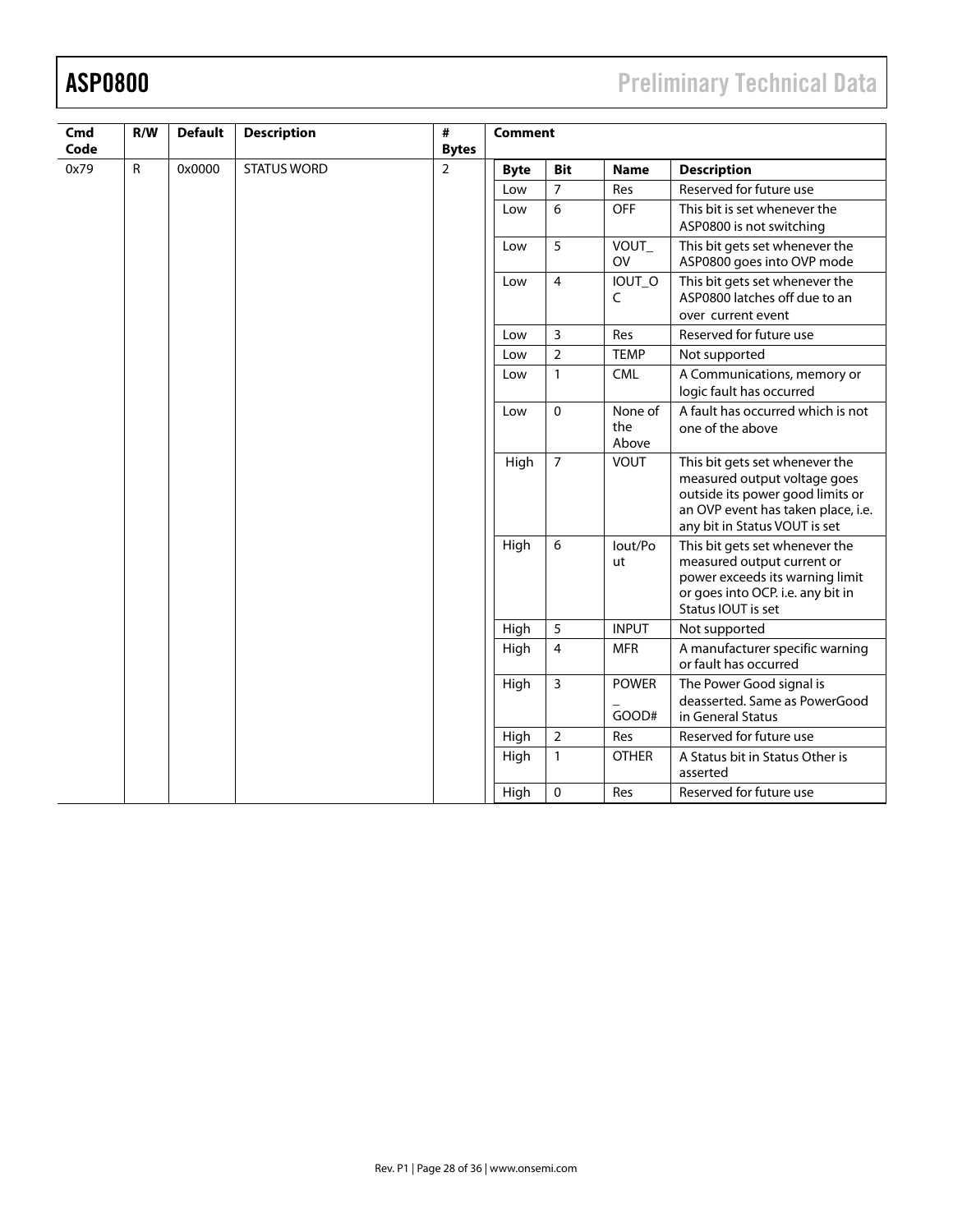# **Preliminary Technical Data**

| Cmd<br>Code | R/W          | <b>Default</b> | <b>Description</b> | #<br><b>Bytes</b> | <b>Comment</b> |                                                                           |                                                                                                      |
|-------------|--------------|----------------|--------------------|-------------------|----------------|---------------------------------------------------------------------------|------------------------------------------------------------------------------------------------------|
| 0x7A        | R            | 0x00           | <b>STATUS VOUT</b> | $\mathbf{1}$      | <b>Bit</b>     | <b>Name</b>                                                               | <b>Description</b>                                                                                   |
|             |              |                |                    |                   | $\overline{7}$ | Res                                                                       | Not supported                                                                                        |
|             |              |                |                    |                   | 6              | VOUT_OVERVO<br><b>LTAGE</b><br><b>WARNING</b>                             | This bit gets set whenever the<br>measured output voltage goes<br>above its powergood limit          |
|             |              |                |                    |                   | 5              | VOUT_UNDERV<br><b>OLTAGE</b><br><b>WARNING</b>                            | This bit gets set whenever the<br>measured output voltage goes<br>below its powergood limit          |
|             |              |                |                    |                   | $\overline{4}$ | Res                                                                       | Reserved for future use                                                                              |
|             |              |                |                    |                   | $\overline{3}$ | VOUT_MAX<br>Warning                                                       | Not supported, Can't program an<br>output greater than max VID as<br>there are no bits to program it |
|             |              |                |                    |                   | $\overline{2}$ | Res                                                                       | Not supported                                                                                        |
|             |              |                |                    |                   | $\mathbf{1}$   | Res                                                                       | Not supported                                                                                        |
|             |              |                |                    |                   | $\mathbf 0$    | Res                                                                       | Not supported                                                                                        |
| 0x7B        | $\mathsf{R}$ | 0x00           | <b>STATUS IOUT</b> | $\mathbf{1}$      | <b>Bit</b>     | <b>Name</b>                                                               | <b>Description</b>                                                                                   |
|             |              |                |                    |                   | 7              | <b>IOUT</b><br>Overcurrent<br>Fault                                       | This bit gets set if the ASP0800<br>latches off due to an OCP Event                                  |
|             |              |                |                    |                   | 6              | Reserved                                                                  | Reserved for future use                                                                              |
|             |              |                |                    |                   | 5              | <b>IOUT</b><br>Overcurrent<br>Warning                                     | This bit gets set if IOUT exceeds its<br>programmed high warning limit                               |
|             |              |                |                    |                   | 4              | Reserved                                                                  | Reserved for future use                                                                              |
|             |              |                |                    |                   | $\mathbf{3}$   | Reserved                                                                  | Reserved for future use                                                                              |
|             |              |                |                    |                   | $\mathbf 2$    | Reserved                                                                  | Reserved for future use                                                                              |
|             |              |                |                    |                   | $\mathbf{1}$   | Res                                                                       | Not supported                                                                                        |
|             |              |                |                    |                   | $\mathbf{0}$   | POUT Over<br>Power Warning                                                | This bit gets set if the measured<br>POUT exceeds the Warn Limit                                     |
| 0x7E        | $\mathsf{R}$ | 0x00           | <b>STATUS CML</b>  | $\mathbf{1}$      | <b>Bit</b>     | <b>Name</b>                                                               | <b>Description</b>                                                                                   |
|             |              |                |                    |                   | $\overline{7}$ | Invalid or<br>Unsupported<br>Command<br>Received                          | Supported                                                                                            |
|             |              |                |                    |                   | 6              | Invalid or<br>Unsupported<br>Data Received                                | Supported                                                                                            |
|             |              |                |                    |                   | 5              | <b>PEC Failed</b>                                                         | Supported                                                                                            |
|             |              |                |                    |                   | $\overline{4}$ | Memory Fault<br>Detected                                                  | Not supported                                                                                        |
|             |              |                |                    |                   | $\overline{3}$ | Processor Fault<br>Detected                                               | Not supported                                                                                        |
|             |              |                |                    |                   | $\mathbf 2$    | Reserved                                                                  | Supported                                                                                            |
|             |              |                |                    |                   | $\mathbf{1}$   | A<br>communication<br>fault other than<br>the ones listed<br>has occurred | Supported                                                                                            |
|             |              |                |                    |                   | $\pmb{0}$      | Other memory<br>or Logic Fault<br>has occurred                            | Not supported                                                                                        |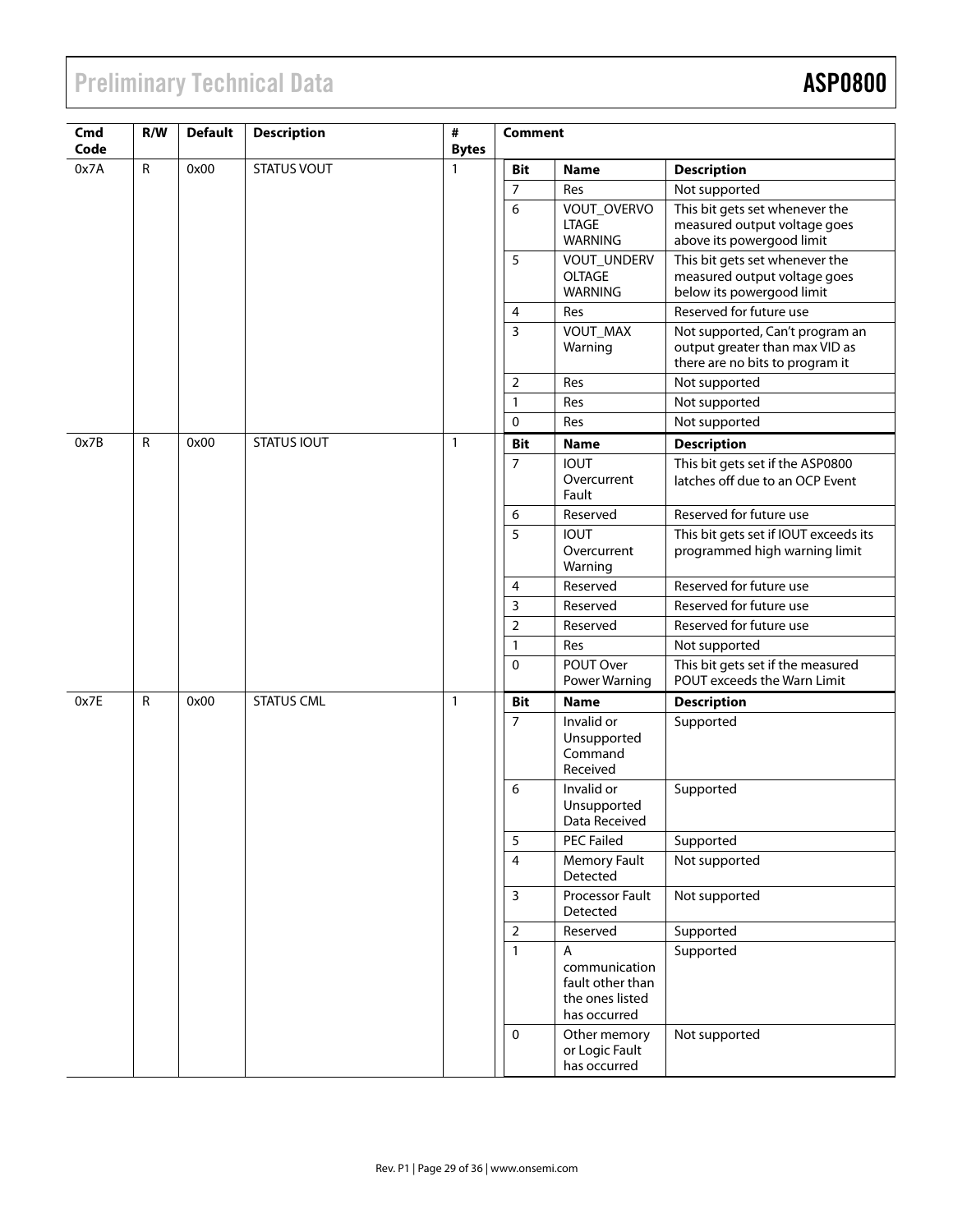# ASP0800 Preliminary Technical Data

| Cmd  | R/W          | <b>Default</b> | <b>Description</b>  | #              | <b>Comment</b>                                                         |                  |                                                              |  |  |
|------|--------------|----------------|---------------------|----------------|------------------------------------------------------------------------|------------------|--------------------------------------------------------------|--|--|
| Code |              |                |                     | <b>Bytes</b>   |                                                                        |                  |                                                              |  |  |
| 0x80 | $\mathsf{R}$ | 0x00           | STATUS ALERT        |                | <b>Bit</b>                                                             | <b>Name</b>      | <b>Description</b>                                           |  |  |
|      |              |                |                     |                | 7                                                                      | <b>Res</b>       | Reserved for future use                                      |  |  |
|      |              |                |                     |                | 6                                                                      | <b>Res</b>       | Reserved for future use                                      |  |  |
|      |              |                |                     |                | 5                                                                      | <b>Res</b>       | Reserved for future use                                      |  |  |
|      |              |                |                     |                | 4                                                                      | <b>Res</b>       | Reserved for future use                                      |  |  |
|      |              |                |                     |                | 3                                                                      | <b>Res</b>       | Reserved for future use                                      |  |  |
|      |              |                |                     |                | $\overline{2}$                                                         | <b>VMON WARN</b> | Gets asserted when VMON exceeds<br>it programmed WARN limits |  |  |
|      |              |                |                     |                |                                                                        | <b>Res</b>       | Reserved for future use                                      |  |  |
|      |              |                |                     |                | $\mathbf 0$                                                            | <b>Res</b>       | Reserved for future use                                      |  |  |
| 0x8B | $\mathsf{R}$ | 0x00           | READ_VOUT           | 2              |                                                                        |                  | Readback output voltage. Voltage is read back in VID Mode    |  |  |
| 0x8C | R            | 0x00           | READ IOUT           | $\overline{2}$ | Readback output current. Current is read back in Linear Mode<br>(Amps) |                  |                                                              |  |  |
| 0x96 | R            | 0x00           | <b>READ POUT</b>    | $\overline{2}$ |                                                                        |                  | Readback Output Power, read back in Linear Mode in W's.      |  |  |
| 0x99 | R            | 0x41           | MFR ID              |                | 0x41                                                                   |                  |                                                              |  |  |
| 0x9A | R            | 0x4000         | <b>MFR MODEL</b>    | $\overline{2}$ | 0x3298                                                                 |                  |                                                              |  |  |
| 0x9B | R            | 0x00           | <b>MFR REVISION</b> |                | 0                                                                      |                  |                                                              |  |  |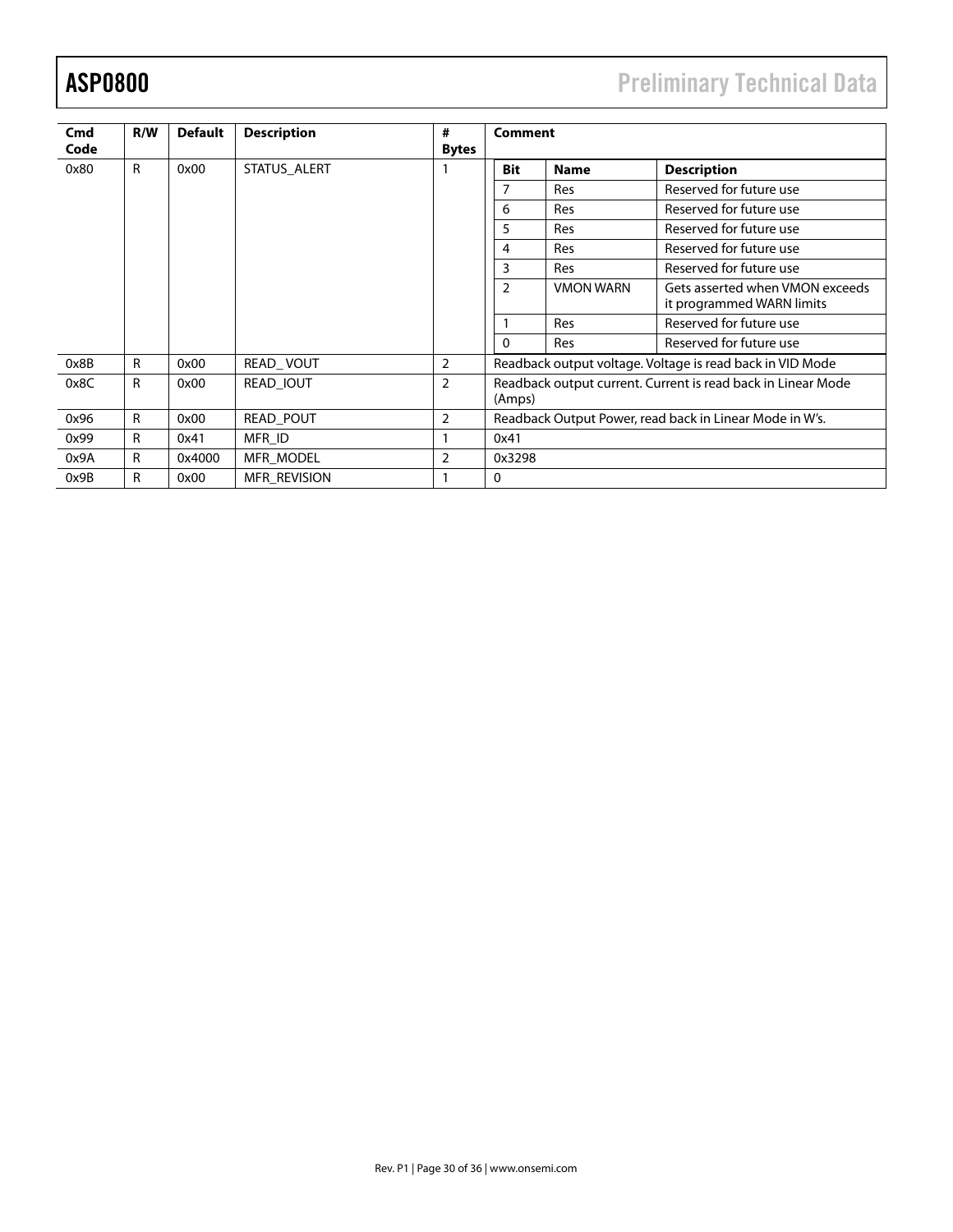# **Table 2. Manufacturer Specific Command Codes for the ASP0800**

| Cmd<br>Code | R/W | <b>Default</b> | <b>Description</b> | #<br><b>Bytes</b> | <b>Comment</b>                                                                                                                                                                                                                                                                                                                           |                           |                                                                                                                                                                                                                                                                                                                                                                                                                                 |
|-------------|-----|----------------|--------------------|-------------------|------------------------------------------------------------------------------------------------------------------------------------------------------------------------------------------------------------------------------------------------------------------------------------------------------------------------------------------|---------------------------|---------------------------------------------------------------------------------------------------------------------------------------------------------------------------------------------------------------------------------------------------------------------------------------------------------------------------------------------------------------------------------------------------------------------------------|
| 0xDO        | R/W | 0x00           | Lock/Reset         | $\mathbf{1}$      | <b>Bit</b>                                                                                                                                                                                                                                                                                                                               | <b>Name</b>               | <b>Description</b>                                                                                                                                                                                                                                                                                                                                                                                                              |
|             |     |                |                    |                   | $\mathbf{1}$                                                                                                                                                                                                                                                                                                                             | Reset                     | Resets all registers to their POR<br>Value. Has no effect if Lock bit is set                                                                                                                                                                                                                                                                                                                                                    |
|             |     |                | $\mathbf 0$        | Lock              | Logic 1 locks all limit values to their<br>current settings. Once this bit is set,<br>all lockable registers become read-<br>only and cannot be modified until<br>the ASP0800 is powered down and<br>powered up again. This prevents<br>rogue programs such as viruses<br>from modifying critical system limit<br>settings. (Lockable.). |                           |                                                                                                                                                                                                                                                                                                                                                                                                                                 |
| 0xD1        | R/W | 0x07           | Mfr Config         | $\mathbf{1}$      | <b>Bit</b>                                                                                                                                                                                                                                                                                                                               | <b>Name</b>               | <b>Description</b>                                                                                                                                                                                                                                                                                                                                                                                                              |
|             |     |                |                    |                   | 7:6                                                                                                                                                                                                                                                                                                                                      | PSI#                      | These bits sets the number of<br>phases turned on during PSI.<br>$00 = CL$ set for 1 Phase (default)<br>$01 = CL$ set for 2 Phases<br>$10 = CL$ set for 3 Phases<br>$11 = CL$ set for 1 Phase                                                                                                                                                                                                                                   |
|             |     |                |                    |                   | 5                                                                                                                                                                                                                                                                                                                                        | OC_Inv                    | OC Invert Bit. When set to 1 this bit<br>inverts the polarity of the OC<br>outputs.                                                                                                                                                                                                                                                                                                                                             |
|             |     |                |                    |                   | $\overline{4}$                                                                                                                                                                                                                                                                                                                           | <b>ALERT Mode</b>         | $1 = ??$<br>$0 = ??$                                                                                                                                                                                                                                                                                                                                                                                                            |
|             |     |                |                    |                   | $\overline{3}$                                                                                                                                                                                                                                                                                                                           | PMB_TO_EN                 | PMBus Timeout Enable. When the<br>PMB_TO_EN bit is set to 1, the<br>PMBus Timeout feature is enabled.<br>In this<br>state if, at any point during an<br>PMBus transaction involving the<br>ASP0800, activity ceases for more<br>than 35 ms,<br>the ASP0800 assumes the bus is<br>locked and releases the bus. This<br>allows the ASP0800 to be used with<br>SMBus controllers that cannot<br>handle SMBus timeouts. (Lockable.) |
|             |     |                |                    |                   | $\overline{2}$                                                                                                                                                                                                                                                                                                                           | Reserved                  | Reserved for future use                                                                                                                                                                                                                                                                                                                                                                                                         |
|             |     |                |                    |                   | $\mathbf{1}$                                                                                                                                                                                                                                                                                                                             | ALERT_EN                  | Enable the ALERT pin                                                                                                                                                                                                                                                                                                                                                                                                            |
|             |     |                |                    |                   | $\Omega$                                                                                                                                                                                                                                                                                                                                 | ENABLE_<br><b>MONITOR</b> | When the ENABLE MONITOR bit is<br>set to 1, the ASP0800 starts<br>conversions with the ADC and<br>monitors the voltages and<br>temperatures.                                                                                                                                                                                                                                                                                    |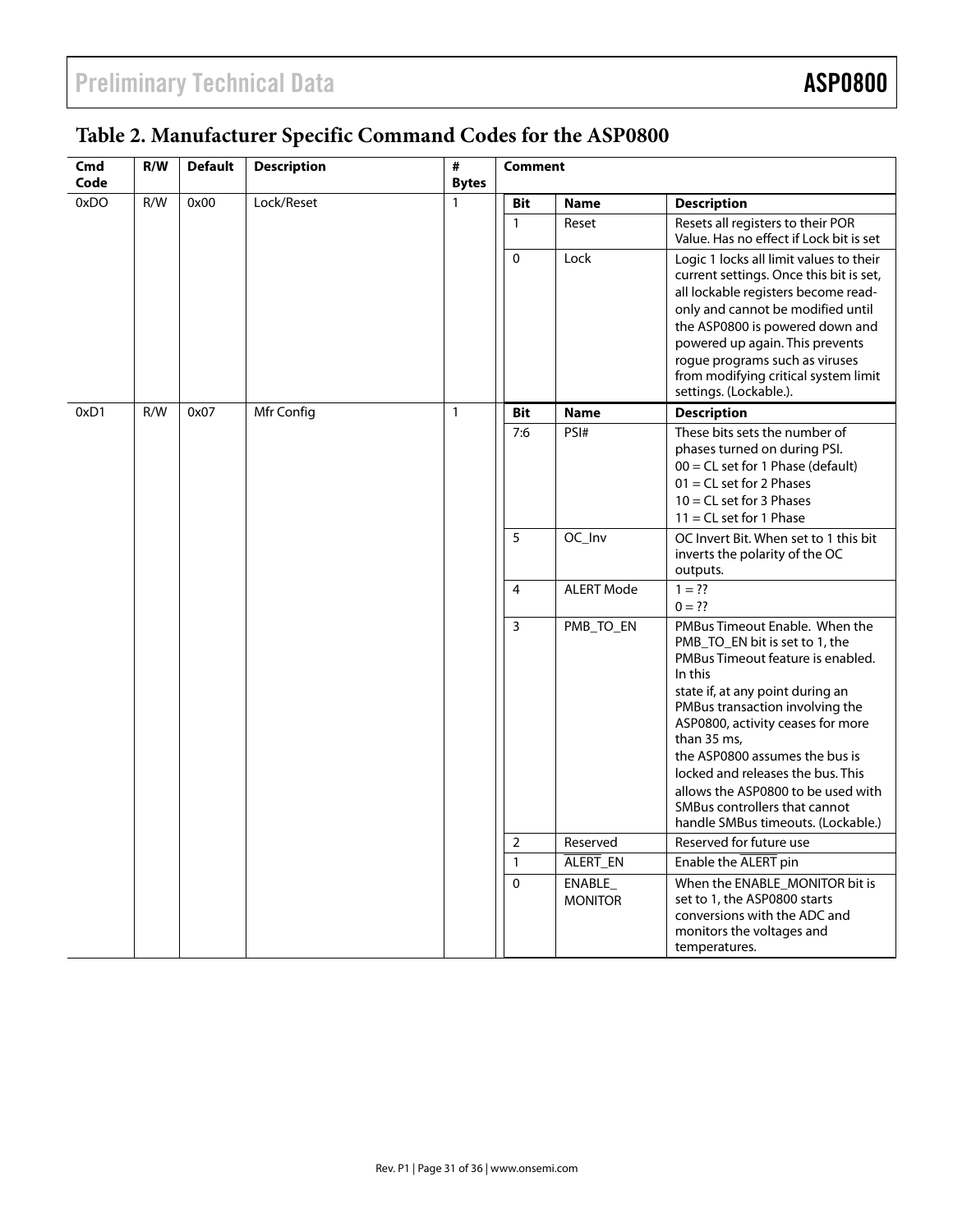ASP0800 Preliminary Technical Data

| Cmd<br>Code | R/W         | <b>Default</b> | <b>Description</b>           | #<br><b>Bytes</b> | <b>Comment</b>                                                                                                                                                                                                                                                                                                                                                                                                                                                                |                                             |                                                                                                                                                                                                                                                                                                                     |  |
|-------------|-------------|----------------|------------------------------|-------------------|-------------------------------------------------------------------------------------------------------------------------------------------------------------------------------------------------------------------------------------------------------------------------------------------------------------------------------------------------------------------------------------------------------------------------------------------------------------------------------|---------------------------------------------|---------------------------------------------------------------------------------------------------------------------------------------------------------------------------------------------------------------------------------------------------------------------------------------------------------------------|--|
| 0xD2        | R/W         | 0x52           | VR Config. 1A                | 1                 | Bit                                                                                                                                                                                                                                                                                                                                                                                                                                                                           | <b>Name</b>                                 | <b>Description</b>                                                                                                                                                                                                                                                                                                  |  |
|             |             |                |                              |                   | 6:4                                                                                                                                                                                                                                                                                                                                                                                                                                                                           | Phase Enable<br><b>Bits</b>                 | $000 = Phase 1$<br>$001$ = Phase 2<br>$010 = Phase 3$<br>$011$ = Phase 4<br>$100 = Phase 5$<br>$101$ = Phase 6<br>$110$ = Phase 7                                                                                                                                                                                   |  |
|             |             |                |                              |                   |                                                                                                                                                                                                                                                                                                                                                                                                                                                                               |                                             | $111 = Phase 8$                                                                                                                                                                                                                                                                                                     |  |
|             |             |                |                              |                   | 3                                                                                                                                                                                                                                                                                                                                                                                                                                                                             | VID_EN                                      | When the VID_EN bit is set to 1, the<br>VID code in the VOUT_COMMAND<br>register sets the output voltage.<br>When VID_EN is set to 0, the output<br>voltage follows the VID input pins.                                                                                                                             |  |
|             |             |                |                              |                   | $\overline{2}$                                                                                                                                                                                                                                                                                                                                                                                                                                                                | LOOP_EN                                     | When the LOOP_EN bit is set to 1 in<br>both registers, the control loop test<br>function is enabled. This allows<br>measurement of the control loop AC<br>gain and phase response with<br>appropriate instrumentation. The<br>control loop signal insertion pin is<br>IMON. The control loop output pin<br>is COMP. |  |
|             |             |                |                              |                   | 1                                                                                                                                                                                                                                                                                                                                                                                                                                                                             | CLIM_EN                                     | When CLIM_EN is set to 1, the<br>current limit time out latch off<br>functions normally. When this bit is<br>set to 0 in both registers, the current<br>limit latch off is disabled. In this<br>state, the part can be in current limit<br>indefinitely.                                                            |  |
|             |             |                |                              |                   | $\mathbf 0$                                                                                                                                                                                                                                                                                                                                                                                                                                                                   | Res                                         | Reserved for future use                                                                                                                                                                                                                                                                                             |  |
| 0xD3        | R/W         | 0x52           | VR Config. 1B                | $\mathbf{1}$      | This register is for security reasons. It has the same format as<br>register 0xD2. Bits need to be set in both registers for the function<br>to take effect.                                                                                                                                                                                                                                                                                                                  |                                             |                                                                                                                                                                                                                                                                                                                     |  |
| 0xD4        | R/W         | 0x03           | <b>Ton Delay</b>             | 1                 |                                                                                                                                                                                                                                                                                                                                                                                                                                                                               |                                             |                                                                                                                                                                                                                                                                                                                     |  |
| 0xD5        | R/W         | 0x02           | <b>Ton Rise</b>              | $\mathbf{1}$      |                                                                                                                                                                                                                                                                                                                                                                                                                                                                               |                                             |                                                                                                                                                                                                                                                                                                                     |  |
| 0xD6        | R/W         | 0x03           | <b>Ton Transition</b>        | 1                 |                                                                                                                                                                                                                                                                                                                                                                                                                                                                               |                                             |                                                                                                                                                                                                                                                                                                                     |  |
| 0xD7        | $\mathsf R$ | 0x00           | <b>VMON Voltage</b>          | $\overline{2}$    |                                                                                                                                                                                                                                                                                                                                                                                                                                                                               | between FB and FBRTN                        | This is a 16 bit value that reports back the voltage measured                                                                                                                                                                                                                                                       |  |
| 0xD8        | R           | 0x00           | <b>EN/VTT Voltage</b>        | $\mathbf 2$       |                                                                                                                                                                                                                                                                                                                                                                                                                                                                               |                                             | This is a 16 bit value that reports back the voltage on the VTT Pin.                                                                                                                                                                                                                                                |  |
| 0xD9        | R/W         | 0x00           | OC Offset 1                  | $\mathbf{1}$      |                                                                                                                                                                                                                                                                                                                                                                                                                                                                               |                                             | This offset is added to the VID Code when in overclocking state 00                                                                                                                                                                                                                                                  |  |
| 0xDA        | R/W         | 0x00           | OC Offset 2                  | $\mathbf{1}$      |                                                                                                                                                                                                                                                                                                                                                                                                                                                                               |                                             | This offset is added to the VID Code when in overclocking state 01                                                                                                                                                                                                                                                  |  |
| 0xDB        | R/W         | 0x00           | OC Offset 3<br>OC Offset 4   | $\mathbf{1}$      |                                                                                                                                                                                                                                                                                                                                                                                                                                                                               |                                             | This offset is added to the VID Code when in overclocking state 10                                                                                                                                                                                                                                                  |  |
| 0xDC        | R/W         | 0x00           |                              | $\mathbf{1}$      |                                                                                                                                                                                                                                                                                                                                                                                                                                                                               |                                             | This offset is added to the VID Code when in overclocking state 11                                                                                                                                                                                                                                                  |  |
| 0xDC        | R/W         | 0x00           | VOUT_CAL                     | $\mathbf{1}$      |                                                                                                                                                                                                                                                                                                                                                                                                                                                                               | Offset Command Code for Vout, max +/- 200mV |                                                                                                                                                                                                                                                                                                                     |  |
| 0xDE        | R/W         | 0x10           | <b>Load Line Calibration</b> | $\mathbf{1}$      | This value sets the internal load line attenuation DAC calibration<br>value. The maximum load line is controlled externally by setting<br>the gain of the current sense amplifier as explained in the<br>applications section. This maximum load line can then be<br>adjusted from 100% to 0% in 30 steps. Each LSB represents a<br>3.33% change in the load line.<br>$00000 = No$ Load Line<br>$10000 = 50\%$ of external load line<br>$11111 = 100\%$ of external Load Line |                                             |                                                                                                                                                                                                                                                                                                                     |  |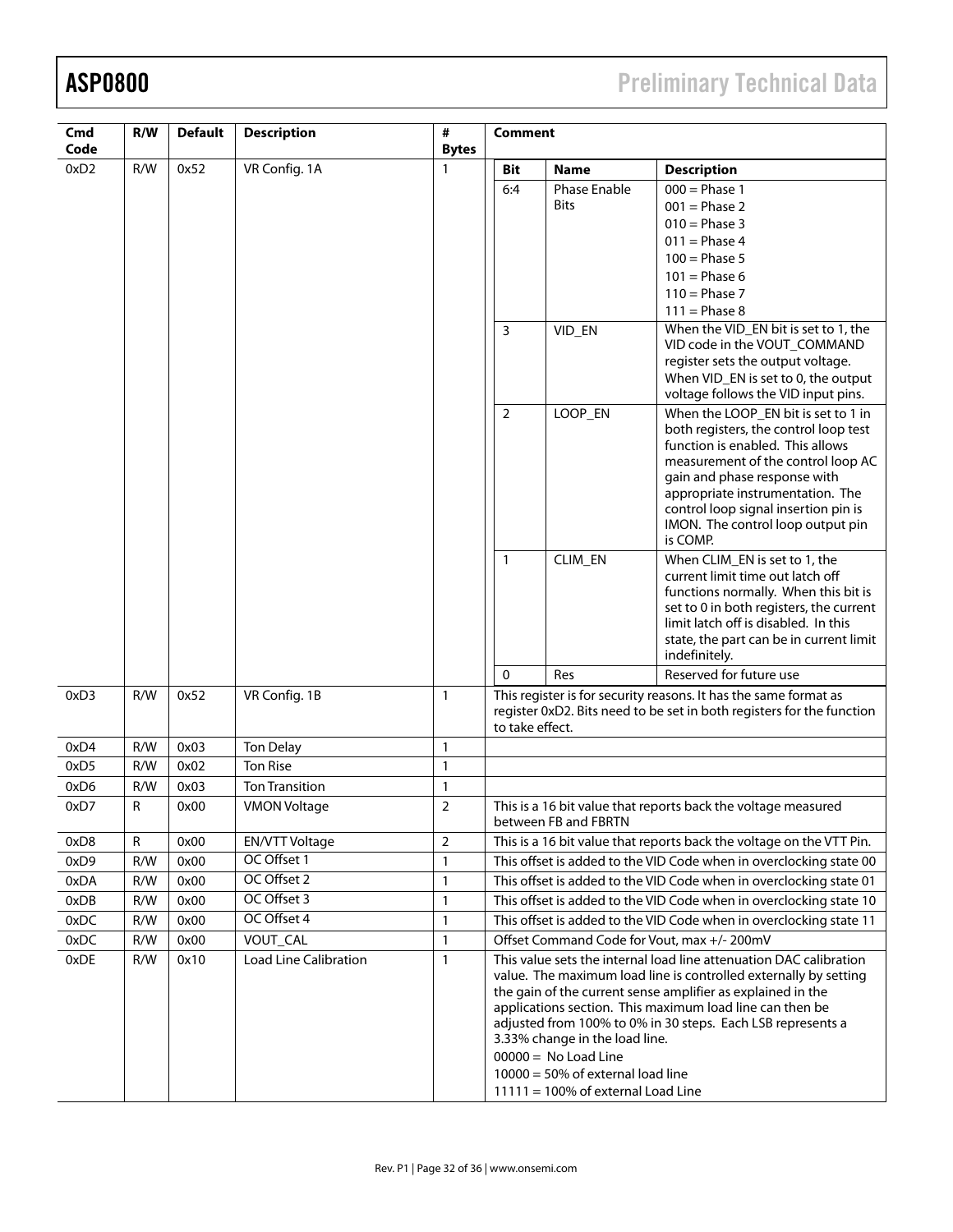# Preliminary Technical Data **ASP0800**

| Cmd<br>Code | R/W | <b>Default</b> | <b>Description</b>             | $\#$<br><b>Bytes</b> | Comment                                                                                                                                                                                                                                                                                                                                                                                                                                                              |  |  |
|-------------|-----|----------------|--------------------------------|----------------------|----------------------------------------------------------------------------------------------------------------------------------------------------------------------------------------------------------------------------------------------------------------------------------------------------------------------------------------------------------------------------------------------------------------------------------------------------------------------|--|--|
| 0xDF        | R/W | 0x00           | Load Line Set                  | 1                    | This value sets the internal load line attenuation DAC value. The<br>maximum load line is controlled externally by setting the gain of<br>the current sense amplifier as explained in the applications<br>section. This maximum load line can then be adjusted from 100%<br>to 0% in 30 steps. Each LSB represents a 3.33% change in the load<br>line.<br>$00000 = No$ Load Line<br>$10000 = 50\%$ of external load line<br>$11111 = 100\%$ of external Load Line    |  |  |
| 0xE0        | R/W | 0x00           | PWRGD Hi Threshold             | $\mathbf{1}$         | This value sets the PWRGD Hi Threshold and the CROWBAR<br>Threshold:<br>$Code = 00$ , PWRGD HI = 300mV (default)<br>$Code = 01$ , PWRGD HI = 250mV<br>$Code = 10$ , PWRGD HI = 200mV<br>$Code = 11$ , PWRGD HI = 150mV                                                                                                                                                                                                                                               |  |  |
| 0xE1        | R/W | 0x00           | <b>PWRGD Lo Threshold</b>      | $\mathbf{1}$         | This value sets the PWRGD Lo Threshold:<br>Code = 000, PWRGD Lo = -500mV (default)<br>Code = $001$ , PWRGD Lo = -450mV<br>Code = $010$ , PWRGD Lo = -400mV<br>Code = $011$ , PWRGD Lo = $-350$ mV<br>Code = $100$ , PWRGD Lo = $-300$ mV<br>Code = $101$ , PWRGD Lo = $-250$ mV<br>$Code = 110$ , PWRGD Lo = -200mV<br>Code = 111, PWRGD Lo = $-150$ mV                                                                                                              |  |  |
| 0xE2        | R/W | 0x10           | <b>Current Limit Threshold</b> | $\mathbf{1}$         | This value sets the internal current limit adjustment value. The<br>default current limit is programmed using a resistor to ground on<br>the LIMIT pin. The value of this register adjusts this value by a<br>percentage between 50% and 146.7%. Each LSB represents a<br>3.33% change in the current limit threshold.<br>$11111 = 146.7%$ of external current limit<br>10000 = 100% of external current limit (default)<br>$00000 = 50\%$ of external current limit |  |  |
| 0xE3        | R/W | 0x10           | Phase Bal SW1                  | $\mathbf{1}$         | These values adjust the gain of the internal phase balance<br>amplifiers. The nominal gain is set to 5. These registers can adjust<br>the gain by +/-25% from 3.75 to 6.25.<br>$Code = 00000$ , Gain of 3.75<br>Code = $10000$ , Gain of 5 (default)<br>$Code = 11111$ , Gain of 6.25                                                                                                                                                                                |  |  |
| 0xE4        | R/W | 0x10           | Phase Bal SW2                  | 1                    | These values adjust the gain of the internal phase balance<br>amplifiers. The nominal gain is set to 5. These registers can adjust<br>the gain by +/-25% from 3.75 to 6.25.<br>$Code = 00000$ , Gain of 3.75<br>Code = $10000$ , Gain of 5 (default)<br>$Code = 11111$ , Gain of 6.25                                                                                                                                                                                |  |  |
| 0xE5        | R/W | 0x10           | Phase Bal SW3                  | $\mathbf{1}$         | These values adjust the gain of the internal phase balance<br>amplifiers. The nominal gain is set to 5. These registers can adjust<br>the gain by +/-25% from 3.75 to 6.25.<br>$Code = 00000$ , Gain of 3.75<br>Code = $10000$ , Gain of 5 (default)<br>$Code = 11111$ , Gain of 6.25                                                                                                                                                                                |  |  |
| 0xE6        | R/W | 0x10           | Phase Bal SW4                  | $\mathbf{1}$         | These values adjust the gain of the internal phase balance<br>amplifiers. The nominal gain is set to 5. These registers can adjust<br>the gain by +/-25% from 3.75 to 6.25.<br>$Code = 00000$ , Gain of 3.75<br>Code = $10000$ , Gain of 5 (default)<br>$Code = 11111$ , Gain of 6.25                                                                                                                                                                                |  |  |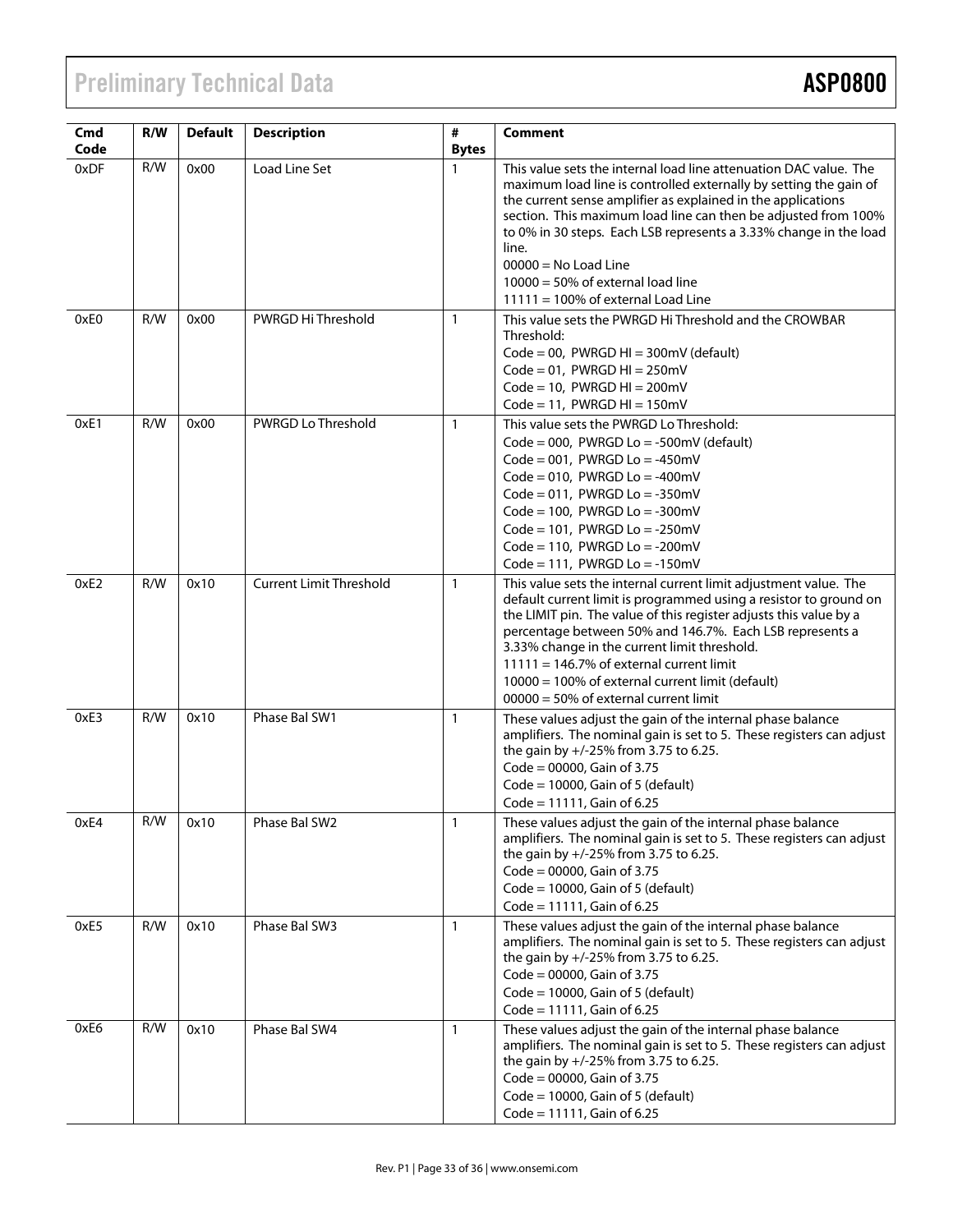ASP0800 Preliminary Technical Data

| Cmd<br>Code | R/W          | <b>Default</b> | <b>Description</b>     | #<br><b>Bytes</b> | <b>Comment</b>                                                                                                                                                                                                                                                                        |                           |                                                                   |  |  |
|-------------|--------------|----------------|------------------------|-------------------|---------------------------------------------------------------------------------------------------------------------------------------------------------------------------------------------------------------------------------------------------------------------------------------|---------------------------|-------------------------------------------------------------------|--|--|
| 0xE7        | R/W          | 0x10           | Phase Bal SW5          | $\mathbf{1}$      | These values adjust the gain of the internal phase balance<br>amplifiers. The nominal gain is set to 5. These registers can adjust<br>the gain by +/-25% from 3.75 to 6.25.<br>$Code = 00000$ , Gain of 3.75<br>Code = $10000$ , Gain of 5 (default)<br>$Code = 11111$ , Gain of 6.25 |                           |                                                                   |  |  |
| 0xE8        | R/W          | 0x10           | Phase Bal SW6          | $\mathbf{1}$      | These values adjust the gain of the internal phase balance<br>amplifiers. The nominal gain is set to 5. These registers can adjust<br>the gain by +/-25% from 3.75 to 6.25.<br>$Code = 00000$ , Gain of 3.75<br>Code = $10000$ , Gain of 5 (default)<br>$Code = 11111$ , Gain of 6.25 |                           |                                                                   |  |  |
| 0xE9        | R/W          | 0x10           | Phase Bal SW7          | $\mathbf{1}$      | These values adjust the gain of the internal phase balance<br>amplifiers. The nominal gain is set to 5. These registers can adjust<br>the gain by +/-25% from 3.75 to 6.25.<br>$Code = 00000$ , Gain of 3.75<br>Code = $10000$ , Gain of 5 (default)<br>$Code = 11111$ , Gain of 6.25 |                           |                                                                   |  |  |
| 0xEA        | R/W          | 0x10           | Phase Bal SW8          | $\mathbf{1}$      | These values adjust the gain of the internal phase balance<br>amplifiers. The nominal gain is set to 5. These registers can adjust<br>the gain by +/-25% from 3.75 to 6.25.<br>Code = $00000$ , Gain of 3.75<br>Code = $10000$ , Gain of 5 (default)<br>$Code = 11111$ , Gain of 6.25 |                           |                                                                   |  |  |
| 0xEC        | R/W          | 0x00           | OC_Counter Limit       | $\mathbf{1}$      |                                                                                                                                                                                                                                                                                       |                           |                                                                   |  |  |
| 0xEE        | R/W          | 0x00           | OC Threshold 1         | 1                 |                                                                                                                                                                                                                                                                                       |                           |                                                                   |  |  |
| 0xEF        | R/W          | 0xFF           | OC Threshold 2         | $\mathbf{1}$      |                                                                                                                                                                                                                                                                                       |                           |                                                                   |  |  |
| 0xF0        | R/W          | 0xFF           | OC Threshold 3         | $\mathbf{1}$      |                                                                                                                                                                                                                                                                                       |                           |                                                                   |  |  |
| 0xF1        | $\mathsf{R}$ | 0x00           | <b>ICPU MSB</b>        | $\mathbf{1}$      |                                                                                                                                                                                                                                                                                       |                           |                                                                   |  |  |
| 0xF2        | R            | 0x00           | <b>OC Status</b>       | $\mathbf{1}$      |                                                                                                                                                                                                                                                                                       |                           |                                                                   |  |  |
| 0xF6        | R/W          | 0x0002         | <b>VMON Warn Limit</b> | 2                 | <b>VMON Warn Limit</b>                                                                                                                                                                                                                                                                |                           |                                                                   |  |  |
| 0xF9        | R/W          | 0x00           | <b>Mask ALERT</b>      | $\mathbf{1}$      | Bit                                                                                                                                                                                                                                                                                   | <b>Name</b>               | <b>Description</b>                                                |  |  |
|             |              |                |                        |                   | 7                                                                                                                                                                                                                                                                                     | Mask Vout                 | Masks any ALERT caused by bits in<br><b>Status VOUT Register</b>  |  |  |
|             |              |                |                        |                   | 6                                                                                                                                                                                                                                                                                     | Mask IOUT                 | Masks any ALERT caused by bits in<br><b>Status IOUT Register</b>  |  |  |
|             |              |                |                        |                   | 5                                                                                                                                                                                                                                                                                     | Mask OC_Chng              | Masks any ALERT caused by<br>changing OC State                    |  |  |
|             |              |                |                        |                   | 4                                                                                                                                                                                                                                                                                     | Mask<br>Temperature       | Not Supported                                                     |  |  |
|             |              |                |                        |                   | 3                                                                                                                                                                                                                                                                                     | Mask CML                  | Masks any ALERT caused by bits in<br><b>Status CML Register</b>   |  |  |
|             |              |                |                        |                   | $\overline{2}$                                                                                                                                                                                                                                                                        | <b>VMON</b>               | Masks any ALERT caused by VMON<br>exceeding its high or low limit |  |  |
|             |              |                |                        |                   | $\mathbf{1}$                                                                                                                                                                                                                                                                          | Reserved                  | Reserved                                                          |  |  |
|             |              |                |                        |                   | $\mathbf 0$                                                                                                                                                                                                                                                                           | Mask POUT                 | Masks any ALERT caused by POUT<br>exceeding its programmed limit  |  |  |
| 0xFA        | R/W          | 0x00           | Mask FAULT             | $\mathbf{1}$      | Bit                                                                                                                                                                                                                                                                                   | <b>Name</b>               | <b>Description</b>                                                |  |  |
|             |              |                |                        |                   | $\overline{7}$                                                                                                                                                                                                                                                                        | Mask Vout<br><b>FAULT</b> | Masks any ALERT caused by OVP                                     |  |  |
|             |              |                |                        |                   | 6                                                                                                                                                                                                                                                                                     | Mask IOUT<br><b>FAULT</b> | Masks any ALERT caused by OCP                                     |  |  |
|             |              |                |                        |                   |                                                                                                                                                                                                                                                                                       |                           |                                                                   |  |  |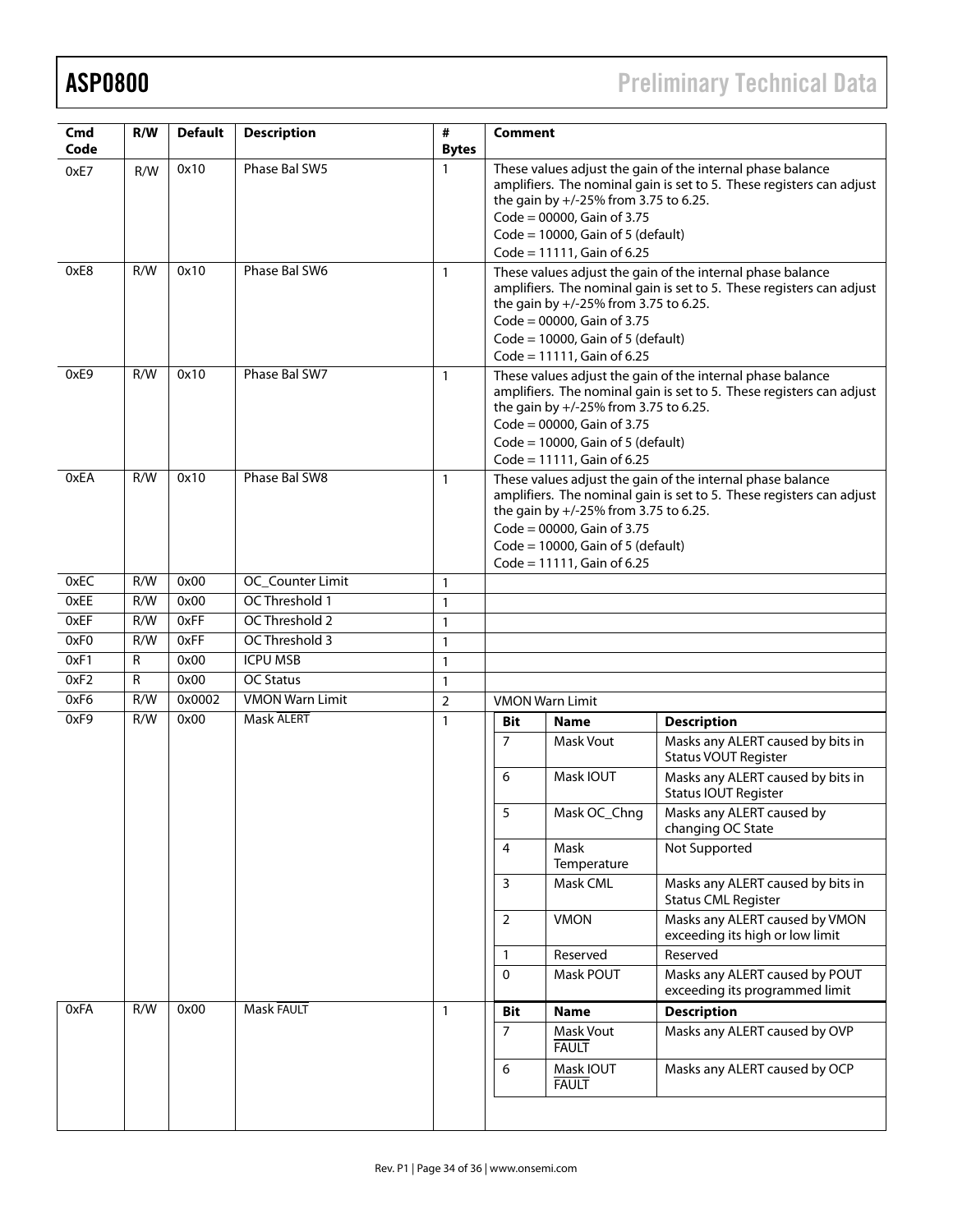# Preliminary Technical Data **ASP0800**

| Cmd<br>Code | R/W          | <b>Default</b> | <b>Description</b>    | #<br><b>Bytes</b> | <b>Comment</b> |              |                                                 |  |
|-------------|--------------|----------------|-----------------------|-------------------|----------------|--------------|-------------------------------------------------|--|
| 0xFB        | R            | 0x0C           | <b>General Status</b> |                   | <b>Bit</b>     | <b>Name</b>  | <b>Description</b>                              |  |
|             |              |                |                       |                   | 6              | <b>ALERT</b> |                                                 |  |
|             |              |                |                       |                   | 5              | POWER GOOD   | Replaced by Bit 3 of the Status Word<br>Command |  |
|             |              |                |                       |                   | $\overline{4}$ | <b>RDY</b>   |                                                 |  |
| 0xFC        | $\mathsf{R}$ | 0x00           | <b>Phase Status</b>   |                   | Bit.           | <b>Name</b>  | <b>Description</b>                              |  |
|             |              |                |                       |                   | $\overline{7}$ | Phase 8      | This bit is set to 1 when Phase 8 is<br>enabled |  |
|             |              |                |                       |                   | 6              | Phase 7      | This bit is set to 1 when Phase 7 is<br>enabled |  |
|             |              |                |                       |                   | 5              | Phase 6      | This bit is set to 1 when Phase 6 is<br>enabled |  |
|             |              |                |                       |                   | $\overline{4}$ | Phase 5      | This bit is set to 1 when Phase 5 is<br>enabled |  |
|             |              |                |                       |                   | 3              | Phase 4      | This bit is set to 1 when Phase 4 is<br>enabled |  |
|             |              |                |                       |                   | $\overline{2}$ | Phase 3      | This bit is set to 1 when Phase 3 is<br>enabled |  |
|             |              |                |                       |                   | $\mathbf{1}$   | Phase 2      | This bit is set to 1 when Phase 2 is<br>enabled |  |
|             |              |                |                       |                   | 0              | Phase 1      | This bit is set to 1 when Phase 1 is<br>enabled |  |